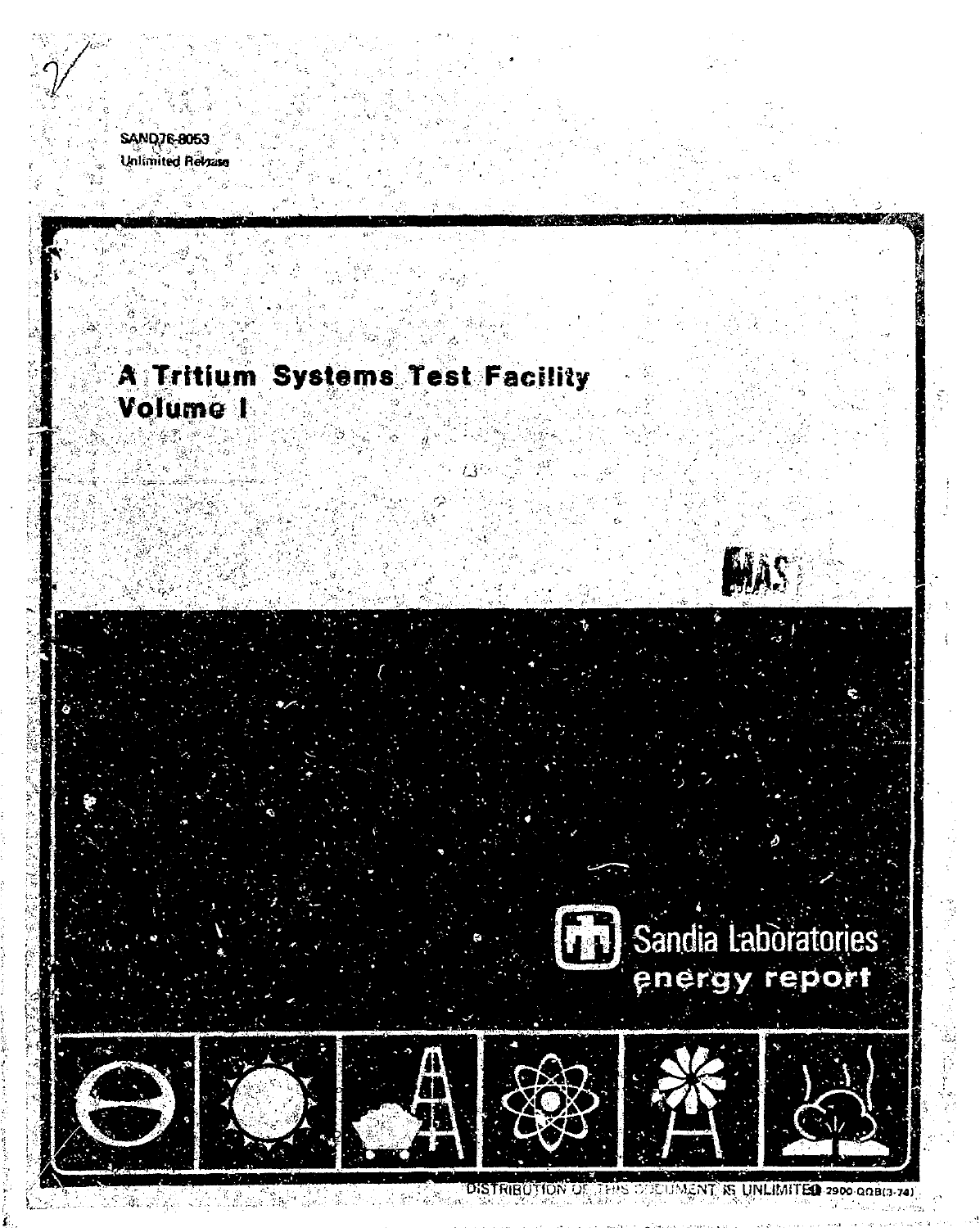### SAND76-8053 Unlimited Release Printed October 1976

### A TRITIUM SYSTEMS TEST FACILITY VOLUME I

- G. W. Anderson C. M. Hartwig<br>
K. W. Battleson J. J. Jannucci
- K. W. Battleson<br>W. Bauer
- 
- 
- D. R. Chenoweth **P. L. Matter**<br>F. J. Cupps **E. J. Nowak**
- 
- F. J. Cupps E. J. Nowak<br>R. J. Gallagher R. L. Rinne R. J. Gallagher<br>P. D. Gildea
- 
- 
- 
- 
- W. Bauer S. C. Johnston<br>
L. C. Beavis M. E. Malinow
	- M. E. Malinowski<br>P. L. Mattern
	-
	-
	-
- P. D. Gildea W. A. Swansiger<br>R. M. Green L. A. West
	- L. A. West

Sandia Laboratories

.<br>md. at 8 disclosed. or<br>prestely own

allacció el esposizione del co

怪。

توع and come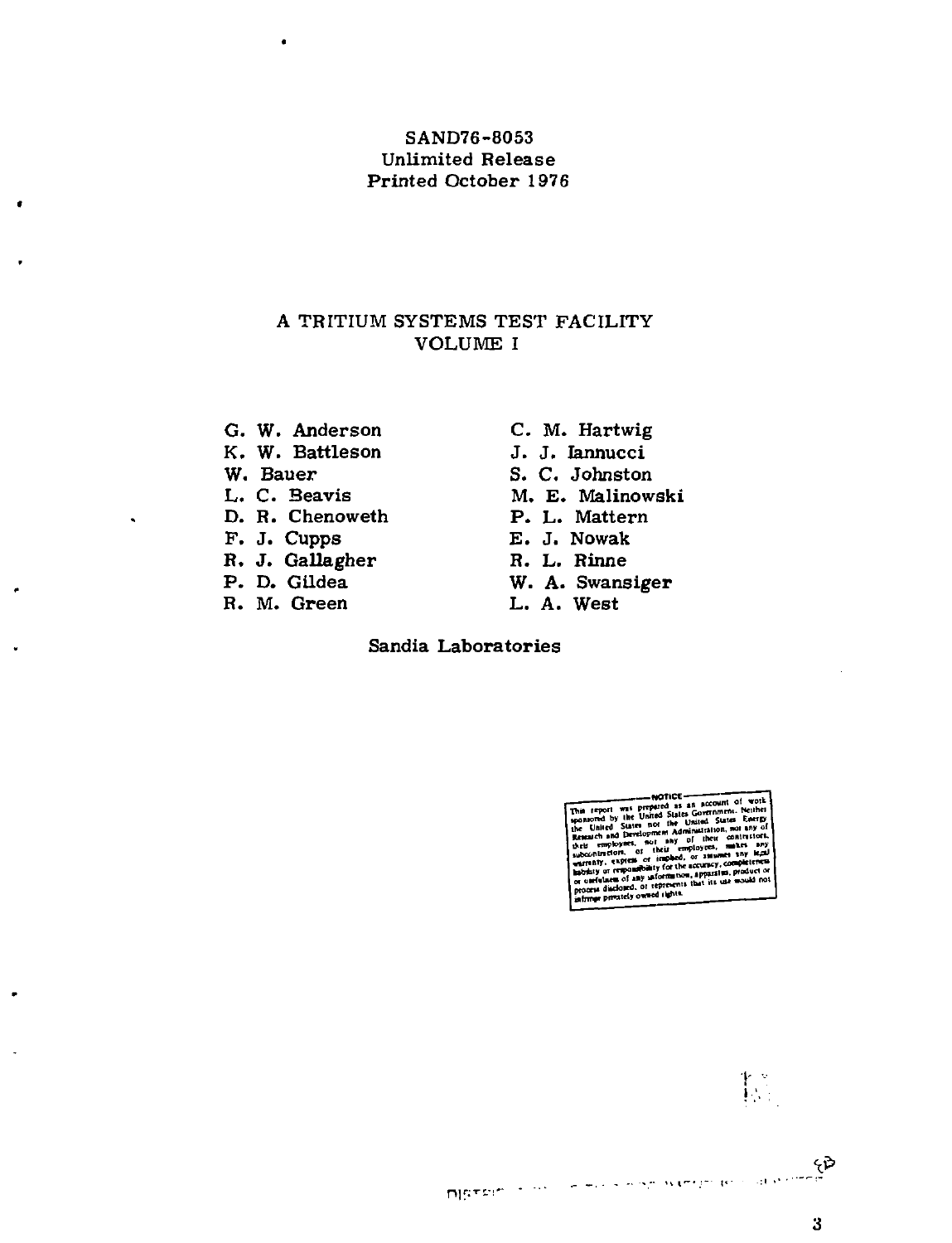

The Tritium Systems Test Facility (TSTF) will occupy approximately 13% of the floor space in the Tritium Research Laboratory at Sandia Laboratories, Livermore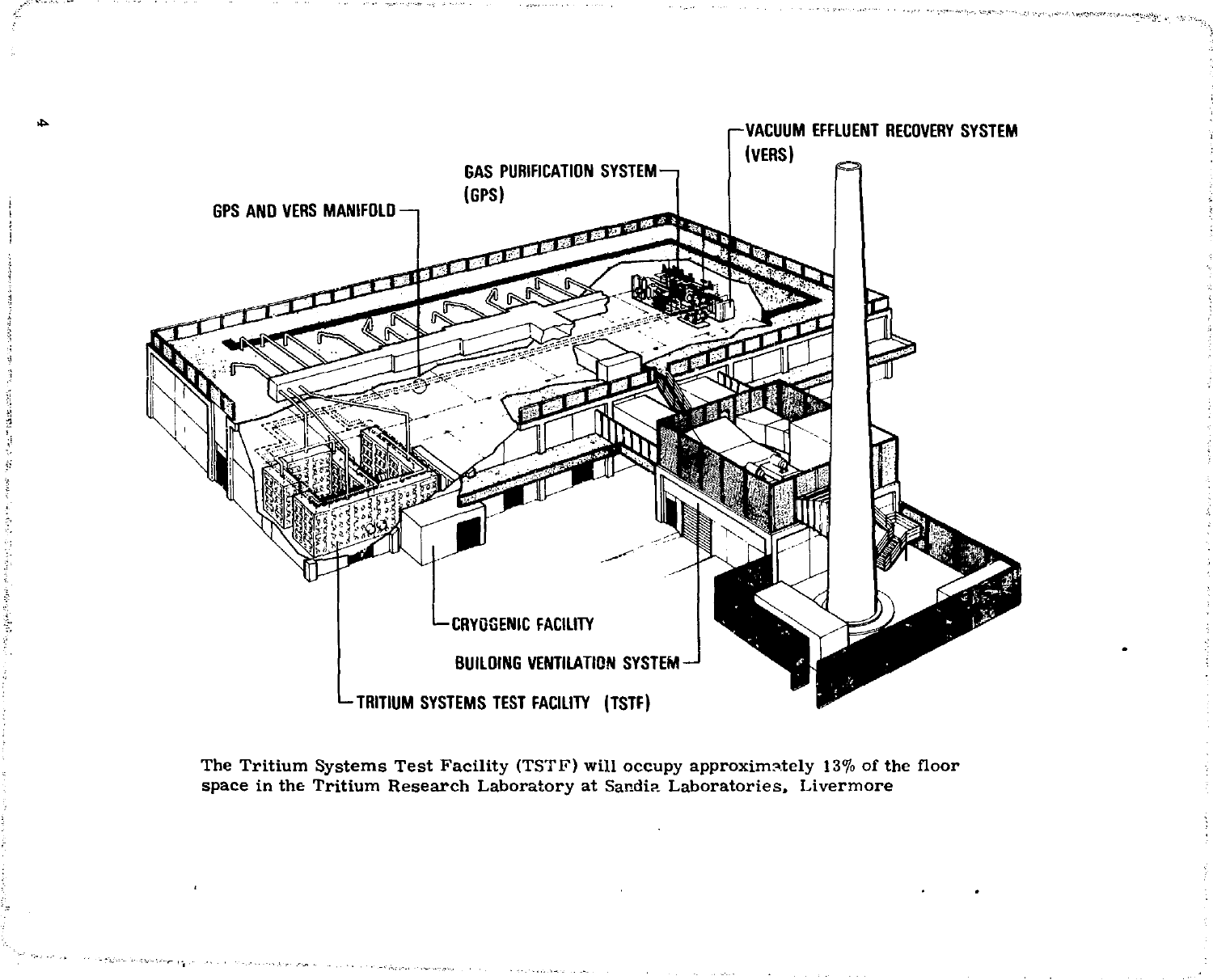### **PREFACE**

tanda di katika terkeli pa ki tirahasa yang di sama serikali yang di T

**This proposal is written in response to an invitation by James M. Williams, Assistant Director for Development and Technology, Division of Magnetic Fusion Energy, to submit a proposal to design, build, and operate a facility to demonstrate the tritium fuel cycle and environmental control systems for an Experimental Power Reactor.** 

**MELLIMATIVE RELEVANS 22 KV SU** 

e<br>S

医骨质病毒 医输出性 医血管神经病毒 计标准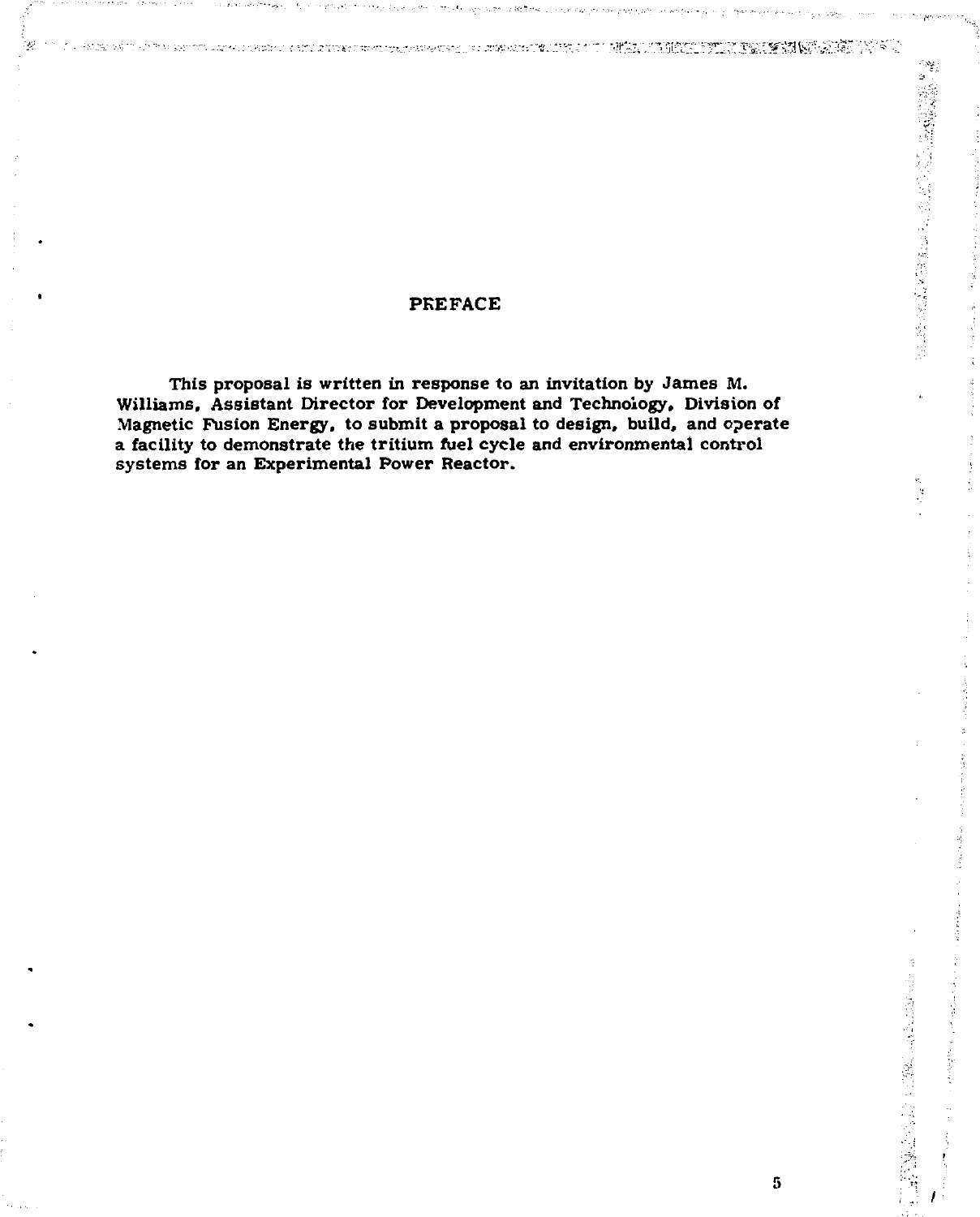### **ACKNOWLEDGMENTS**

**We acknowledge helpful conversations during the preparation of the proposal with the following people: J. W. Beat. F. E. Cofftnan, and B. Twining, DMFE/ERDA: D. G. McAlees. ORNL; W. M. Stacey and V. A. Maront. ANL; L. J. Wittenberg. Mound; C. E. Taylor. R. W. Moir. J. D. Lee. S. M. Hibbs, and R. Lever, LLL; B. B. Mclnteer and R. H. Sherman, LASL; J. M. Mints, J. Alcorn. G. Backus, D. Graumman, W. McHarg, V. C. Flanagan, and P. S. Sager. GA; 1- Sviatoslavsky. University of Wisconsin; J. E. Haywood, SRL/SRP; R. B. Hinckley and R. P. Berthiaume, A. D. Little, Inc.** 

**6**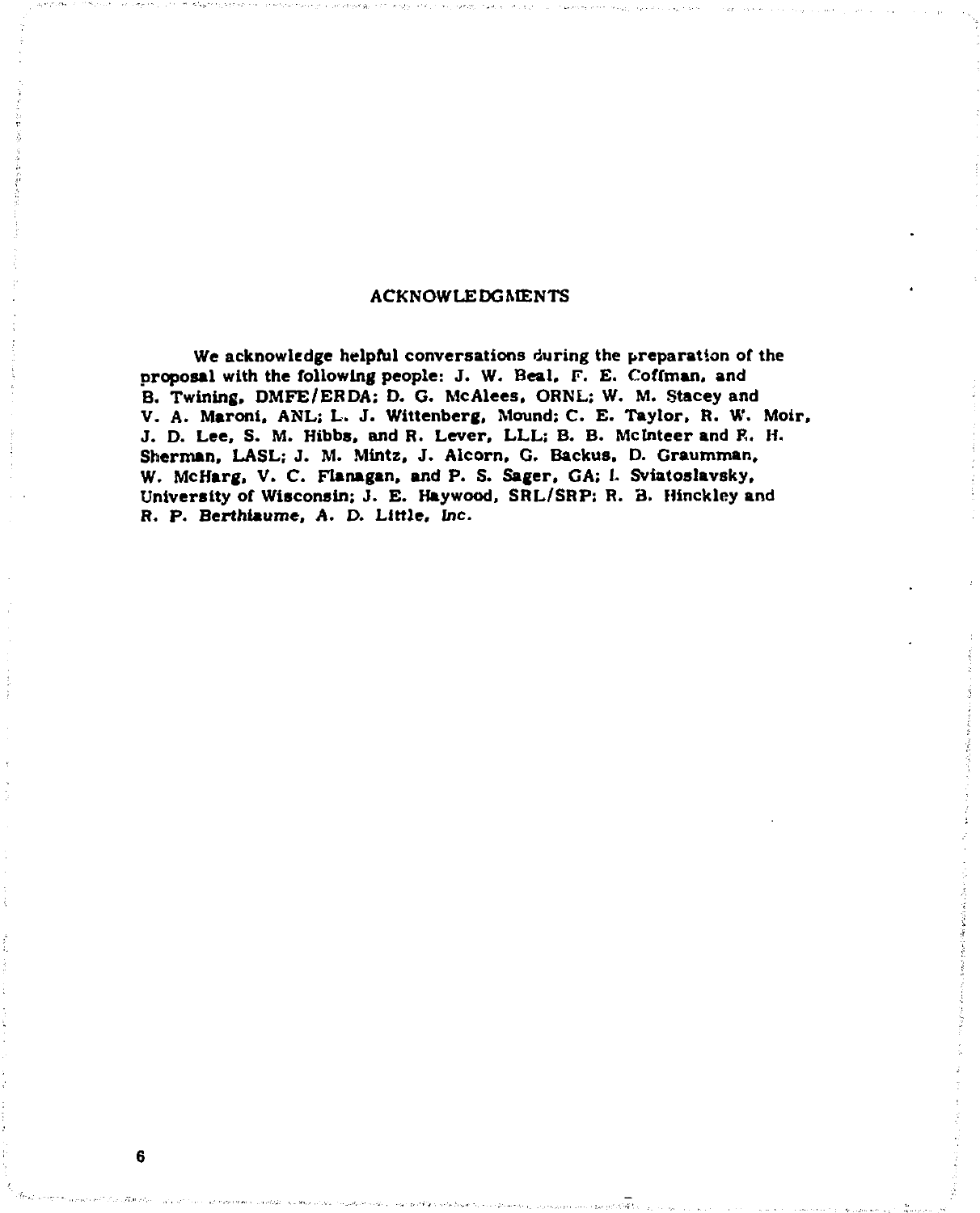### **CONTENTS**

a

|                                       | Page |
|---------------------------------------|------|
| <b>ABSTRACT AND SUMMARY</b>           | 11   |
| TSTF DESCRIPTION AND SCALING FROM EPR | 15   |
| <b>Tritium Handling</b>               | 15   |
| Fuel Loop                             | 15   |
| Coolant Loop                          | 16   |
| Containment                           | 18   |
| Scaling of the EPR Fuel Cycle         | 19   |
| <b>FACILITY DESIGN</b>                | 23   |
| Systems Analysis                      | 23   |
| <b>Simulated Torus</b>                | 23   |
| <b>TSTF Vacuum Pumping</b>            | 25   |
| Se aration of Hydrogen Isotopes       | 29   |
| Coolant Loop                          | 32   |
| Fuel Injection, Heating, and Storage  | 34   |
| Fuel Injection                        | 34   |
| <b>Fuel Heating</b>                   | 35   |
| <b>Fuel Storage</b>                   | 36   |

 $\overline{7}$ 

Ý,

2009年5月4日, 1999年1月, 1999年1月, 1999年1月, 1999年1月, 1999年1月, 1999年1月,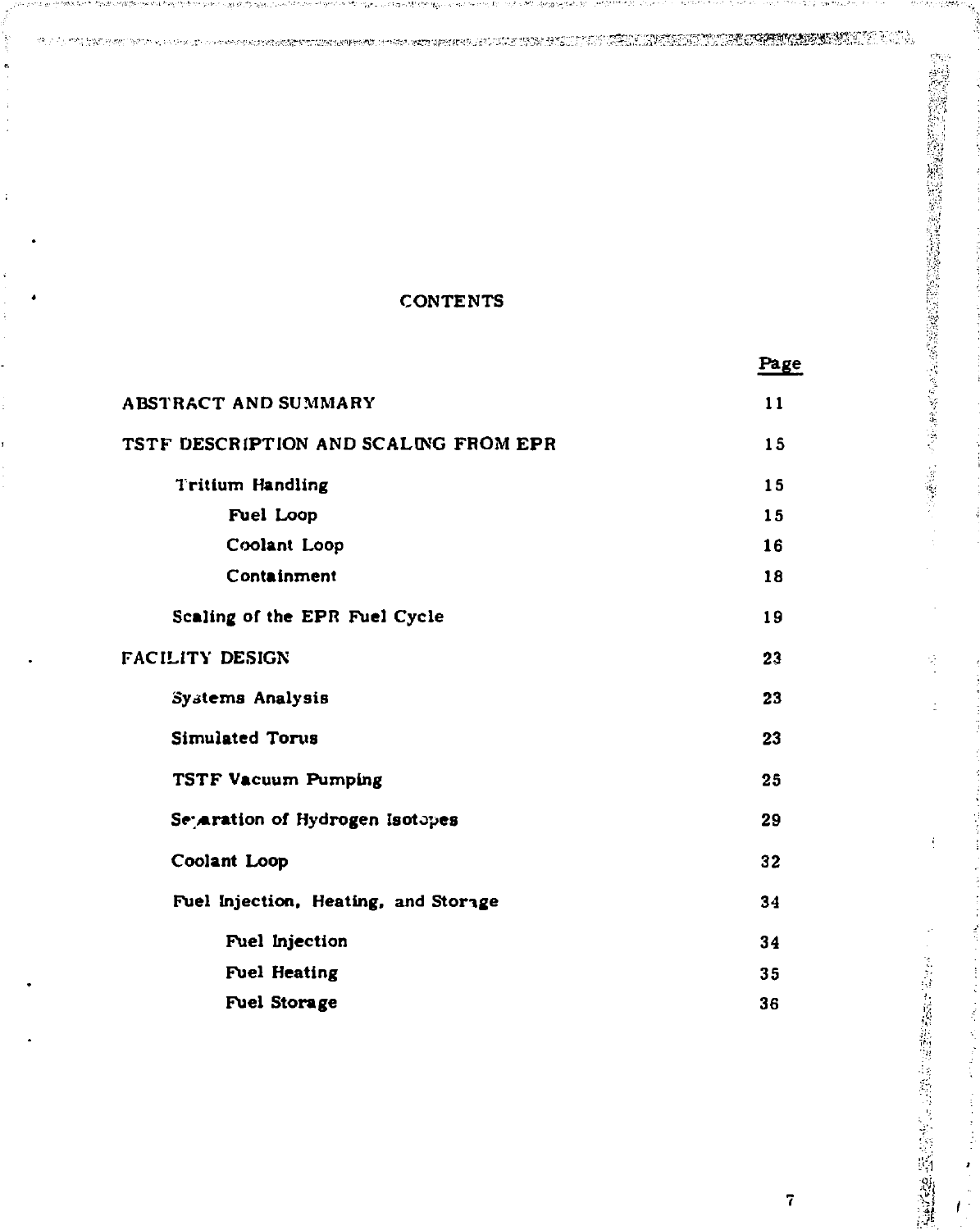| Environmental Control Systems and the Tritium<br>Research Laboratory | 36 |
|----------------------------------------------------------------------|----|
| <b>Facility Containment</b>                                          | 37 |
| <b>Expected TSTF Tritium Release</b>                                 | 41 |
| Accidental TSTF Tritium Release                                      | 42 |
| EPR Containment/Cleanup Simulation                                   | 42 |
| Tritium Control, Monitoring, and Assay                               | 43 |
| Loop Analysis and Modeling                                           | 44 |
| Research and Development                                             | 47 |
| <b>Activities Required for TSTF</b>                                  | 47 |
| <b>Activities Required for EPR</b>                                   | 48 |
| Activities With Potential Long-Term Payoff                           | 48 |
| <b>REFERENCES</b>                                                    | 49 |

**8** 

### Page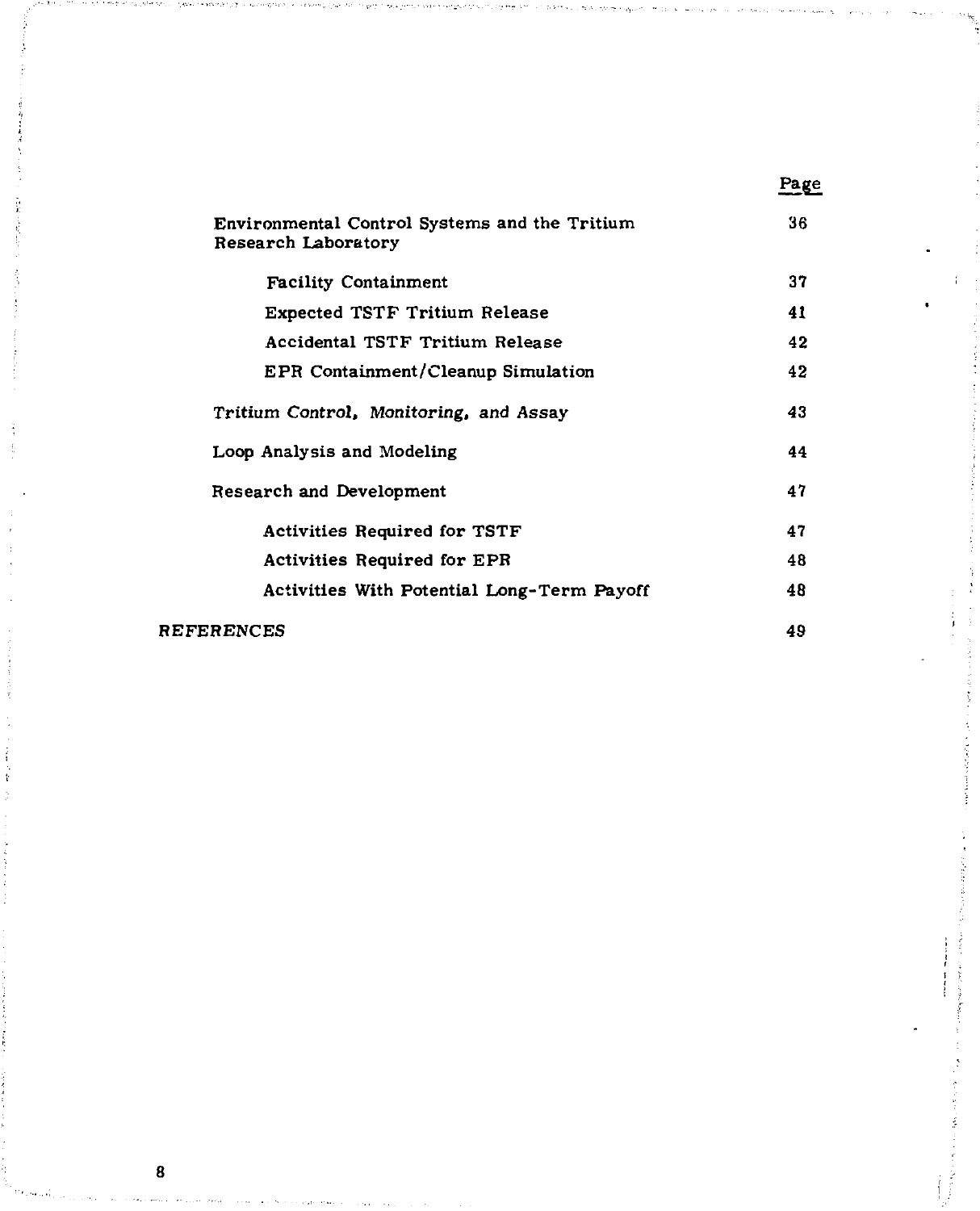### **ILLUSTRATIONS**

*<:^^^^v^ ^* 

j.

 $\frac{1}{2}$ 

| <b>Figure</b> |                                                             | Page  |
|---------------|-------------------------------------------------------------|-------|
| 1.            | TSTF Program Schedule                                       | 13/14 |
| 2.            | Pressure-vs-Time Plct for TSTF Operations                   | 16    |
| 3.            | <b>TSTF Schematic</b>                                       | 17    |
| 4.            | TSTF Floor Plan                                             | 24    |
| 5.            | Recommended Pumping Systems for TSTF                        | 27    |
| 6.            | Typical Thermal Design for Hydrogen Isotope<br>Distillation | 30    |
| 7.            | <b>Distillation Column Flow Sheet</b>                       | 31    |
| 8.            | Schematic of EPR Helium Coclant Loop                        | 33    |
| 9.            | TSTF Tritium Removal System for Helium<br>Coolant Loop      | 33    |
| 10.           | Barrier Material Test System                                | 34    |
| 11.           | TSTF in Tritium Research Laboratory                         | 37    |
| 12.           | <b>TSTF Glove Box Section</b>                               | 38    |
| 13.           | Gas Purification System (GPS) Schematic                     | 40    |
| 14.           | Vacuum Effluent Recovery System (VERS) Schematic            | 41    |
| 15.           | Flow Schematic                                              | 45    |
| 16.           | Startup and Steady-State Flow Conditions for TSTF           | 46    |

 $\pmb{9}$ 

**m < 12 mm = 12 mm = 12 mm = 12 mm = 12 mm = 12 mm = 12 mm = 12 mm = 12 mm = 12 mm = 12 mm = 12 mm = 12 mm = 1** 

2008年10月20日には、1月10日に、1月20日に1月20日に1月20日に1月20日に1月20日に1月20日に1月1日に1月2日に1月20日に1月20日に1月20日に1月20日に1月20日に1月2

 $\delta$ 

 $\frac{1}{2}$ 

*i i.* 

the country of the country of the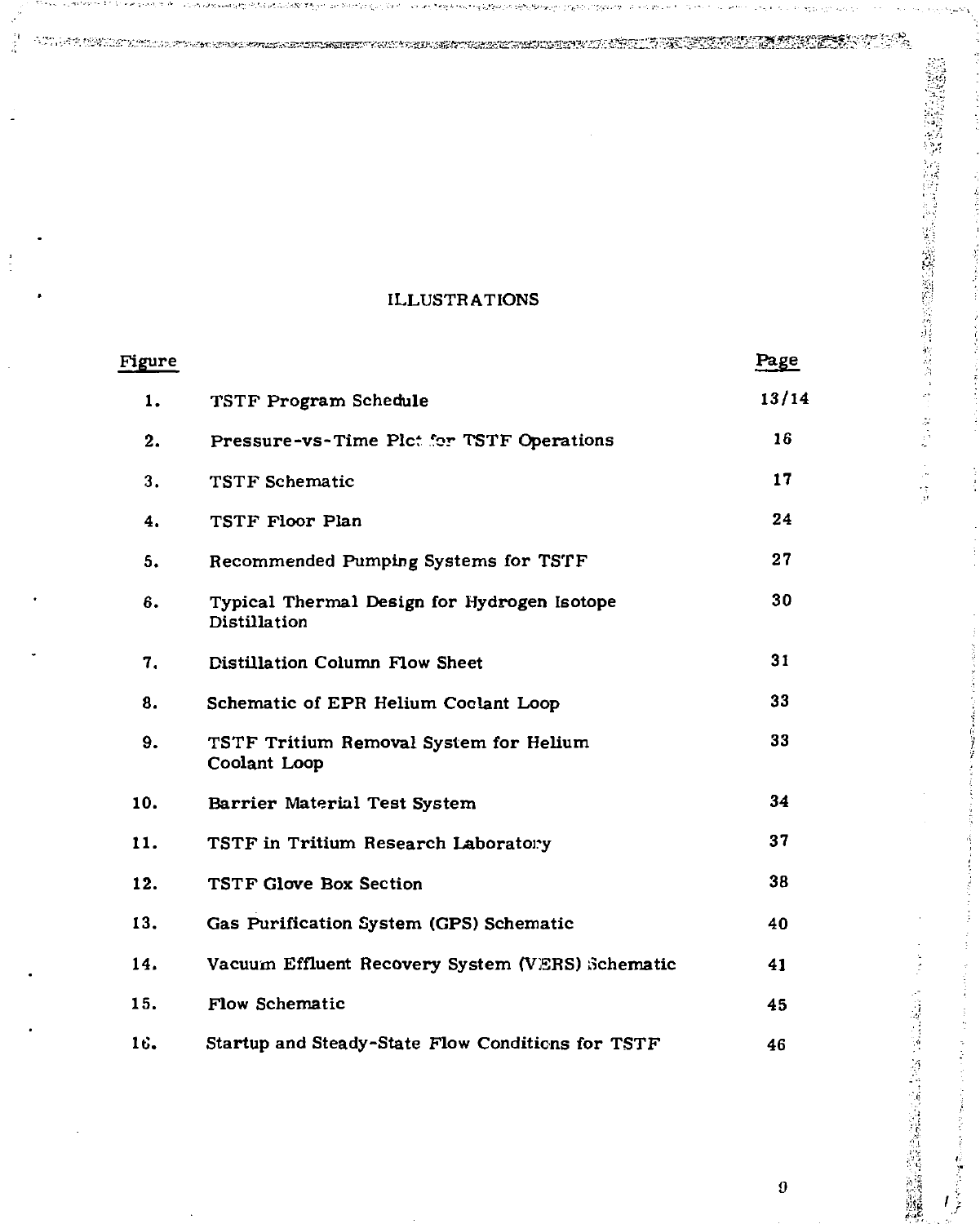### **TABLES**

| Table |                                                                | Page |
|-------|----------------------------------------------------------------|------|
|       | PREDICTED CHARACTERISTICS OF EPR DESIGNS                       | 20   |
| н.    | REPRESENTATIVE EPR AND SCALED TSTF<br>VACUUM SYSTEM PARAMETERS | 21   |
| HI.   | PUMPING SYSTEM SUMMARY                                         | 28   |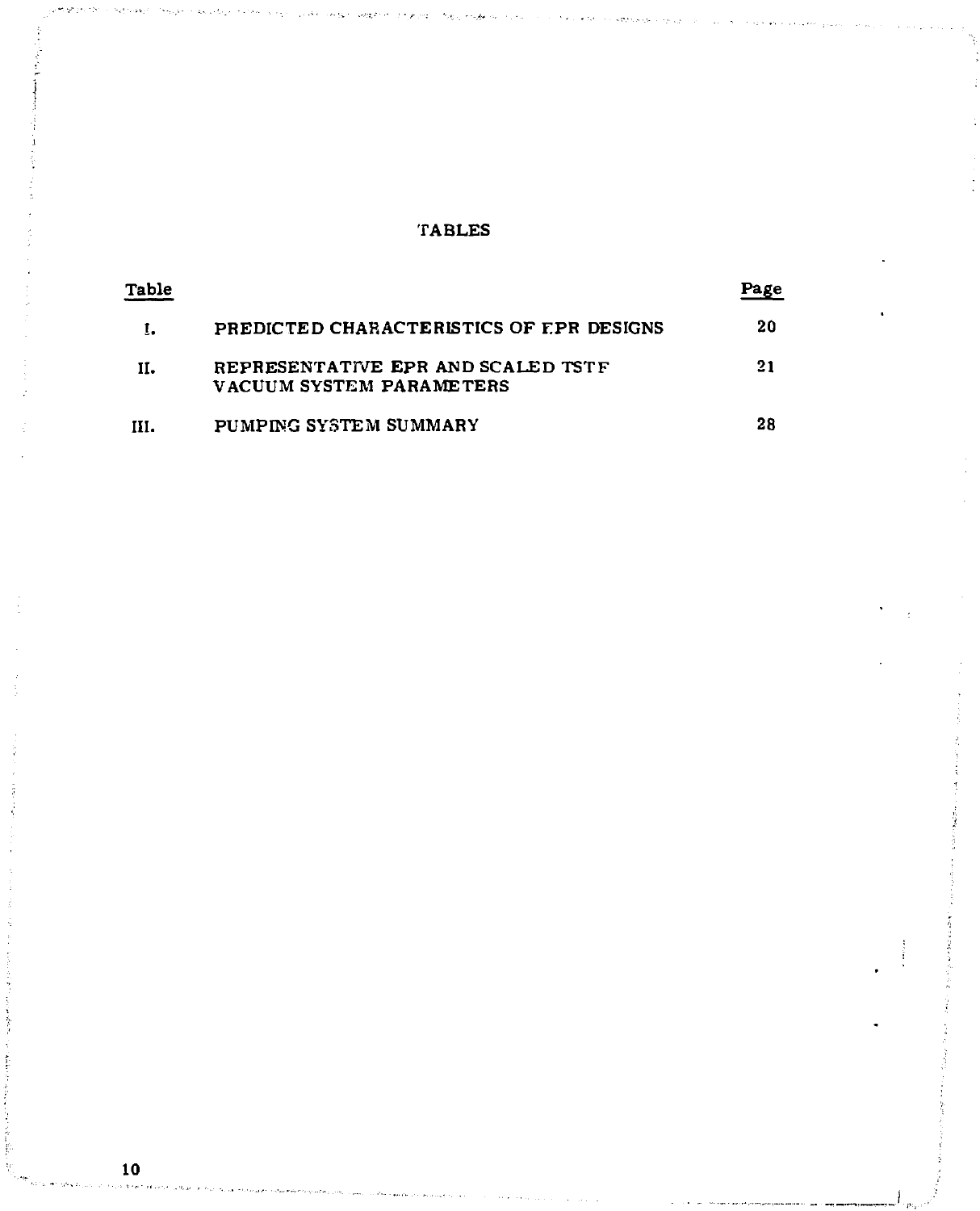$\bullet$ 

ter borgstag datviselsen kontektoren van de skap vid Saldary von de die Solomonie Suid-Afrika.<br>Se ook

ABSTRACT AND SUMMARY<br>
Superior of the SUMMARY<br>
Superior of the SUMMARY<br>
Superior of the SUMMARY<br>
Superior of the SUMMARY<br>
Superior of the SUMMARY<br>
Superior of the SUMMARY<br>
Superior of the SUMMARY<br>
Superior of the SUMMARY<br> Sandia Laboratories proposes to build and operate a Tritium Systems Test Facility (TSTF) in its newly completed Tritium Research Laboratory at Livermore, California (see frontispiece). The facility will demonstrate at a scale factor of 1:200 the tritium fuel cycle systems for an Experimental Power Reactor (EPR). This scale for each of the TSTF subsystems—torus, pumping system, fuel purifier, isotope separator, and tritium store—will allow confident extrapolation to EPR dimensions. Coolant loop and reactor hall clean up facilities are also reproduced.but to different scales. It is believed that all critical details of an EPR tritium system will be simulated correctly in the facility. Tritium systems necessary for interim devices such as the Ignition Test Reactor (ITR) or The Next Step (TNS) can also be simulated *u.* TSTF at other scale values.

The active tritium system will be completely enclosed in an inert atmosphere glove box which will be connected to the existing Gas Purification System (GPS) of the Tritium Research Laboratory. In effect, the GPS will become the scaled environmental control system which otherwise would have to be built especially for the TSTF.

There are two basic goals of the Sandia TSTF design. The first is to simulate the tritium-related functions of a fusion reactor fuel processing loop. The second is to provide a facility for the evaluation of prototype or experimental EPR components in a realistic tritium environment. Examples of features included in the Sandia TSTF art :

- Several types of pumps suitable for tritium usage are incorporated.
- The torus section allows for addition of simulated neutral beam injectors and diverter elements.
- The plasma gas load will be simulated in temperature and pressure by thermal heating of the gas prior to pumping.
- Gas purification will be accomplished by Pd/Ag membranes in conjunction with traps, filters, and metal hydride beds.

 $\frac{d}{dt}$ 

 $\frac{1}{2}$ 

**在大学生的情绪上述的问题,我们的问题,我们的问题,我们**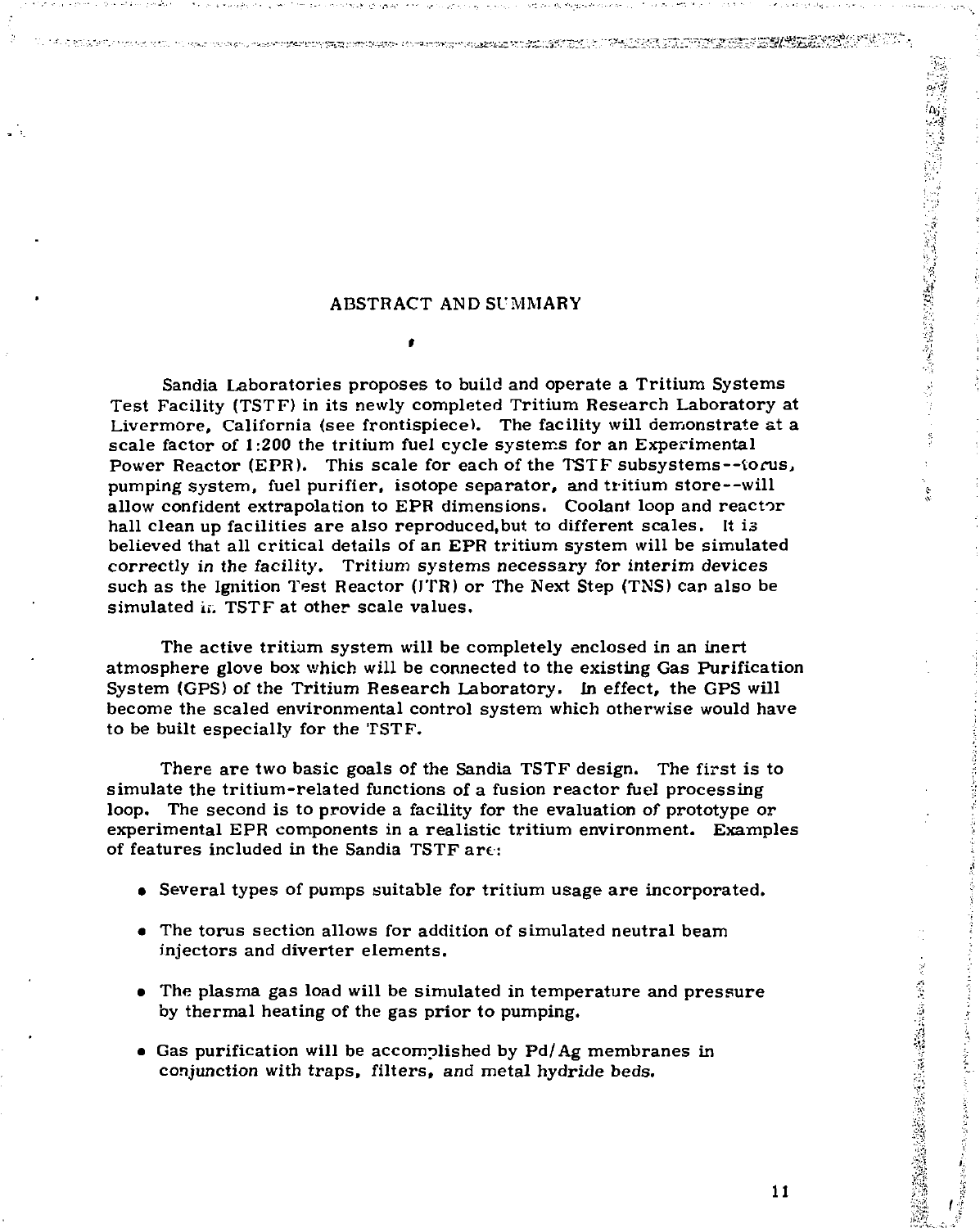- Separation of hydrogen isotopes will be accomplished by a cryogenic distillation process.
- The two most critical aspects of the coolant loop will be simulated: permeation of tritium from the primary coolant into the power cycle working fluid, and extraction of tritium from a helium coolant.
- Instrumentation will monitor tritium concentration at a number of locations to permit easy inventory assessment and provide necessary data for accurate simulation of the EPR fuel cycle.
- Models for loop behavior will be developed to allow eventual computer control of the facility operations.

Schedules developed for this program call for completion of design by July 1978, beginning of H-D operations in December 1978, and start of tritium operations in August 1979. PERT analysis of this schedule (Figure 1) shows that acquisition of the cryostill is the critical path. The TSTF will be designed, constructed, and operated within the existing organization framework of Sandia Laboratories, Livermore (SLL).

The TSTF will be housed in a facility built to comply with the strictest environmental controls envisioned for the foreseeable future. The scaled version of the EPR tritium fuel cycle proposed here will provide all essential data necessary for design of an EPR tritium processing system, and for development of environmentally acceptable fuel handling procedures for fusion power plants.

In summary, we propose to establish an operational TSTF by 1979 within an existing tritium research laboratory incorporating full environmental safeguards.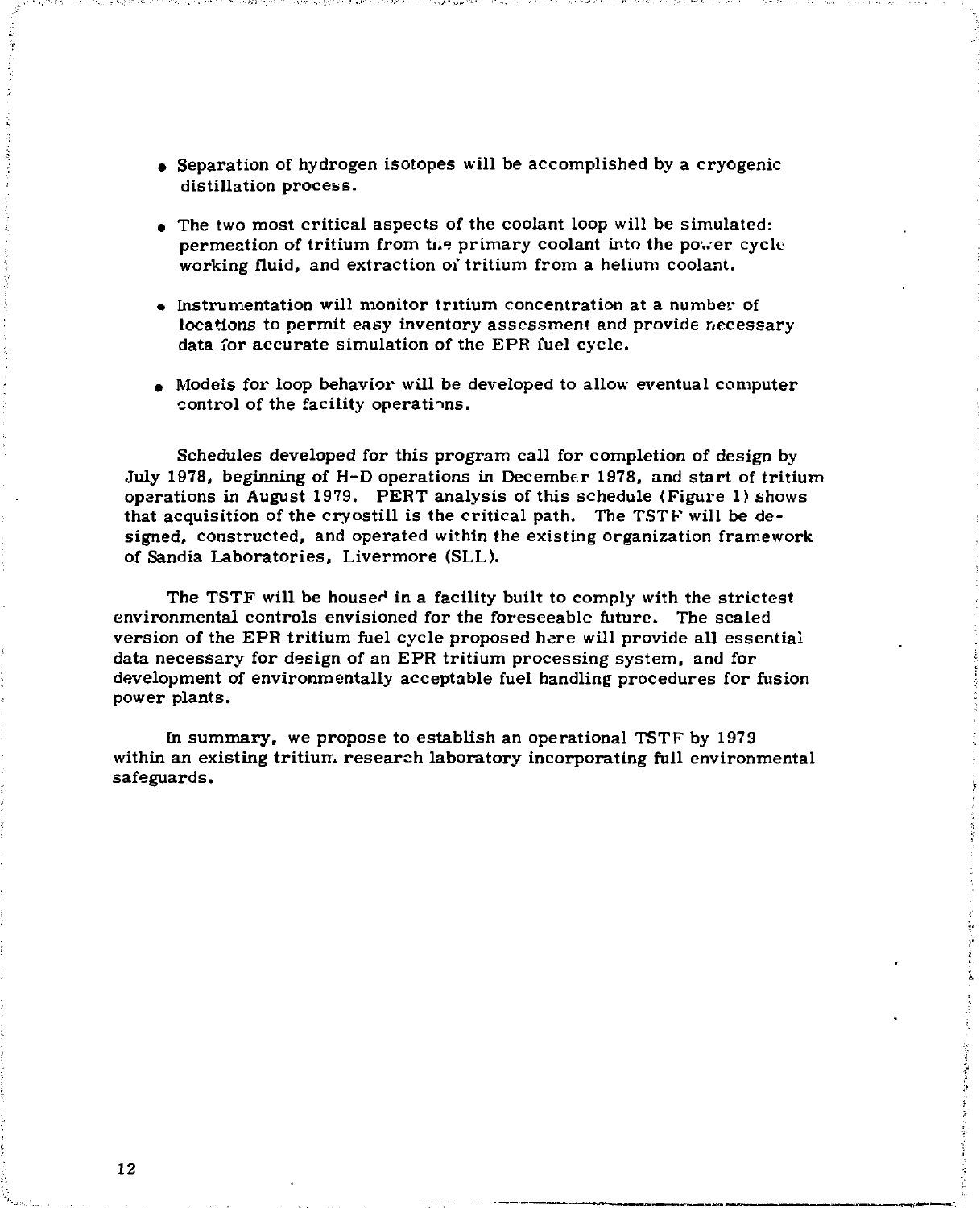

 $\mathcal{L}$  $\sim$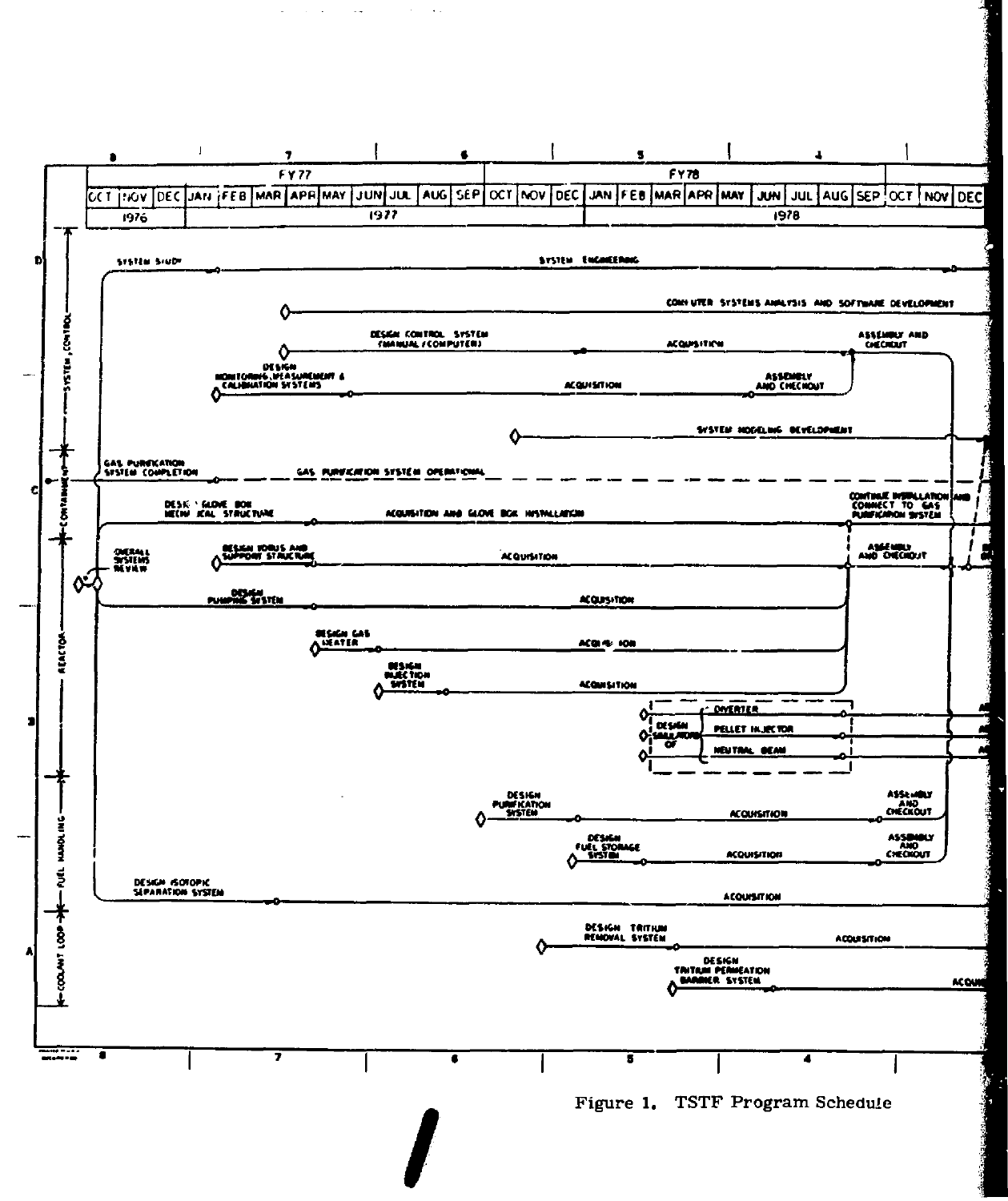

人 ينجاه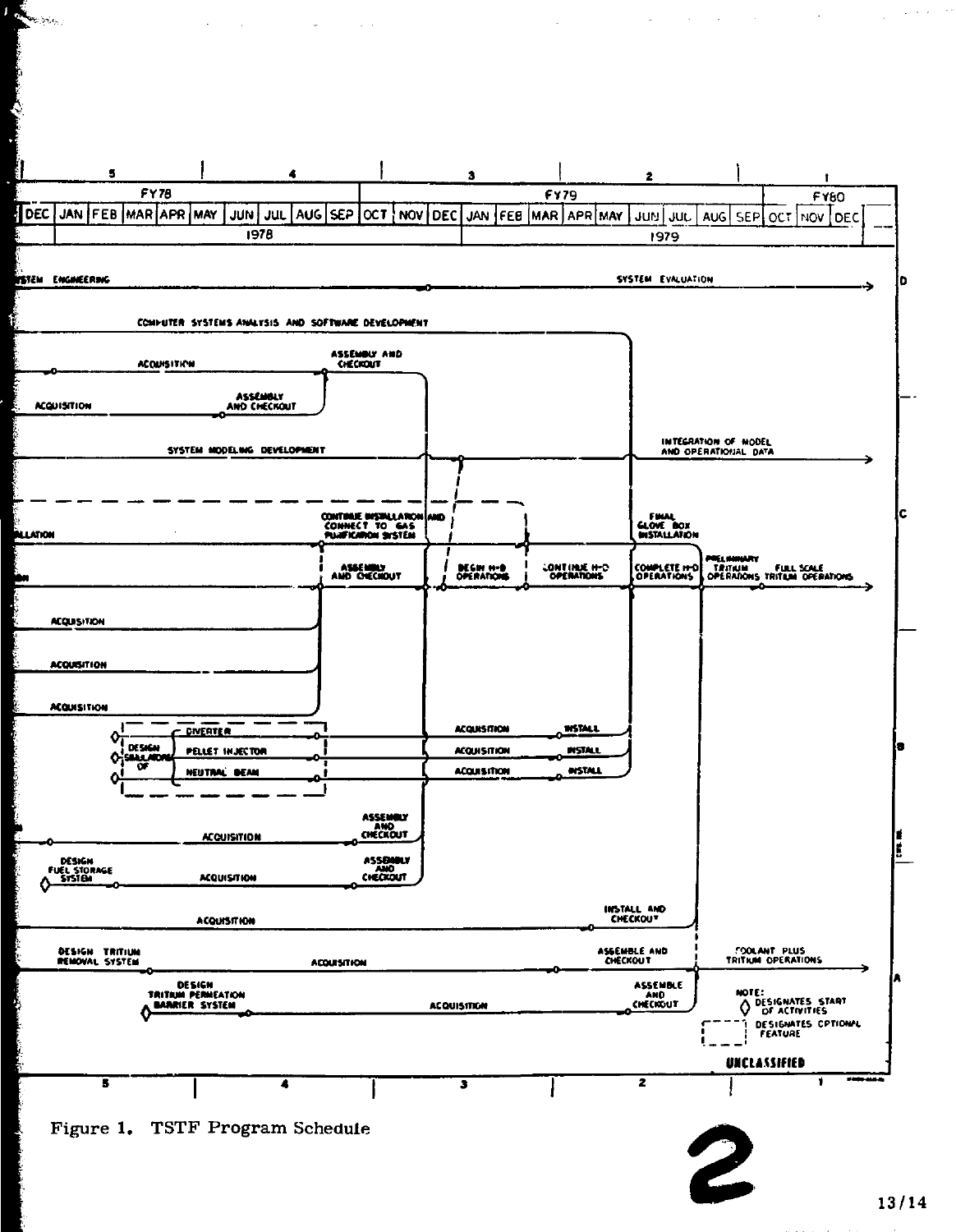### TSTF DESCBIPTION AND SCALING FROM EPR

Tritium Handling

Tritium handling in the TSTF can be broken into three broad categories: fuel loop, coolant loop, and containment.

#### Fuel Loop

不在学校のあると、不可可能になることをある あいあいち

Simulated tokamak EPR operation<sup>(1-9)</sup> will begin by pumping the reactor vessel from atmospheric pressure to  $\sim 10^{-9}$  torr prior to initiation of a series of simulated "burn" cycles. After this base pressure has been achieved, deuterium and tritium will be extracted from the fuel store, blended, and injected into the torus. This fueling process will be accomplished by controlled flow of a predetermined mixture of deuterium, tritium, and impurities into the reactor in a period of a few  $(\sim 5)$  seconds. During this period, reactor pressure will rise to  $\sim$ 3 mtorr. At the end of the simulated operating cycle (~S0 s), a one-meter-long molybdenum shell will heat the fuel mixture to typical first-wall temperatures  $(\sqrt{700K})$  as the gas is exhausted to the vacuum pumps. The hot gases will continue to be exhausted until the pressure reaches  $10^{-5}$  torr, simulating removal of unburned gas and ash. The reactor is then ready for the next injection of fuel. To provide a more complete test of vacuum system design, representative impurities, including  $4$ He, H<sub>2</sub>, CO, and deuterated and tritiated hydrocarbons, will be mixed with D-T fuel prior to injection. If desirable, injection of D and T by neutral beams or pellets will also be simulated. A representative pressure-time sequence is provided in Figure 2.

D-T gas and impurities regenerated from cryogenic pumps or exhausted from diffusion pumps are sent to a Pd/Ag diffuser for gas purification, as shown in Figure 3. Helium and other waste gases (with low levels of tritium contamination) will be collected and processed through the Vacuum Effluent Recovery System (VERS). The remaining gas, consisting primarily of D-T with H present in small  $\langle 1\% \rangle$  concentrations, will be isotopically separated by cryogenic distillation. High purity (>90 %) D and T will be extracted from the cryostill and stored in separate tanks or beds.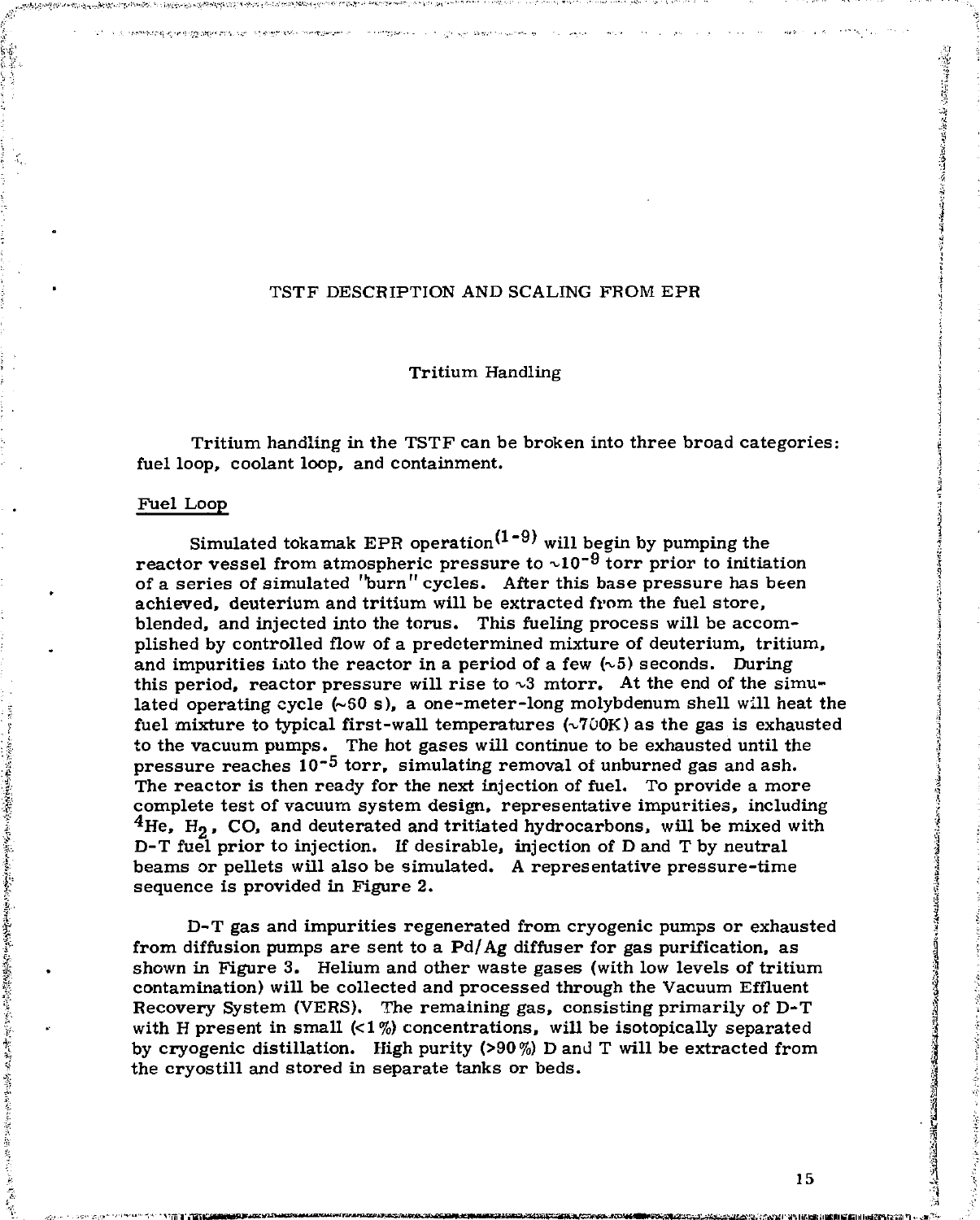

Figure 2. Pressure-vs-Time Plot for TSTF Operations

### Coolant Loop

Both helium and water are being considered as primary coolants for the EPR tokamak reactor. Tritium permeation is a potential problem with either system; tritium will diffuse from the torus and wall blanket into the primary coolant loop in either case, and into a first-wall cooling jacket if one is used.

It should not be necessary to operate a scaled-down heat exchanger to evaluate tritium permeation from the coolant through the heat exchanger walls. However, the two most critical aspects of coolant loop operation will be modeled in vhe SLL TSTF. First, promising candidates for tritium permeation barriers will be evaluated in realistic operating environments.

16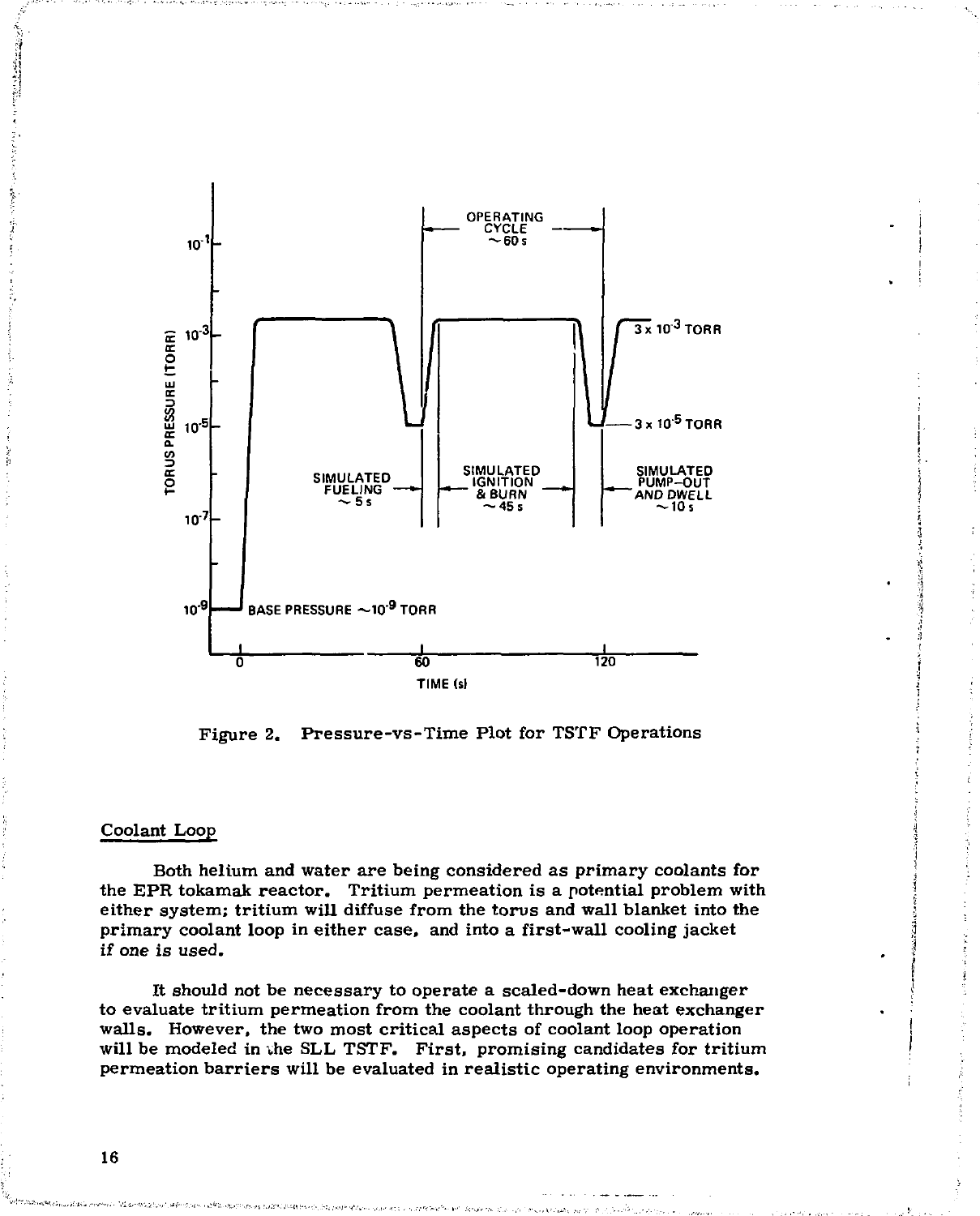

 $\bullet$ 

 $\sim$ 

 $\sim 100$ 

Figure 3. TSTF Schematic

 $\bullet$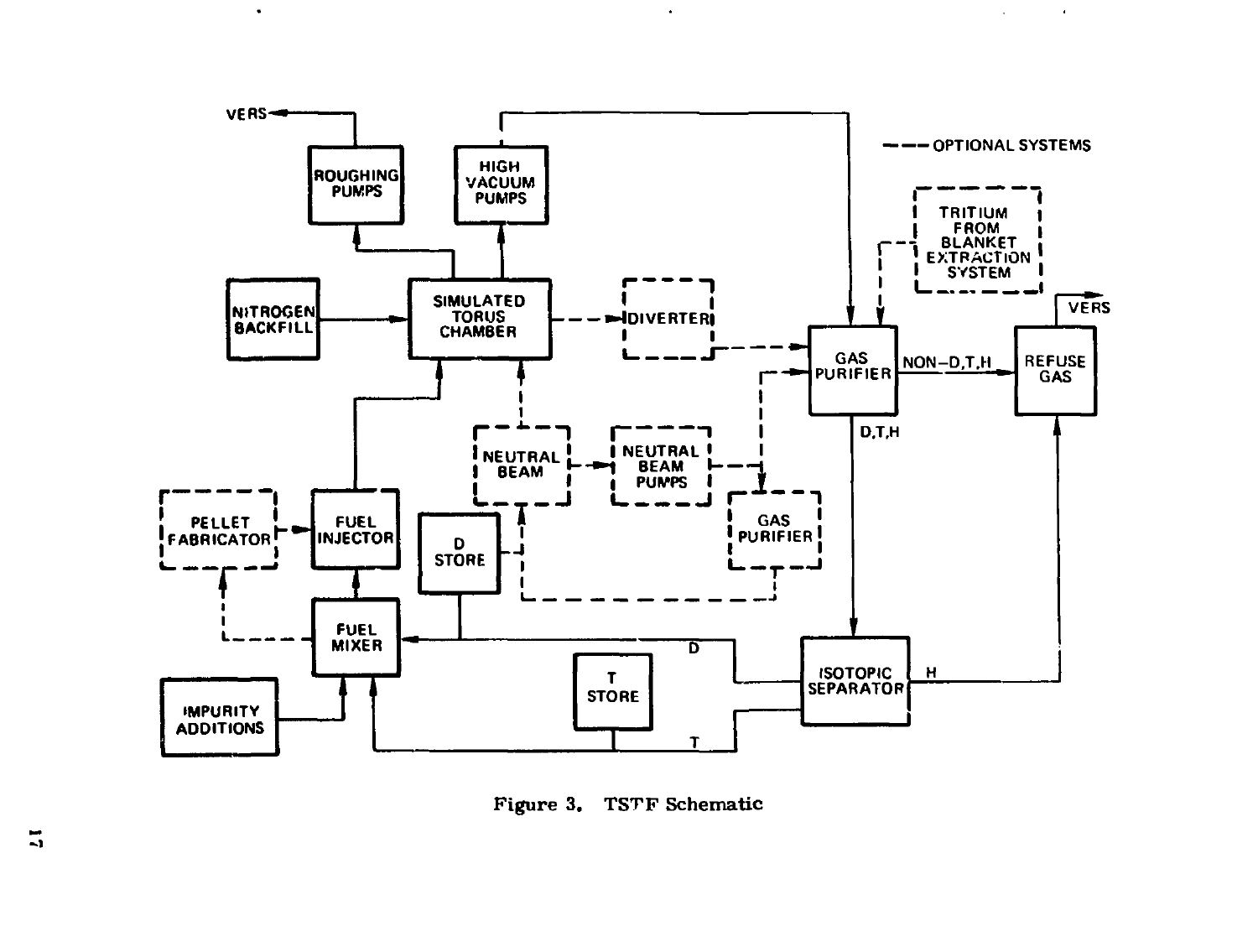Second, a system for removal of tritium from a high-pressure helium gas coolant loop will be demonstrated. This process will involve catalytic conversion of tritium to tritiated water and collection of the water vapor on molecular sieves.

### Containment

The SLL TSTF will be assembled from austenitic stainless steel and other materials previously demonstrated to be compatible with long-term exposure to tritium. All joints will be welded or contain metal-to-metal seals. Where necessary, surfaces exposed to tritium will be coated with a permeation barrier, such as a thin film of chrome/chrome oxide. The entire assembly will be housed in modular glove boxes which operate at a pressure slightly negative with respect to the room.

To preclude the occurrence of an explosive mixture of hydrogen isotopes and oxygen, and *to* avoid oxidizing or nitriding the uranium beds, the entire glove box volume will be maintained in an argon atmosphere. Instrumentation will monitor tritium, water, and oxygen partial pressures in the glove box, and appropriate clean-up procedures will be initiated when pre-determined levels are detected. Tritium will be removed from the glove box atmosphere by circulating the gaseous contents of the module through the Tritium Research Laboratory gas purification system until a sufficiently low tritium concentration is achieved.

By interconnecting glove box modules, it will be possible to achieve a ratio of volume to decontamination rate which is representative of a welldesigned reactor hall clean-up system. Thus, the operational characteristics of a fractional-scale plant decontamination process will be demonstrated using the existing Gas Purification System.

Containment of tritium associated with vacuum pumping will have significant impact on the type and design of pumps to be used. Leakage and permeation through seals and contamination of pump oil and organic gaskets are serious problems encountered in the use of most mechanical and oil diffusion pumps. Wherever possible, the SLL TSTF will avoid the use of pum is containing oil or other organics. However, the VERS is available to process contaminated waste from such mechanical pumps where their use is mandatory. Cryopumps which accumulate large tritium inventories will be doubly-contained, and they will provide secondary protection of the helium coolant from tritium sources. Pumps operating at elevated temperatures (e. g., Hg diffusion pumps) will have permeation barriers where practical, and will be doubly-contained.

18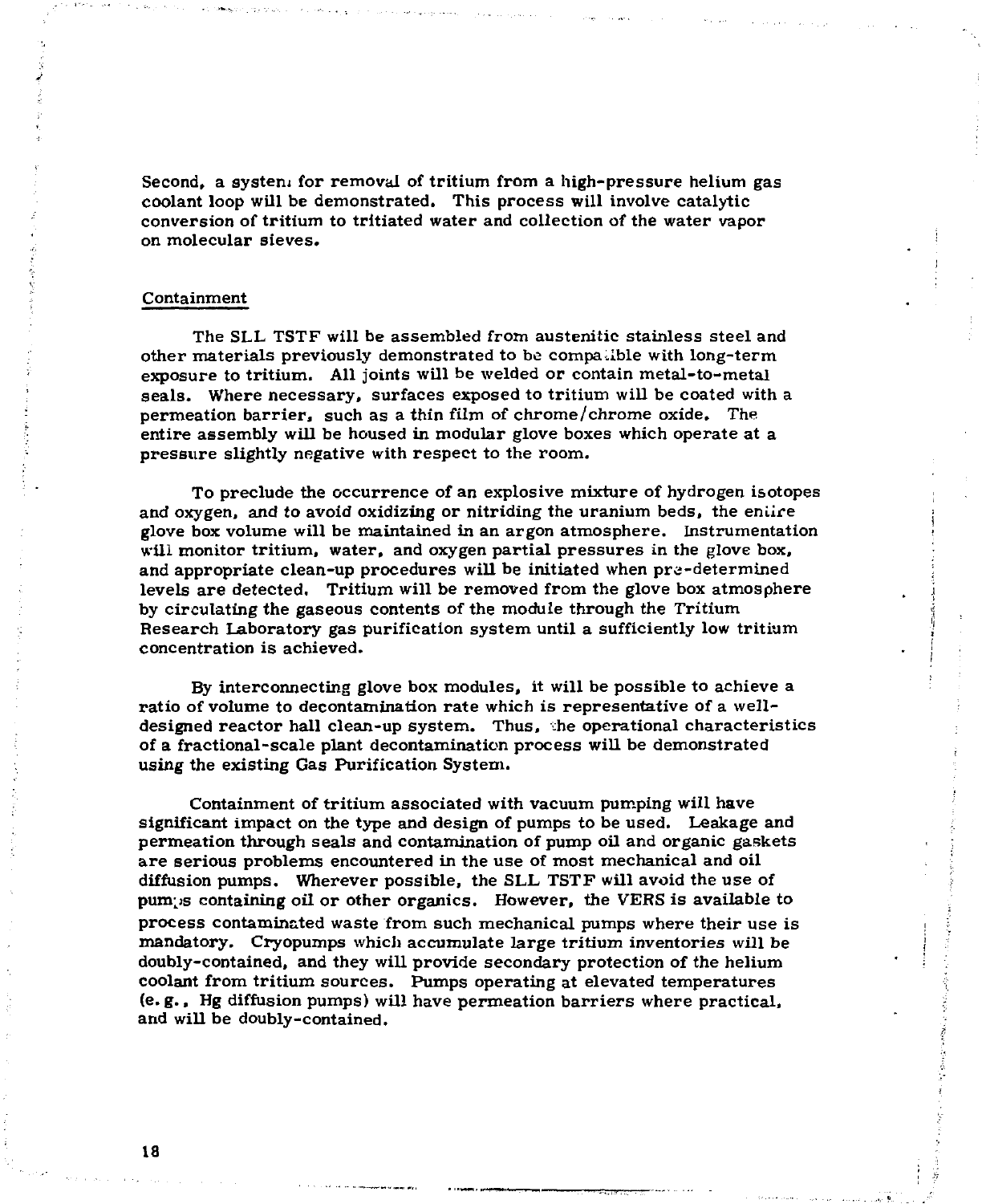The cryogenic still used for isotope separation has an inventory of  $\sim$ 35 gms of tritium, including both gaseous and liquid phases. The design of this apparatus inclu >es appropriate double containment separating the tritium from the glove box and from the cryogenic coolant.

Scaling of the EPR Fuel Cycle

Since the basic flow rate in the fuel cycle is determined by the required throughput in the torus and the burn cycle in the reactor, reactor operating parameters of the different EPR designs have been collected.

Table I lists the predicted characteristics of EPR designs proposed by Argonne National Laboratory (ANL), <sup>2</sup> General Atomic (GA),  $3$  and Oak Ridge National Laboratory (ORNL),  $\frac{4}{1}$  The listed throughputs are the cycle-averaged gas loads due only to the exhaust of plasma gases at the end of the burn cycle. Also listed is the additional throughput expected in the GA EPR due to fueling and the operation of the Flowing Plasma Boundary (FPB) system proposed  $10$ for wall impurity control. The gas flow necessary for the use of the FPB would substantially increase the gas load per cycle and would correspondingly affect the pumping speed necessary in the scaled TSTF. In scaling down the main torus pumps to TSTF sizes, the gas loads in the absence of an FPB have been used; a different scaling factor would be necessary when using the torus and its associated pumps in simulating FPB or injector module operation.

The quantities which must be properly scaled in the TSTF include the torus volume  $(V)$ , the total torus pumping speed  $(S)$ , and the average gas throughput (Q). As is evident, some variation exists in these parameters among the different proposals. A realistic set of characteristics can be derived from the numbers in Table I. These representative EPR parameters are listed in Table II. Based on the data of the three EPR proposals scaled to 500 MW(t), the numbers in Table II can be considered representative of maximum gas loads expected in an EPR.

The SLL TSTF parameters of gas throughput, pumping speed and reactor volumes are all scaled down by a factor of 200 from typical EPR values.

Although this scale factor is large when compared to the factor of  $10$ to 20 commonly used in the chemical products industry, multiphase systems are not a problem here, and the scaling of gas mixtures is well understood both theoretically and experimentally. Consequently, we believe that a simulation with larger dimensions would result in unwarranted additional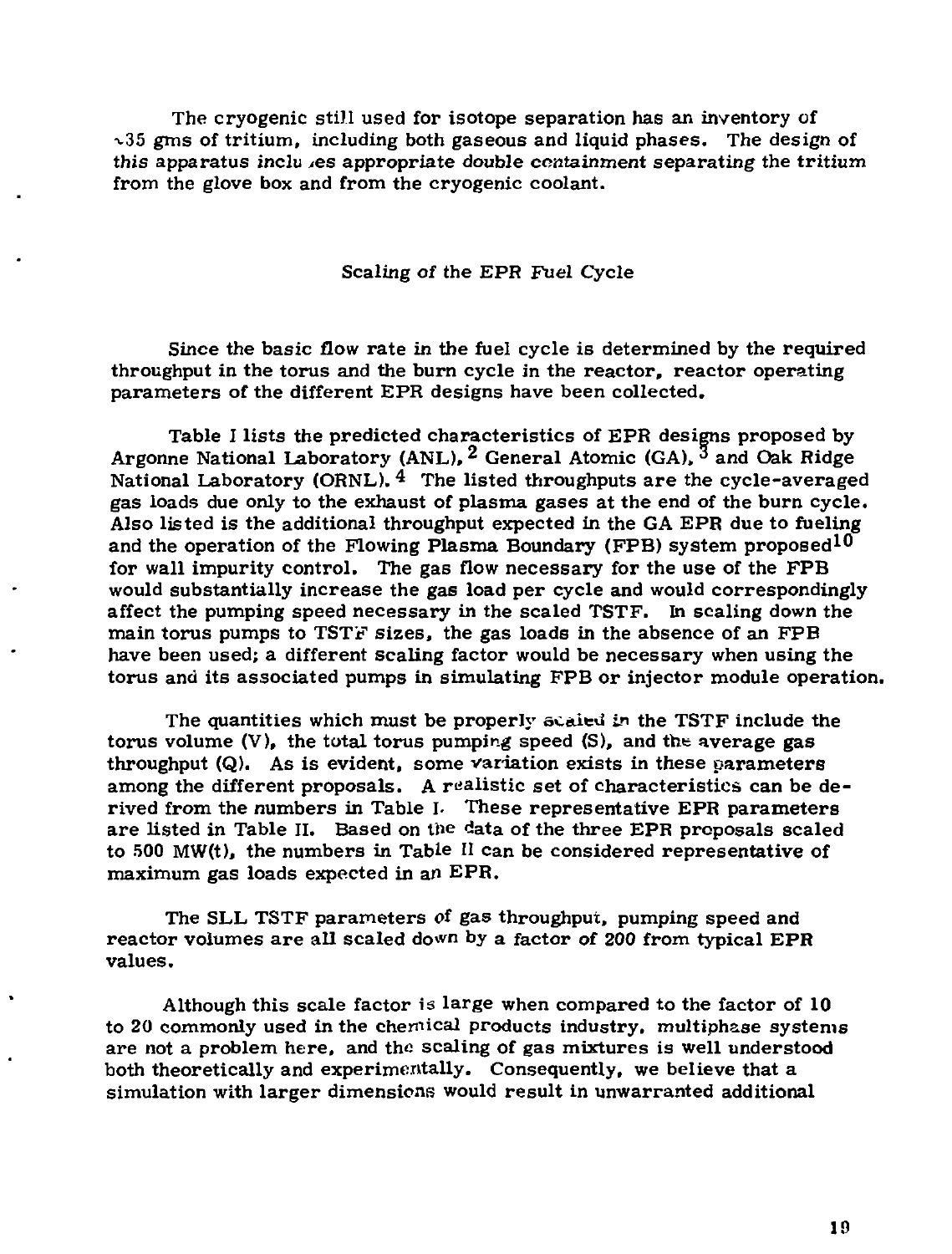|                                               |                                             | ANL                    | GÄ                               | ORNL                      |  |
|-----------------------------------------------|---------------------------------------------|------------------------|----------------------------------|---------------------------|--|
| Torus Vacuum System                           |                                             |                        |                                  |                           |  |
| Volume $(m^3)$ , V                            | 711-879                                     |                        | 441                              | 724                       |  |
| Area $(m2)$                                   | $-350$ (est.)<br>592-1528                   |                        |                                  | $-800$                    |  |
| Pump Speed (1/s), S                           | $8 \times 10^{5}$<br>$2 \times 10^7$ (max.) |                        |                                  | $1.5 \times 10^{6}$       |  |
| $7 - 1 - S/V (e-1)$                           | -1                                          |                        | $-45$                            | $\mathbf{L}$              |  |
| Average DT Throughput, Q<br>$(torr-f s^{-1})$ | 7. 7                                        |                        | 5.1 (945 with FPB)               | 7.2                       |  |
| Pumpdown Time (s)                             | $10 - 14$                                   |                        | $-1$                             | 12 (Тур)                  |  |
| High Vacuum Pump Type                         | Cryosorb                                    |                        | Cryosorb                         | Cryosorb, Hg Diff         |  |
| End-of-Burn Pressure (torr)                   |                                             | $\sim$ 3 mtorr at 70°C | 20 mtorr at 700°C                |                           |  |
| Design Parameters                             |                                             |                        |                                  |                           |  |
| Average Thermal Power (MW)                    | 400                                         |                        | 410                              | 410                       |  |
| Burn Time (s)                                 | $30 - 90$                                   |                        | 125 (84% duty cycle)             | 100 (50% duty cycle)      |  |
| <b>Fractional Burnup</b>                      | 0.02                                        |                        | $-0.03$                          |                           |  |
| Exhaust Gas Temperature (K)                   | 700                                         |                        | $-2000$                          | $-700$                    |  |
| Fuel Handling                                 |                                             |                        |                                  |                           |  |
| Storage                                       | Getter Bed                                  |                        | ---                              | Solid $UT_{3}$ , Gas      |  |
| Injection                                     | Pellet, Blanket                             |                        | Pellet, Blanket                  |                           |  |
| Purification                                  | Hot Getter/Pd/Ag<br>Membrane                |                        | Pd/Ag Membrane                   | U Beds, Pd/Ag<br>Membrane |  |
| Inotopic Separation                           | Cryostill                                   |                        | Cryostill                        | Cryostill                 |  |
| Coolant Loop                                  |                                             |                        |                                  |                           |  |
| Coolant                                       | н,о                                         | He                     | He                               | He                        |  |
| Maximum Temperature (°C)                      | 302                                         | 527                    | 600                              | 370                       |  |
| Pressure (atm)                                | 136                                         | 50                     | ~60                              | $-70$                     |  |
| Purification                                  | ---                                         |                        | T <sub>9</sub> O-Sieve (barrier) |                           |  |
| Neutral Beams<br>Heat                         |                                             |                        |                                  |                           |  |
| Power (MW)                                    | 60                                          |                        | 60                               | 50                        |  |
| Energy (keV)                                  | 180                                         |                        | 125                              | 200                       |  |
| Duration (s)                                  | 3                                           |                        | $2 - 3$                          | 5                         |  |
| Sustain                                       |                                             |                        |                                  |                           |  |
| Power (MW)                                    | 30                                          |                        | Plasma is not driven             | Plasma is not driven      |  |
| Energy (keV)                                  | 180                                         |                        | after ignition                   | after ignition            |  |
| Duration (a)                                  | As needed to<br>maintain burn               |                        |                                  |                           |  |
| Fump                                          |                                             |                        |                                  |                           |  |
| Speed (//s per pump)                          | $5 \times 10^5$                             |                        | $7.5 \times 10^5$                |                           |  |
| Type                                          | Cryosorb                                    |                        | Cryosorb                         |                           |  |

| TABLE I                                  |  |  |
|------------------------------------------|--|--|
| PREDICTED CHARACTERISTICS OF EPR DESIGNS |  |  |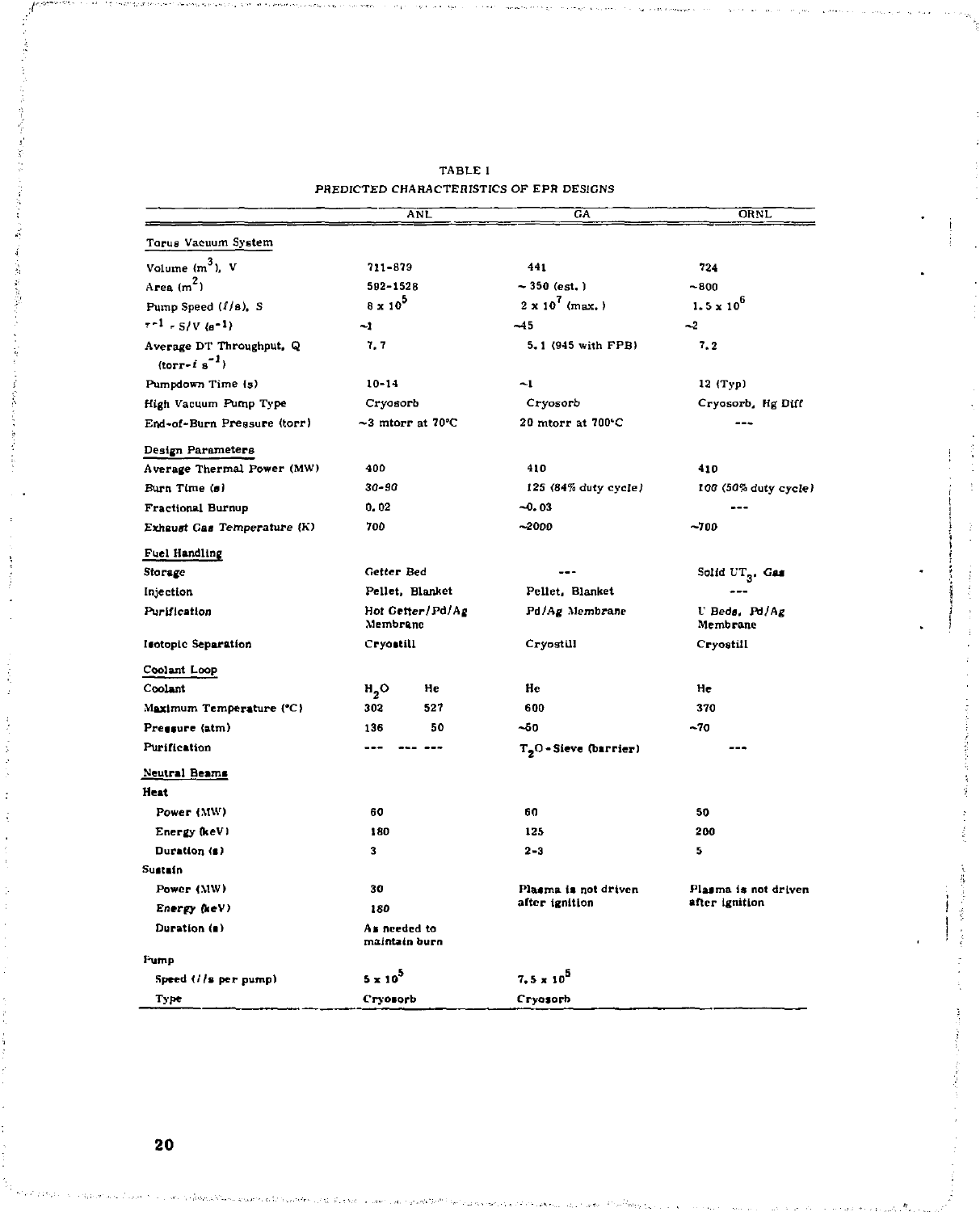### TABLE II

|                                                      | EPR                             | <b>SLL TSTF</b>   |
|------------------------------------------------------|---------------------------------|-------------------|
| Power (maximum MW-thermal)                           | 500                             |                   |
| Torus Volume: $(m^3)$                                | 800                             | 4                 |
| Plasma Volume: (m <sup>3</sup> )                     | 600                             |                   |
| Plasma Density: $(m^{-3})$                           | $10^{20}$ ions                  |                   |
| $D_2$ Fuel Flow* (torr- $\iota s^{-1}$ )             | 20                              | 0.1               |
| $T_2$ Fuel Flow* (torr-1s <sup>-1</sup> )            | 20                              | 0.1               |
| $T_2$ Inventory $(g)$                                | $8 \times 10^2 - 8 \times 10^3$ | ~10               |
| Operating Cycle (s)                                  | $20 - 100$                      | 60 (simulated)    |
| DT Gas Load After Burn** (torr-!)                    | $2.4 \times 10^{3}$             | 12                |
| $^4$ He Gas Load After Burn** (torr- <i>t</i> )      | $0.3 \times 10^3$               | 1.5               |
| DT Gas Pressure After Burn**<br>(mtorr $@0°C$ )      | 3                               | 3                 |
| $^4$ He Gas Pressure After Burn**<br>(mtorr $@0°C$ ) | 0.4                             | 0.4               |
| $\rm Pump$ Speed ( $\ell$ s $^{-1}$ )                | $8 \times 10^5$                 | $4 \times 10^{3}$ |
| Pumpdown Time $3 - 0.03$ mtorr (g)                   | $5 - 15$                        | $\sim\!\!5$       |
|                                                      |                                 |                   |

 $\cdot$ 

### REPRESENTATIVE EPR AND SCALED TSTF VACUUM SYSTEM PARAMETERS

 $*$  Assuming duty cycle  $\sim$ 1, ignoring neutral beam contributions, and using plasma density at end of burn to compute pressure. All gas loads  $(torr-\ell)$  and pressures are computed at STP.

\*\* Assuming negligible pumping during burn cycle and using plasma density at end of burn to compute pressure .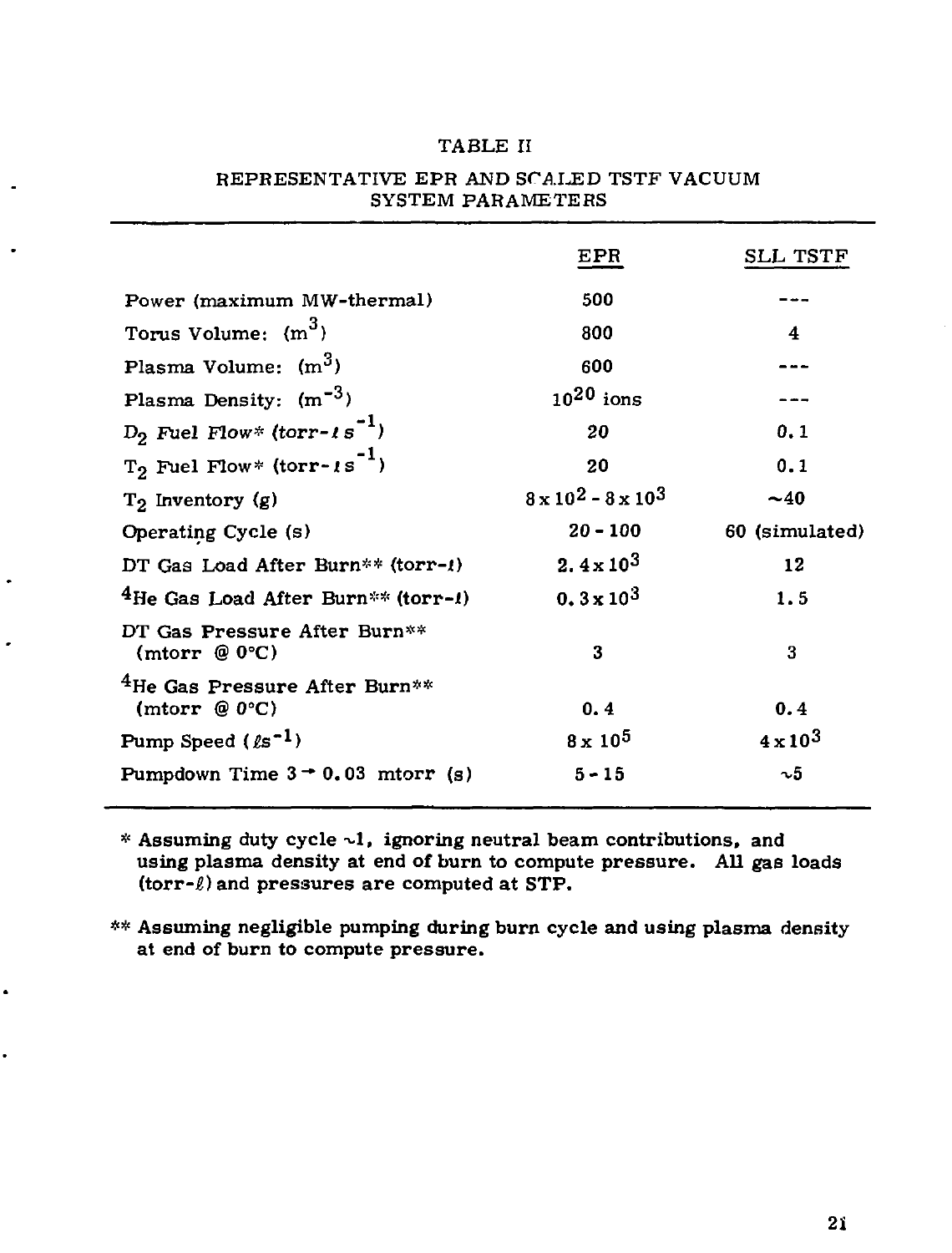expenditures for building space and capital equipment—primarily for containment systems. Furthermore, a larger simulation would not allow use of "off-the-shelf" components for most TSTP subsystems. On the other hand, a reduction in scale compared with 1:200 may also be feasible, and a more detailed systems study will be conducted early in the design phase to determine an optimum scale factor.

Recently, there has been increasing interest within the plasma community<sup>11 $\text{11}^{\text{2}}$  in studying an interim device to be constructed after the</sup> Tokamak Fusion Test Reactor (TFTR) and before the Experimental Power Reactor (EPR). Preliminary concepts now being discussed are the Ignition Test Reactor (ITR) by  $GA^{12}$  and The Next Step (TNS) by ORNL.  $^{13}$  Initial indications are that the ITR would operate at a reduced thermal level (tens of megawatts) compared with EPR (hundreds of megawatts) and would not have a power conversion loop. Both reactors would burn D-T fuel and, therefore, would require a fuel processing cycle similar to that of EPR.

The Tritium Systems Test Facility described in this proposal is intended to provide tritium handling technology for EPR.  $^{14-16}$  This same technology is necessary for design of ITR or TNS. The primary difference in applying TSTF results to ITR or TNS is that extrapolation to an interim device would probably require a scale factor different from the factor of 200 necessary to simulate EPR. For example, a scale factor of order 10 would be necessary to apply TSTF results to the operation of ITR.

**22**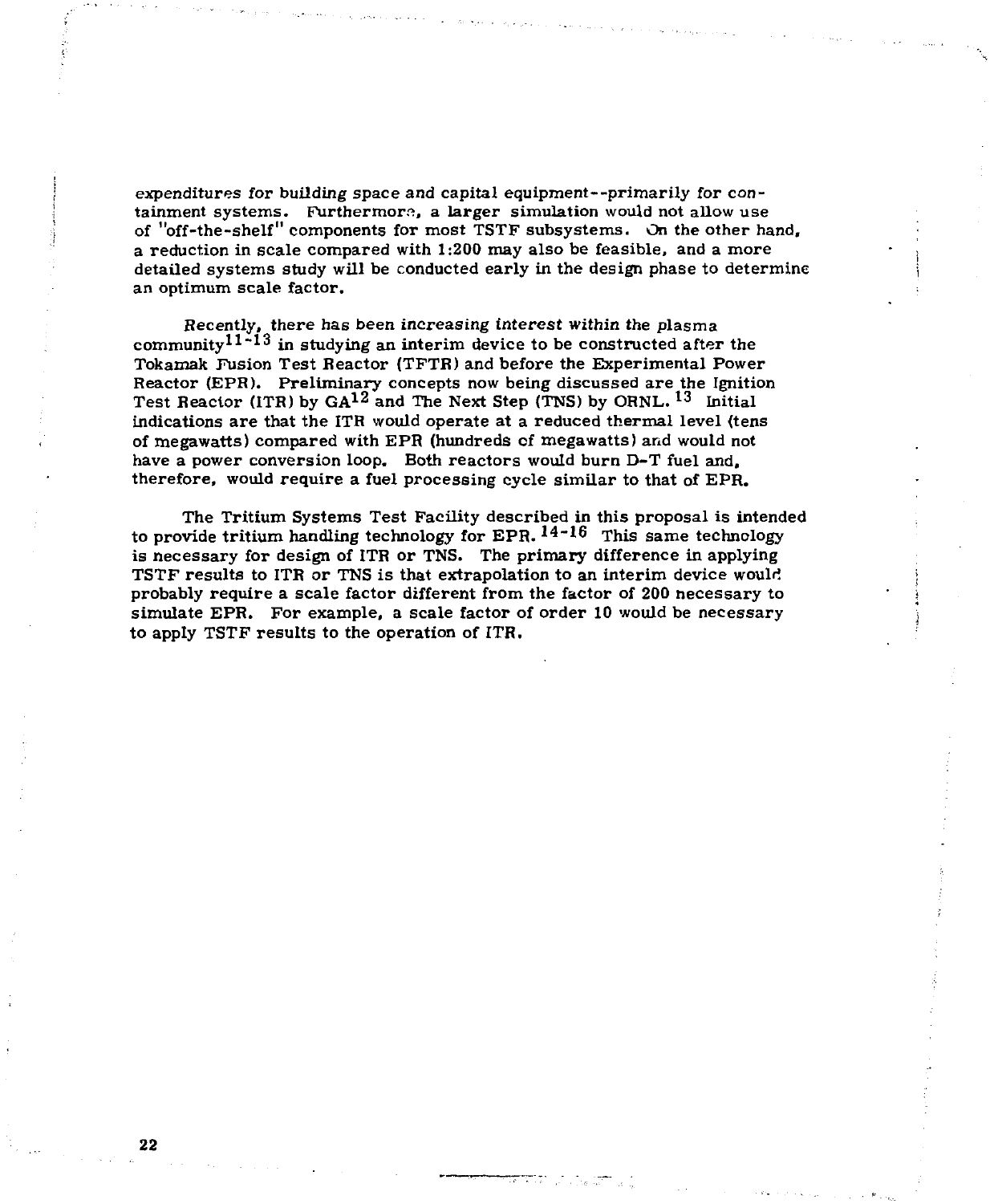### **FACILITY DESIGN**

**The 200:1 reduction in scale from EPR is applied throughout the simulation of the EPR fuel processing cycle, and it appears explicitly in the calculations of pumping speeds, gas loads, fuel supply rates, gas purification throughput, distillation requirements, and tritium inventory. The TSTF consisting of the simulated torus, tritium and deuterium fuel supply, re covery, purification, and isotopic separation systems, and the blanket coolant/steam cycle system—is secondarily contained in glove boxlines**  schematized in Figure 4. The boxlines are compartmented into varying lengths and heights, depending upon the apparatus contained within. The **choice of scale factor leads to a design that will occupy approximately 100 m^ of glove box volume in the Tritium Research Laboratory and results in a total tritium inventory of ~40 grams (Table II).** 

### **Systems Analysis**

**An important part of the overall program is the use of systems analysis throughout** *thr* **development and operation of the TSTF. During the formulation and design stage, the analysis consists of parametric studies to determine systems design sensitivities. In the construction phase, system engineering studies will be used to optimize the configuration of the facility. Once construction of the TSTF is completed, systems performance studies will be used to evaluate TSTF operation. The evaluation of TSTF experiments will be used to determine the best configurations for the scale-up required for the EPR, ITR and TNS facilities.** 

### **Simulated Torus**

**A principal component of the TSTF design is a 0. 61-m (24-in.) diameter, 13. 8-m long stainless steel cylinder which represents the EPR**  torus. The volume of the simulated torus is  $4 \text{ m}^3$ . Four  $0.15\text{-}m\text{-}inside$ **diameter ports will be located around the cylinder at 1-m intervals along**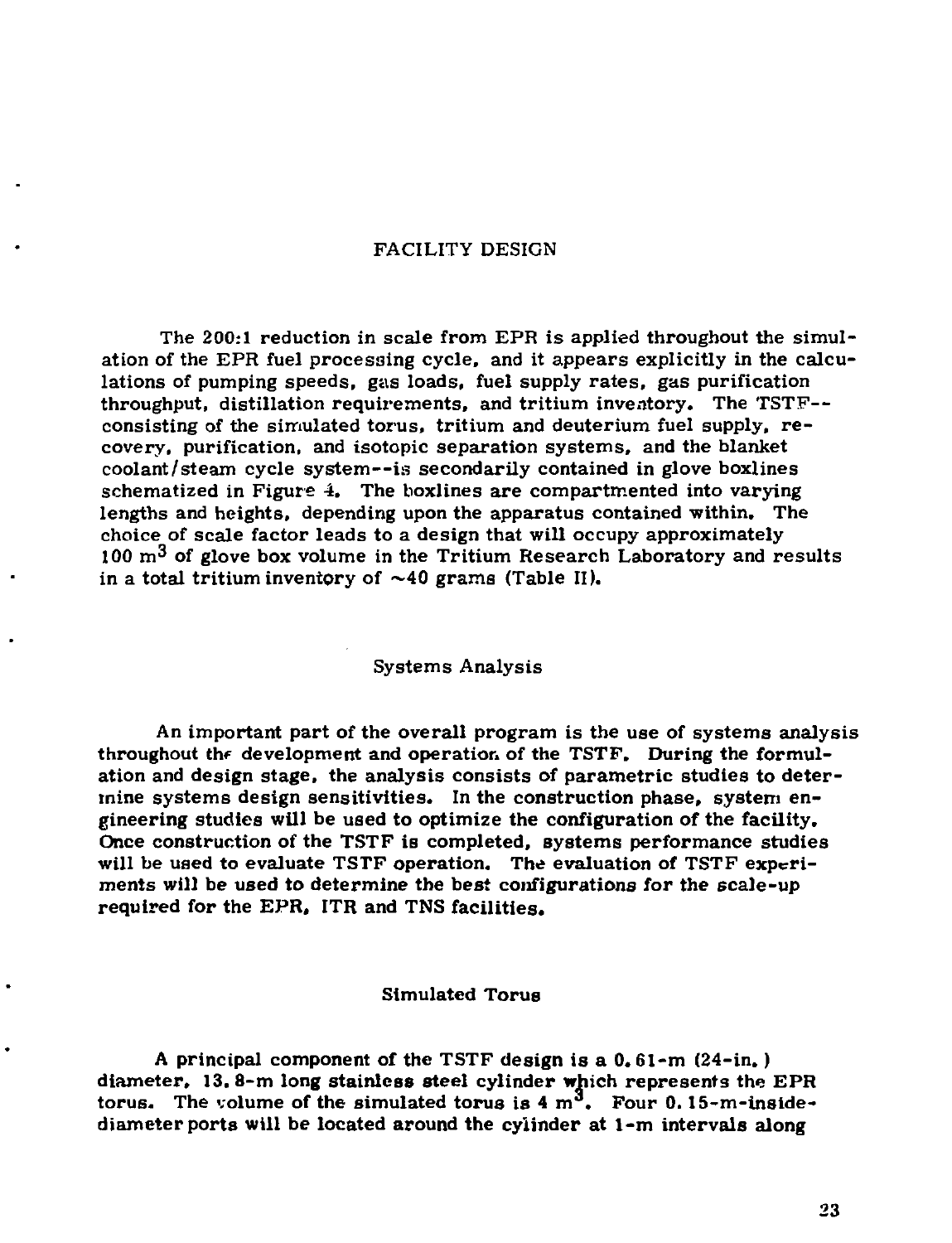

Figure 4. TSTF Floor Plan

「大きいのからのある」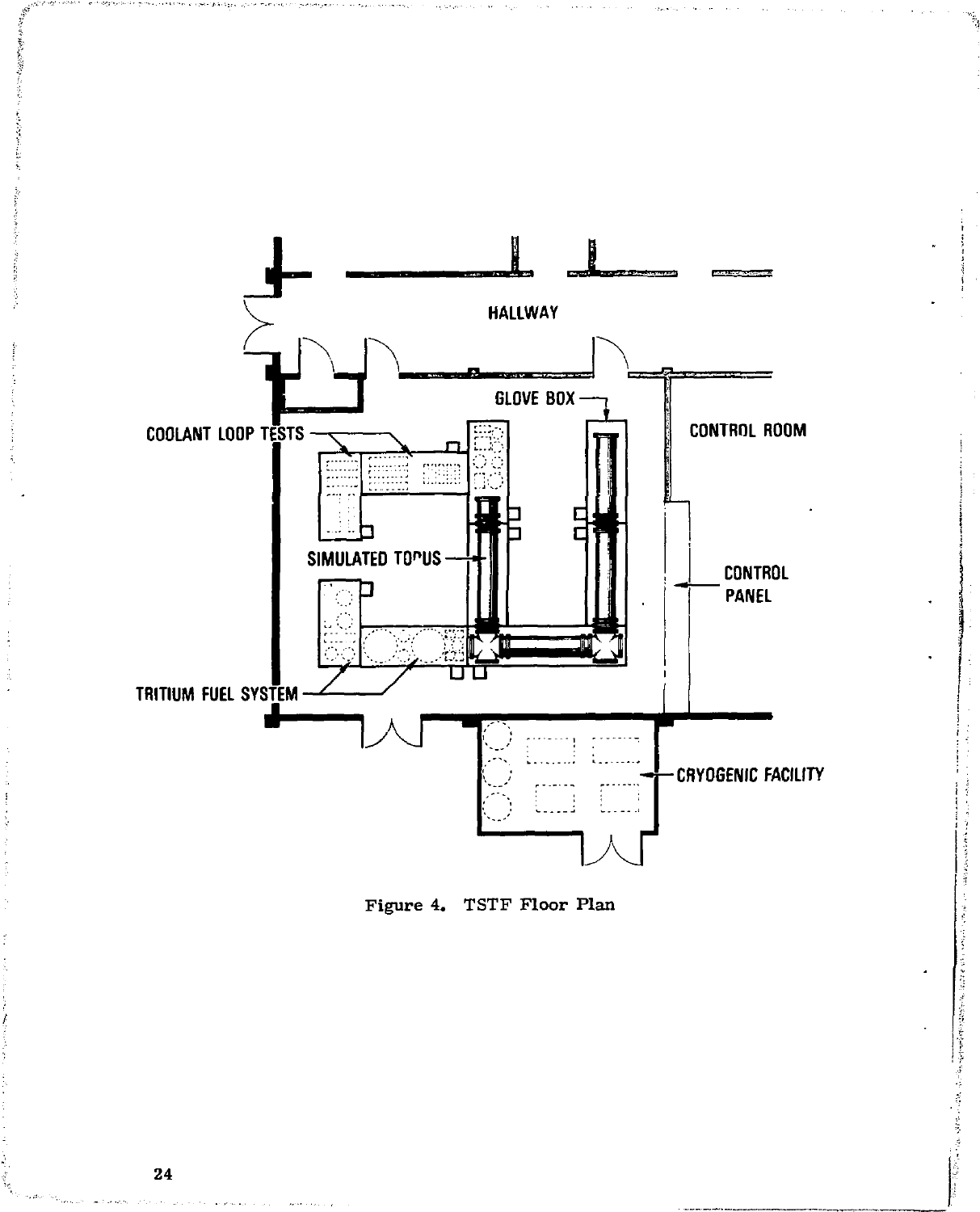the length, resulting in a total of  $~50$  ports. These ports will provide access to the reactor for pumps, gas injectors, and diagnostic instrumentation. This large number of ports allows a maximum of flexibility for future changes and additions with m nimal downtime and cost. The chamber will be assembled from  $\sim$ 3-m long sections joined with 0.61-m Wheeler<sup> $\circledR$ </sup> flanges, and will be enclosed in a modular glove box line. All-metal sealed valve pairs are provided on one half of the available ports so that pumps and other devices can be removed or installed while maintaining the tritium containment integrity of the simulated torus and the piece of equipment. Heating elements and thermal insulation will be installed on the outside torus wall for bakeout.

### TSTF Vacuum Pumping

Vacuum pumps are an integral part of the D-T processing loop in the TSTF. The required pumps fall into three categories: high vacuum; foreline; and roughing and auxiliary high vacuum.

High vacuum pumps are used to achieve base pressures in the torus chamber and to pump out the torus chamber between simulated burn cycles.. Foreline pumps transfer gas from the high vacuum punps to the purifier where impurity gases, including ash and unwanted reactive gases such as  $CO<sub>n</sub>$  are separated from the D-T fuel. The roughing and auxiliary high vacuum pumps are normally used only in chamber pump-downs after the vacuum chamber has been backfilled with nitrogen to atmospheric pressure . Roughing pumps are used to evacuate the chamber to a pressure of  $\sim 0.1$ mtorr, a pressure regime where the auxiliary high vacuum pumps can be started.

Using the gas throughput and pumping speed requirements developed above, it would be possible to proceed directly into evaluation and selection of pumps required in the three (vacuum, foreline, roughing) TSTF pumping systems. These choices, however, are influenced by recommendations in the EPR reports. These pumps are listed in Appendix A, and span the spectrum of pump technology from older, well-tested designs (e.g., rotary mechanical, blower, mercury diffusion) to newer, more compact systems (e.g., getter canisters, liquid -helium-cooled cryopumps). As a result of reviewing the pumping requirements of the EPR proposals, we have generated a set of criteria to be applied to the TSTF pumps. These requirements are that TSTF pumps:

— be tritium compatible and organic free,

— can be doub'y-contained if necessary,

Varian Associates, Vacuum Division, Palo Alto, California.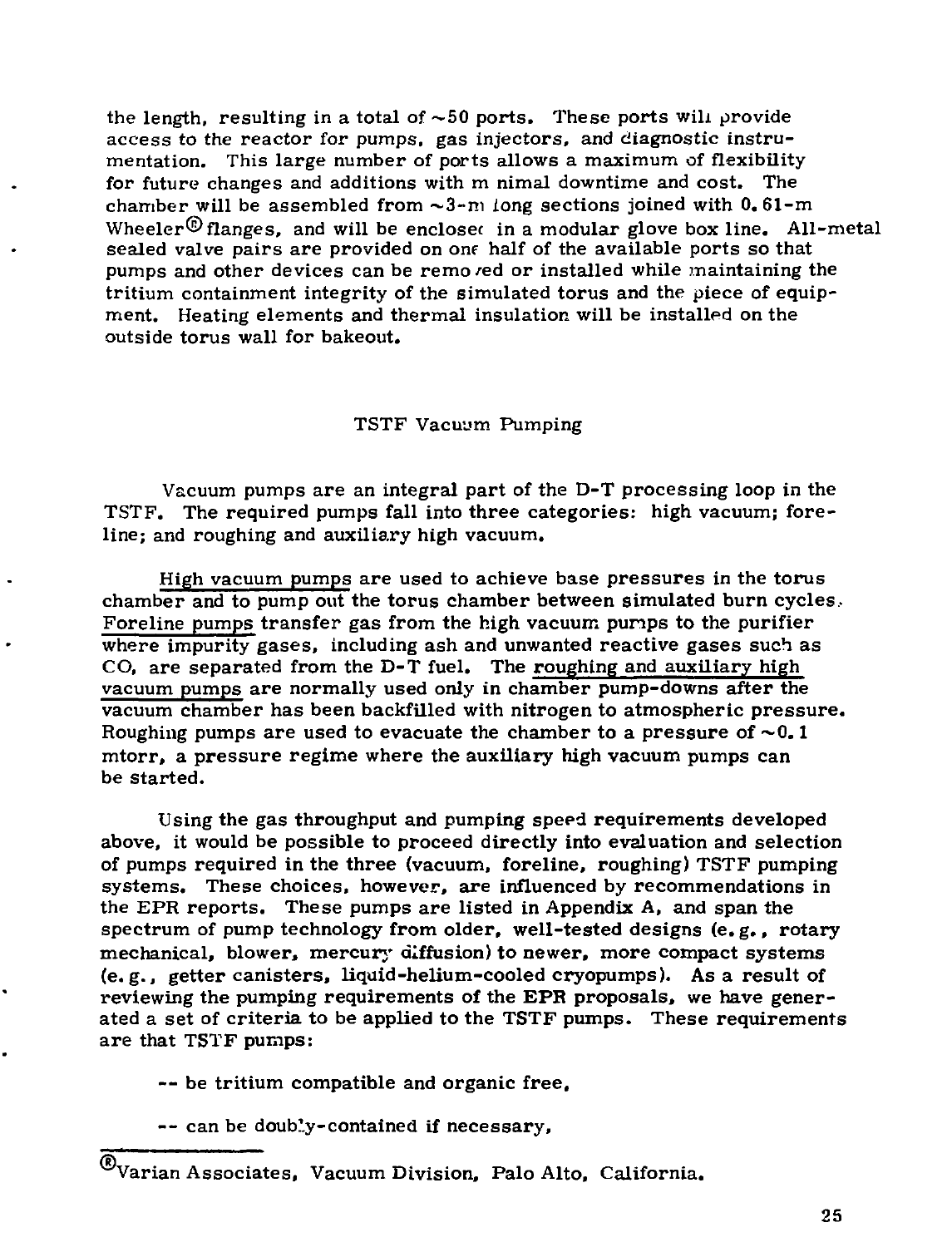- -- have proper pumping speeds for all required gases in all required pressure regimes,
- can be scaled up to meet EPR requirements,
- can be easily maintained,
- $\cdot$  have acceptable cycle times, capacity/cycle, power consumption, and cost/unit pumping speed.

Each of these criteria is discussed in detail in Appendix  $A_{\bullet}$ .

Based on our assessment of available pump data, a recommended TSTF pumping system is shown schematically in Figure 5, The system characteristics are summarized in Table III. Note that no components containing organics are exposed to high levels of tritium, and that the system is closed; i.e., no gas is released to the environment. Although a getter/cryosorb system appears optimum, the torus and associated vacuum plumbing will be flexible enough to test other pumping systems. The getter/cryosorb system proposed to meet the pumping needs of TSTF requires several areas of development. These areas are delineated under Research and Development.

Rough pumping of the system is performed by a liquid-nitrogencooled molecular sieve/dry carbon vane pump combination. A combined getter/ion pump continues pumping the nitrogen-backfilled chamber to  $\sim$ 10<sup>-6</sup> torr. Two sets of combined getter/cryosorb pumps are used to provide high (and ultra-high) vacuum pumping capability: while one set is pumping, the other set can be regenerated. With existing getter/cryosorb combinations, a total gas capacity of  $\sim$ 1.5 x 10<sup>4</sup> torr- $\ell$  can be pumped before outgassing of the pumps will be necessary. This in turn implies that the pumps can operate more than one thousand simulated burn cycles of 60-s duration before regeneration; i. e. , about one day of continuous use.

After one getter/cryosorb set has become saturated, it is valved off from the torus volume and the other combination valved in. Desorbed gas from the first set is pumped to a surge tank from which it flows through a hot uranium bed into a  $Pd/Ag$ , diffuser. Purified D-T-H then proceeds to the cryogenic still for separation.

The TSTF is designed to be able to test the operation of the cryosorb pump in the mtorr pressure range. Testing of the pumps in this pressure regime will permit quantitative evaluation of the potential problems of gascaused thermal shorts between the liquid nitrogen and liquid helium baths and "icing" of the sieve surface by frozen gas layers. These tests are needed in light of the widespread desire of reactor designers to use cryopumps in their systems.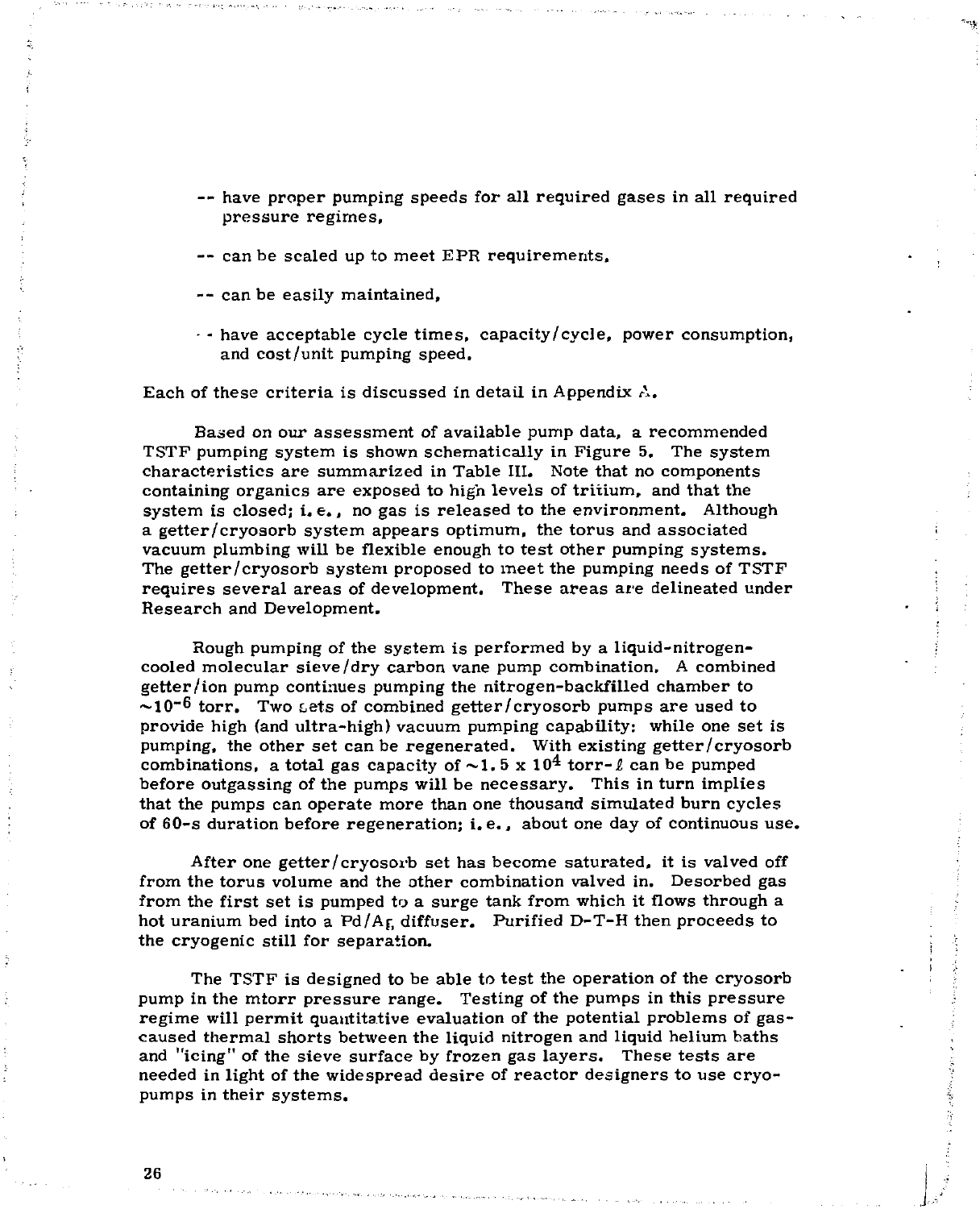

Recommended Pumping Systems for TSTF Figure 5.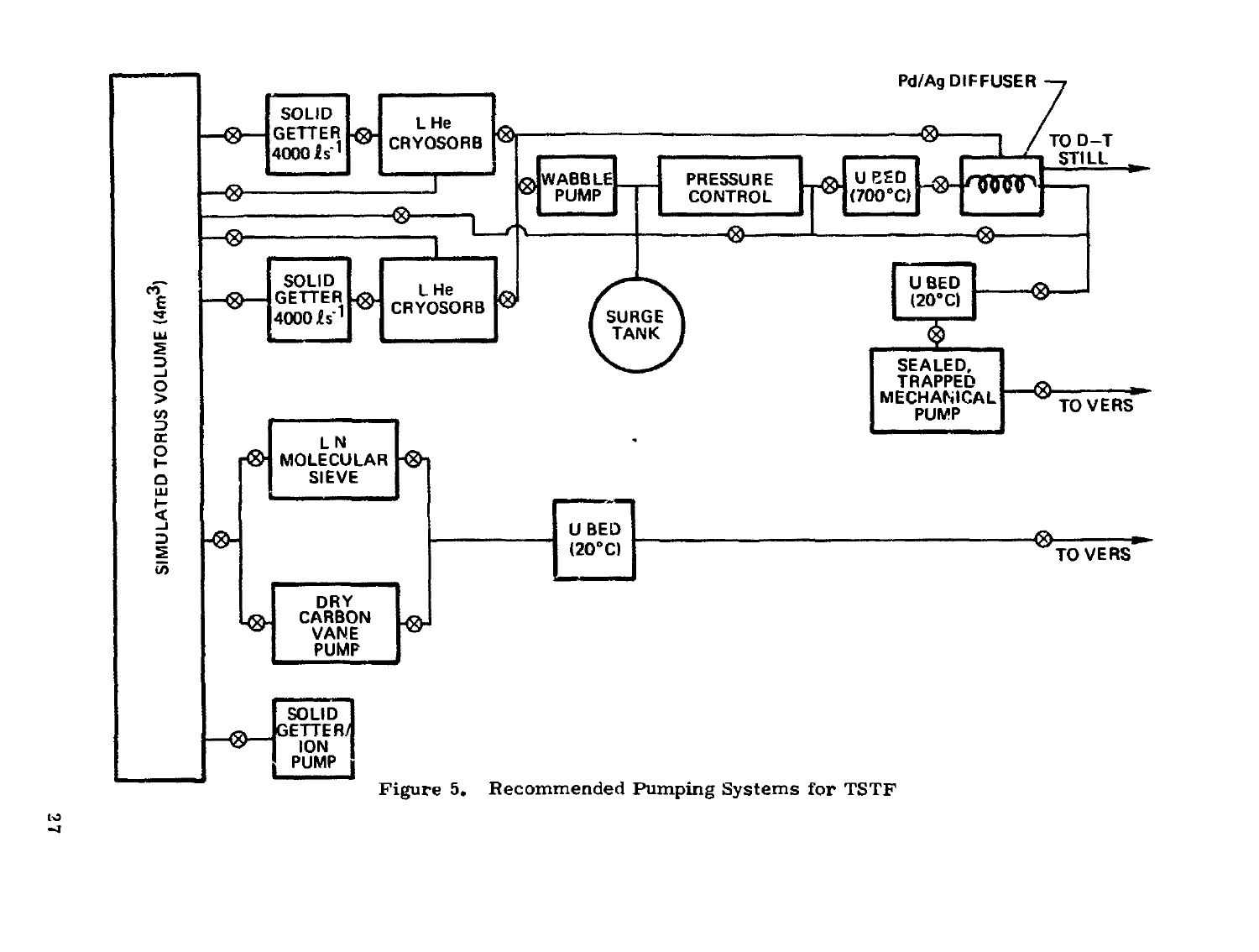## TABLE III PUMPING SYSTEM SUMMARY

Scaling for Tritium Handling System (factor of 200)

Chamber Volume

, fuel flow:  $3.5 \times 10^{-4}$  mole/min =  $1.4 \times 10^{-3}$  gm/min =  $0.1$  torr- $\ell$  s<sup>-1</sup>  $D_2$  fuel flow:  $3.5 \times 10^{-4}$  mole/min = 1.4  $\times 10^{-4}$  gm/min <sub>2</sub> fuel flow:  $3.5 \times 10^{-4}$  mole/min =  $2.1 \times 10^{-3}$  gm/min =  $0.1$  torr- $\ell$  s<sup>\*1</sup>  $\frac{1}{2}$  functions and  $\frac{1}{2}$  are  $\frac{1}{2}$  and  $\frac{1}{2}$  are  $\frac{1}{2}$  are  $\frac{1}{2}$  are  $\frac{1}{2}$  are  $\frac{1}{2}$  are  $\frac{1}{2}$  are  $\frac{1}{2}$  are  $\frac{1}{2}$  are  $\frac{1}{2}$  are  $\frac{1}{2}$  are  $\frac{1}{2}$  are  $\frac{1}{2}$  are Assumed operating cycle: 45 s burn, 60 s total duration Gas load after burn: 12 torr-£ D-T 1.5 torr- $\ell$ <sup>4</sup>He Gas pressure after burn: 0. 003 torr DT 0. 000375 torr <sup>4</sup>He

Chamber Pumps

D-T high vacuum pumps: two solid getter/cryopumps with 6-inch gate valves Base pressure:  $\sim 10^{-9}$  torr Time to base pressure:  $\sim$  4 days (includes 2 days bakeout at 150°C)

Pump capacity: 15,000 torr- $\ell$  each

Pump cycles: 1100

Pump speed:  $4000 \ell s^{-1}$  each

Pumpdown:  $\tau^{-1} \sim S/V \sim (4000 \ell s^{-1})/4000 \ell = 1 s^{-1}$ , implying  $\sim$ 5 s from 3 x 10<sup>-3</sup> torr to 3 x 10<sup>-5</sup> torr

Pump recycle time: < 3 hours

Daily operation time: 24 hours

Roughing pumps: Carbon vane pump + liquid-nitrogen-cooled molecular sieves

Auxiliary high vacuum pump: combined getter/ion (used only after nitrogen backfill of chamber)

Gas Purification

Goal: separate H-D-T gas from other gases

Input: 15,000 torr- $\ell$  per cryopump recycled in 1 hour

System: Pd/Ag filter, 0.013 cm thick, 30 cm<sup>2</sup> area, operating at 600°C, 1 atm differential

Fore pump/transfer pump: Wabble<sup>®</sup> pumps, staged in series

<sup>®</sup>Societé de Recherches Techniques et Industrielles, Route de Guyancourt, 78530 Buc, France.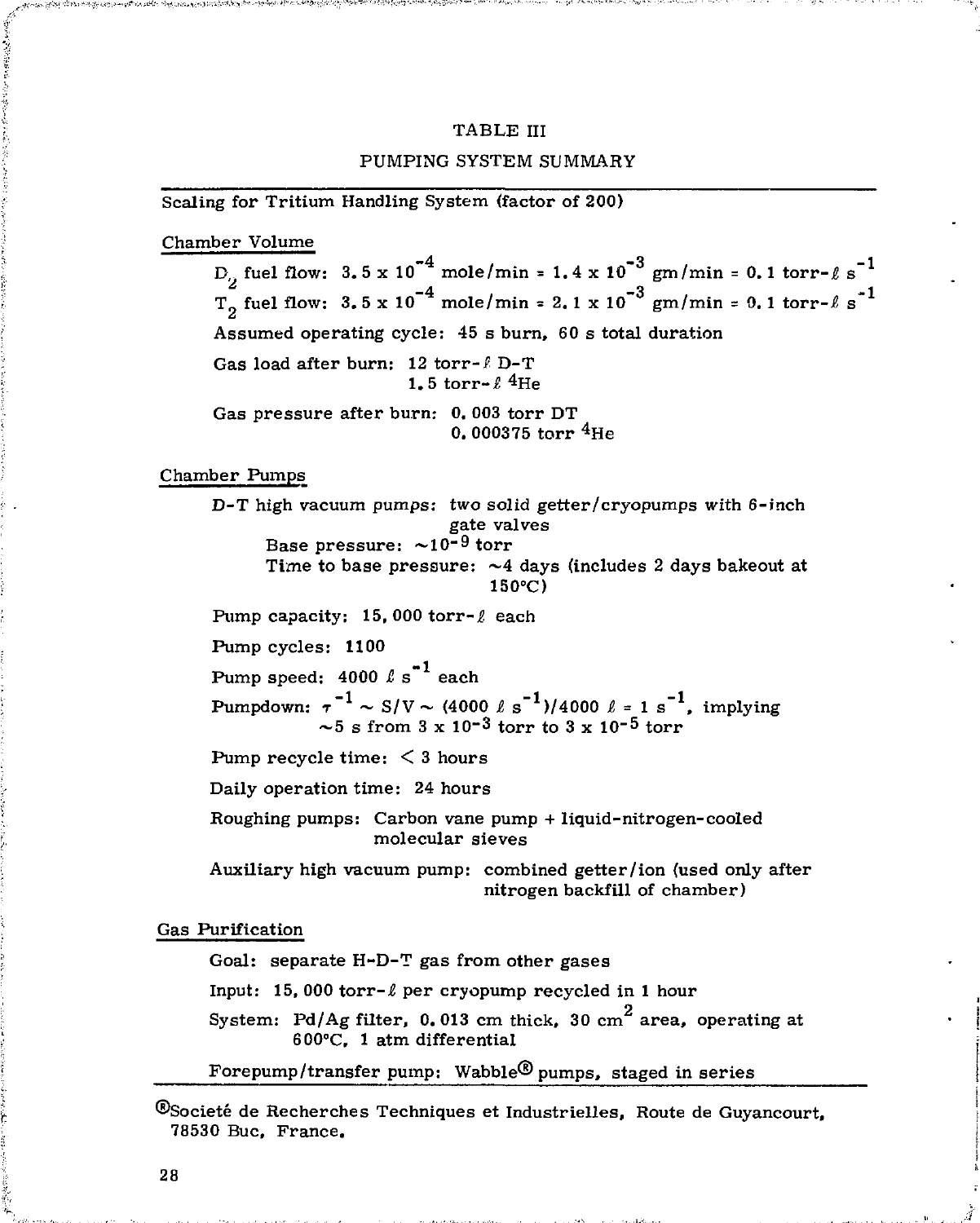### Separation of Hydrogen Isotopes

In an EPR, hydrogen isotope separation requirements will be strongly dependent on the method of reactor fueling and impurity control. Proposed fueling methods include pellet injection, gaseous blanket flow, and neutral beam injection. Impurity control may be accomplished with a flowing plasma boundary, or diverters. Each of these methods places different demands on the fuel processing systems, including isotopic separation.

Currently cryogenic distillation appears to offer the best throughput at high output concentration with low inventory and low power consumption. For an EPR, the degree of separation required is uncertain; however, purity requirements of the Fusion Engineering Research Facility (FERF) $^{(i)}$  $\approx$  90 percent isotopic purity) are achievable with current technology.

Combining published information with the design parameters of the Sandia TSTF, the characteristics of a continuously operating cryogenic distillation system can be estimated. For a system with negligible protium, preliminary sizing studies indicate that a 40-stage column with a packed height of 2.84 m (9.3 feet) will yield 91.5 percent  $\mathrm{D}_2$  and 91.5 percent  $\mathrm{T}_2$ at the top and bottom, respectively, when DT is withdrawn at the 80 percent concentration level for equilibration (D<sub>2</sub> + T<sub>2</sub>  $\neq$  2 DT) in a catalytic converter and then recombined with the feed stream. The 25-mm-diameter column will have sufficient capacity to process the anticipated gas load (Table III).

The thermal design of a representative single distillation column is illustrated in Figure 6. The coolant is gaseous helium, which leaves a helium refrigerator at approximately  $14$  K, and is moved by means of carefully insulated transfer lines to section A. Electrical heaters are used to adjust the temperature of the gas before it flows through the cooling coils surrounding the condenser and reboiler. Two separate vacuum jackets surround the distillation column to minimize heat leakage. Liquid nitrogen is used to provide additional thermal protection to the column and helium coolant. The equipment required to support the operation of the distillation column is shown in Figure 7.

The complexity of the distillation apparatus will be a direct function of the extent to which protium in the form of HT is present in the feed and output streams. To remove the protium contamination, the TSTF has been designed with a double (sequential) cryostill system. Further discussion appears in Appendix C.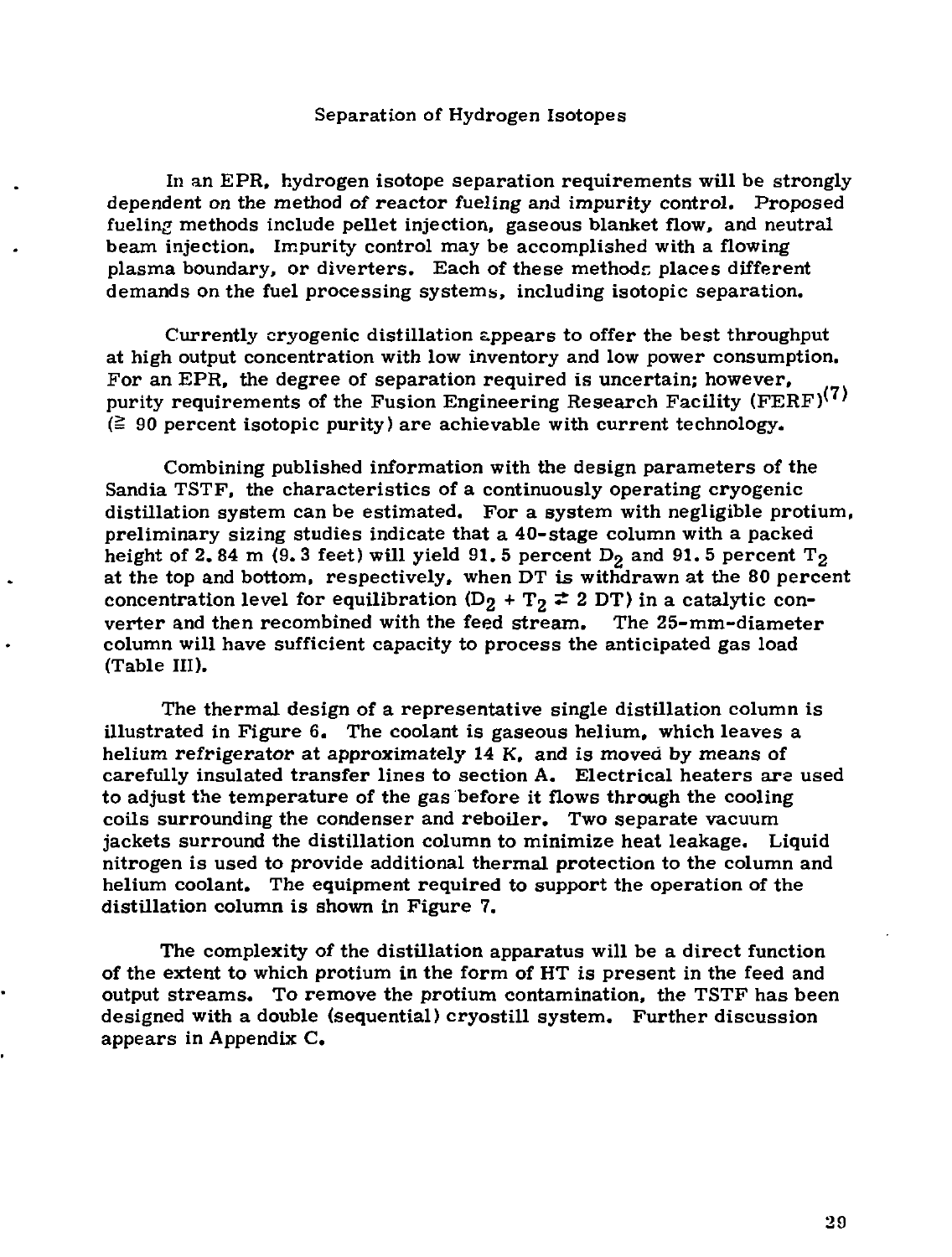

Figure 6. Typical Thermal Design for Hydrogen Isotope Distillation

30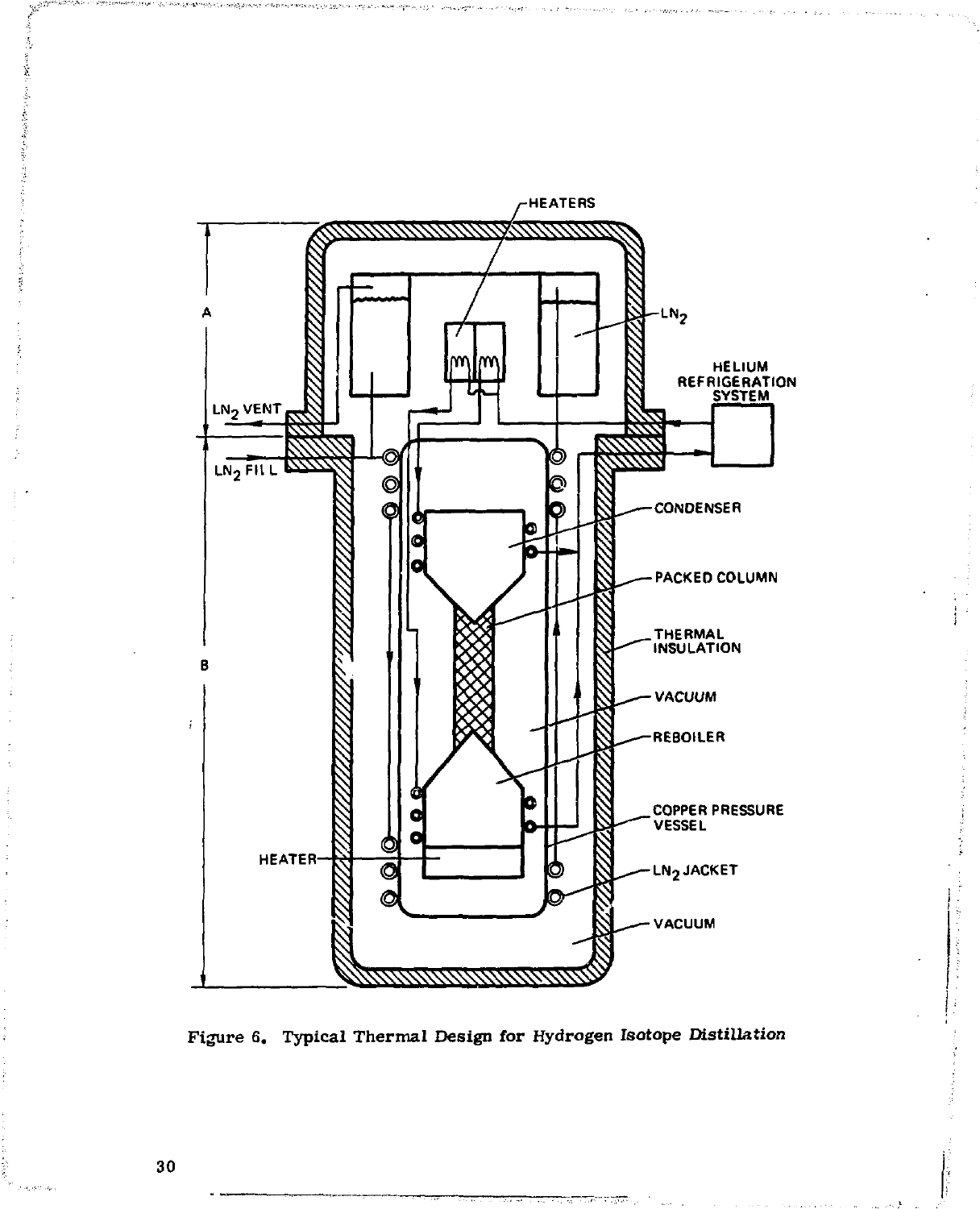

×

×,

.

Figure 7. Distillation Column Flow Sheet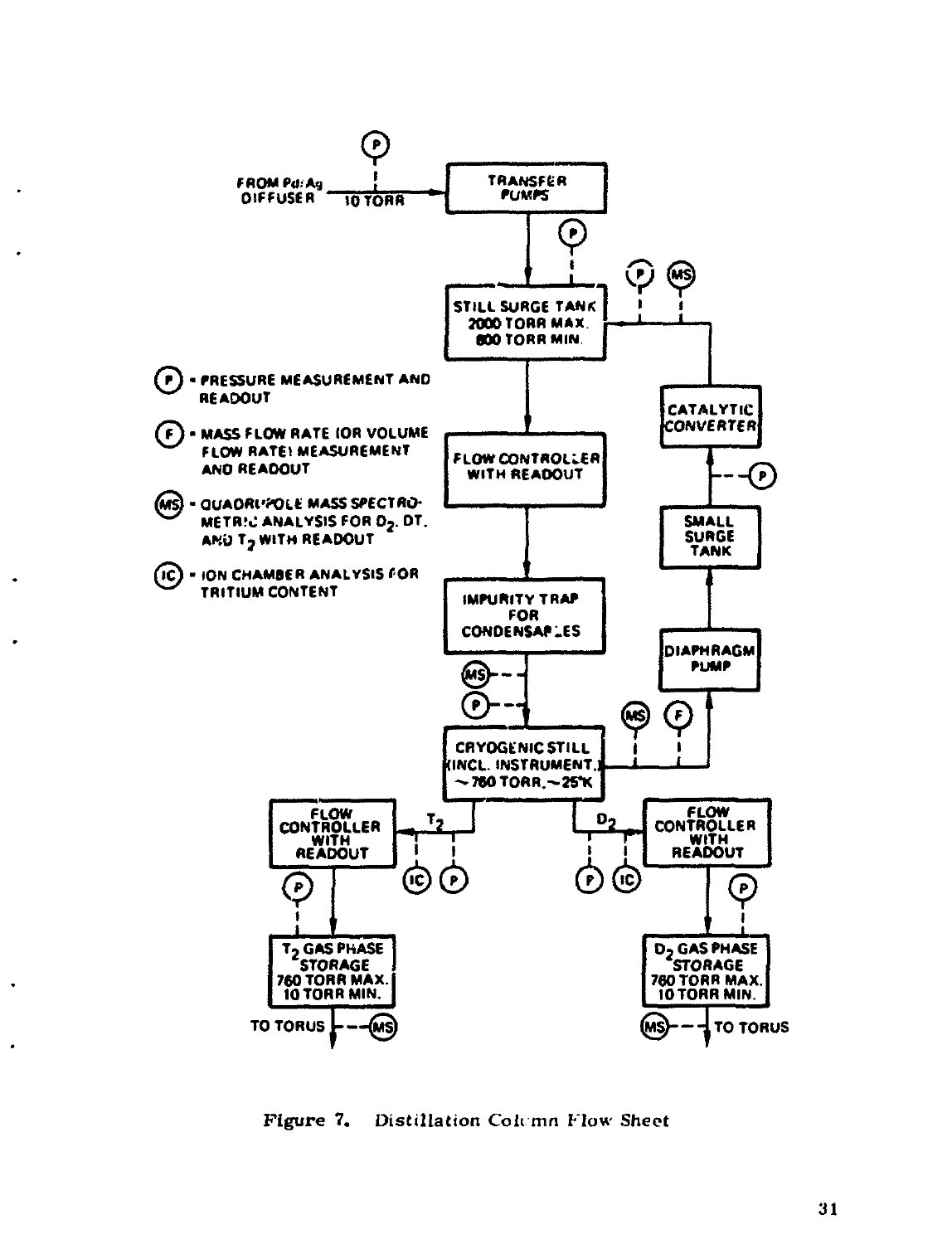**Before firm coat estimates can be established, a parametric study of still performance using a computer model of the distillation process will be required. Sufficient information exists within the ERDA laboratories to enable Sandia to construct such a computer code. After the design of the still is established, fabrication will be subcontracted to a firm with extensive cryogenic experience. To obtain budgetary estimates, preliminary discussions were held with personnel of Arthur D. Little, Inc., Cambridge, Massachusetts, We feel that this firm, and perhaps others, would be available and qualified to support Sandia on the cryogenic portion of the TSTF project.** 

### **Coolant Loop**

**Helium and water are candidate primary coolants in current EPR designs. For EPR applications (but possibly not for ITR or TNS), it will be necessary to limit the amount of tritium entering the power cycle. In anticipation of EPR requirements, the Sandia TSTF facility will include testing of both types of coolant systems. In the case of helium, a combination of permeation barriers and tritium removal will be used to limit tritium permeation losses through the heat exchanger tubes to acceptable levels. In the case of water, however, no economically feasible methods appear to exist for separating small amounts of tritium from water on the scale expected for the EPR.** 

**Figure 8 is a simplified schematic of a possible EPR helium coolant loop. Preliminary calculations indicate that catalytic conversion of the entire helium coolant stream is economically impractical. In this proposal, it is assumed that permeation barriers will be used to reduce the tritium flux from the coolant to the power cycle to a sufficiently low level that sidestream processing is possible. Figure 8 thus shows a portion of the helium stream diverted through a catalytic reactor where the tritium is oxidized to form tritiated water which is adsorbed in a molecular sieve bed.** 

**Figure 9 illustrates the layout of the TSTF tritium removal system for the helium coolant loop. We will build, test, and evaluate in the TSTF a system for removing tritium under the high temperature and pressure operating conditions of the EPR.** 

**With water/steam as the EPR coolant, most of the tritium will be converted to HTO. In the absence of radiolysis, the permeation of tritium is expected to be negligible because HTO does not permeate through metals. However, the radiolytic decomposition of HTO is expected to increase the gaseous phase tritium partial pressure in the coolant, and thereby cause increased permeation of tritium into the power cycle. Thus, the amount of** 

**32**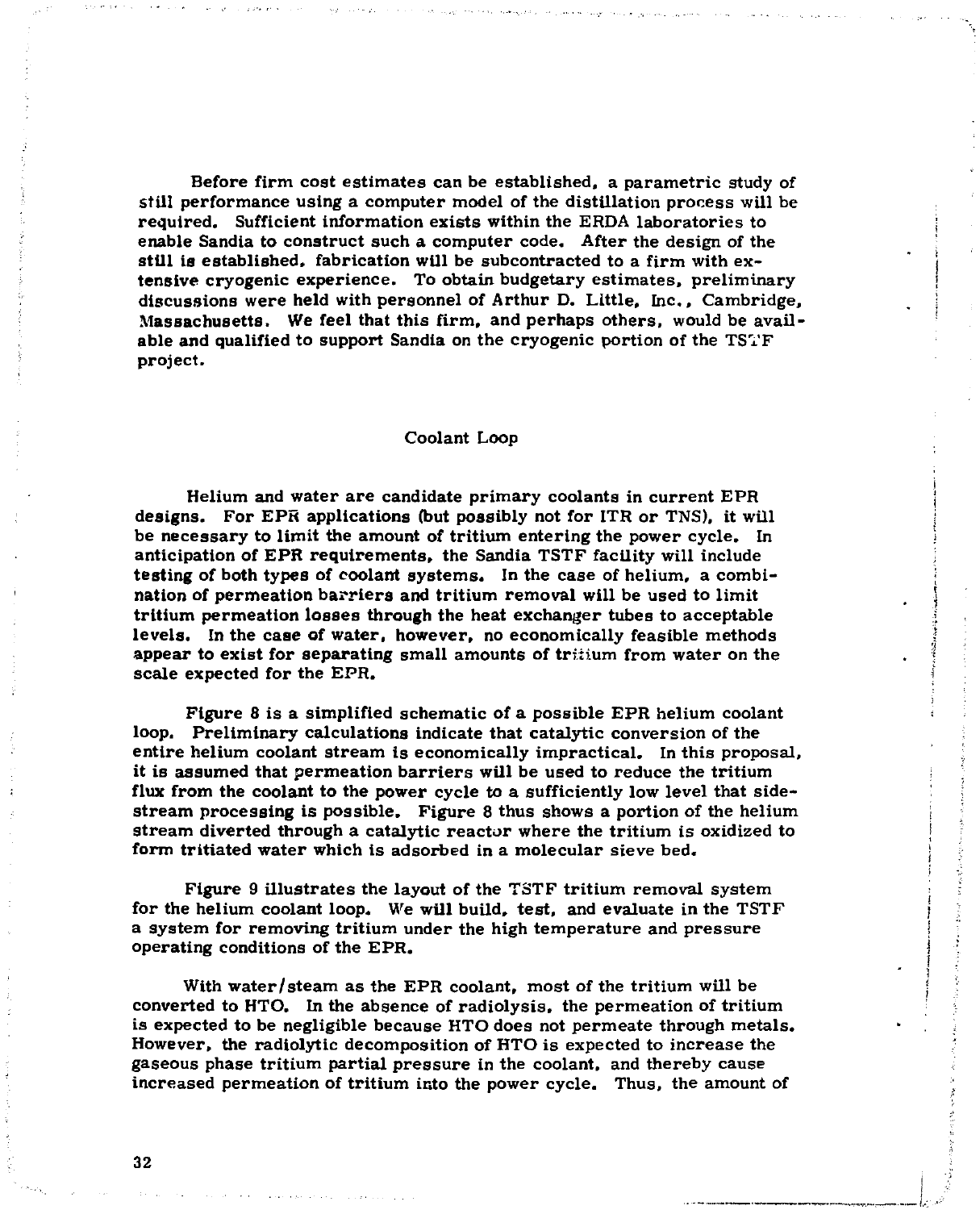

J.

٠.

Figure 8. Schematic of EPR Helium Coolant Loop. (The components within the large dashed rectangle are simulated in the TSTF by the system shown in Figure 9.)



Figure 9. TSTF Tritium Removal System for Helium Coolant Loop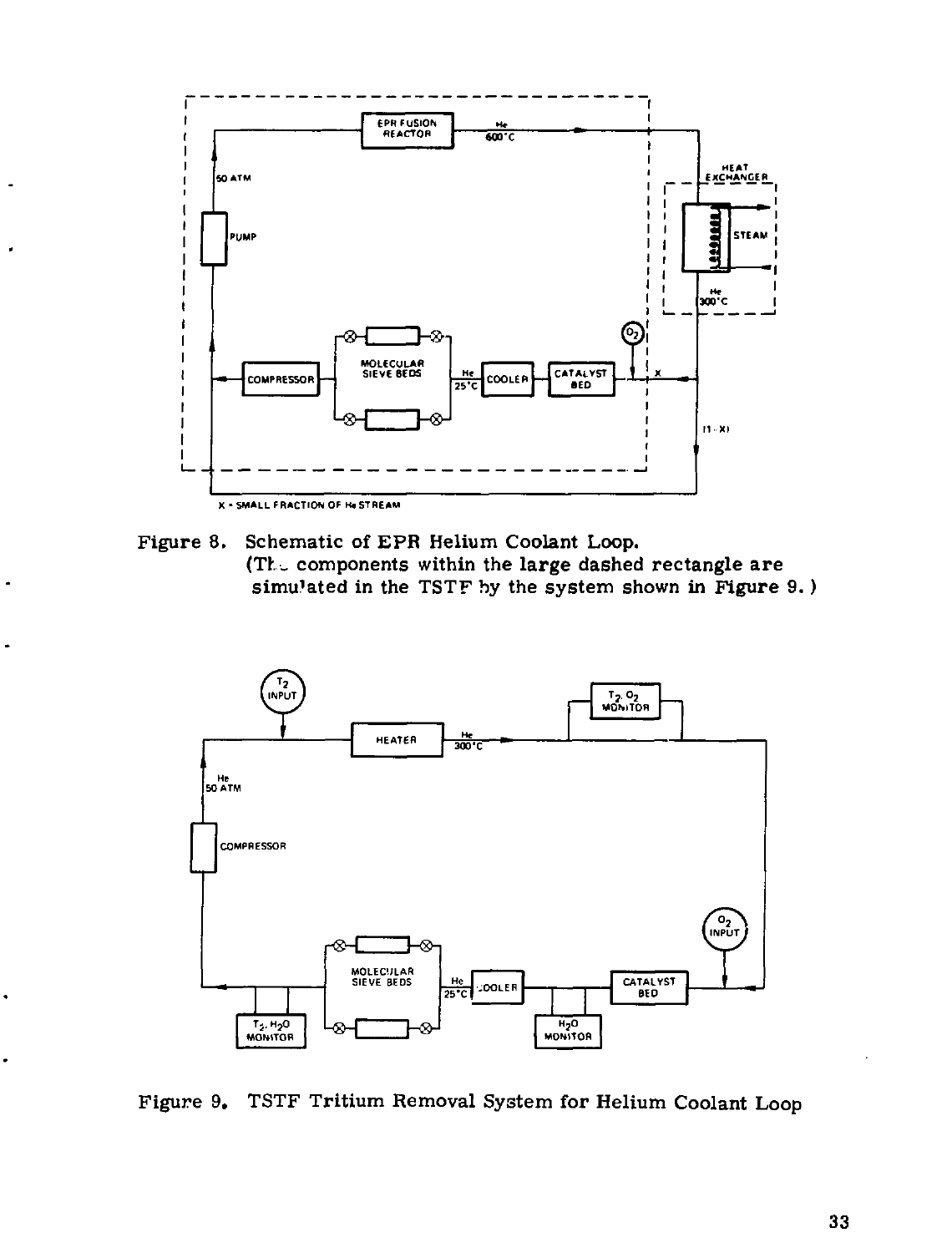**tritium retained in the water should be minimized to reduce permeation, to reduce tritium losses to the environment if leaks develop in the EPR coolant system, and to minimize tritium inventory.** 

**The technology required for the design of either a steam or helium heat exchanger is well established. For TSTF, we conclude that it is neither necessary nor desirable to build a scaled-down heat exchanger. Figure 10 depicts a test apparatus for evaluating heat exchanger tube permeation barriers at EPR operating temperatures and pressures but without flow. These conditions will be adequate to simulate the tritium permeation through the heat exchanger surfaces and will scale directly with tube area.** 



**Figure 10. Barrier Material Test System** 

**Fuel Injection, Heating, and Storage** 

#### **Fuel Injection**

**The GA, ANL, and ORNL EPR proposals indicate that the primary supply of fuel for (pulsed) tokamak operation will be provided prior to initiation of plasma discharge and neutral beam heating. If a substantial fraction of the D-T fuel is consumed during burn (implying long burn times or high plasma density), it will be necessary to replenish the fuel supply by external injection. The refueling operation, if necessary for EPR, presumably will be accomplished by pellet injection, gas blanket flow, flowing plasma boundary, or neutral beam injection.** 

**The Second Property** 

**34**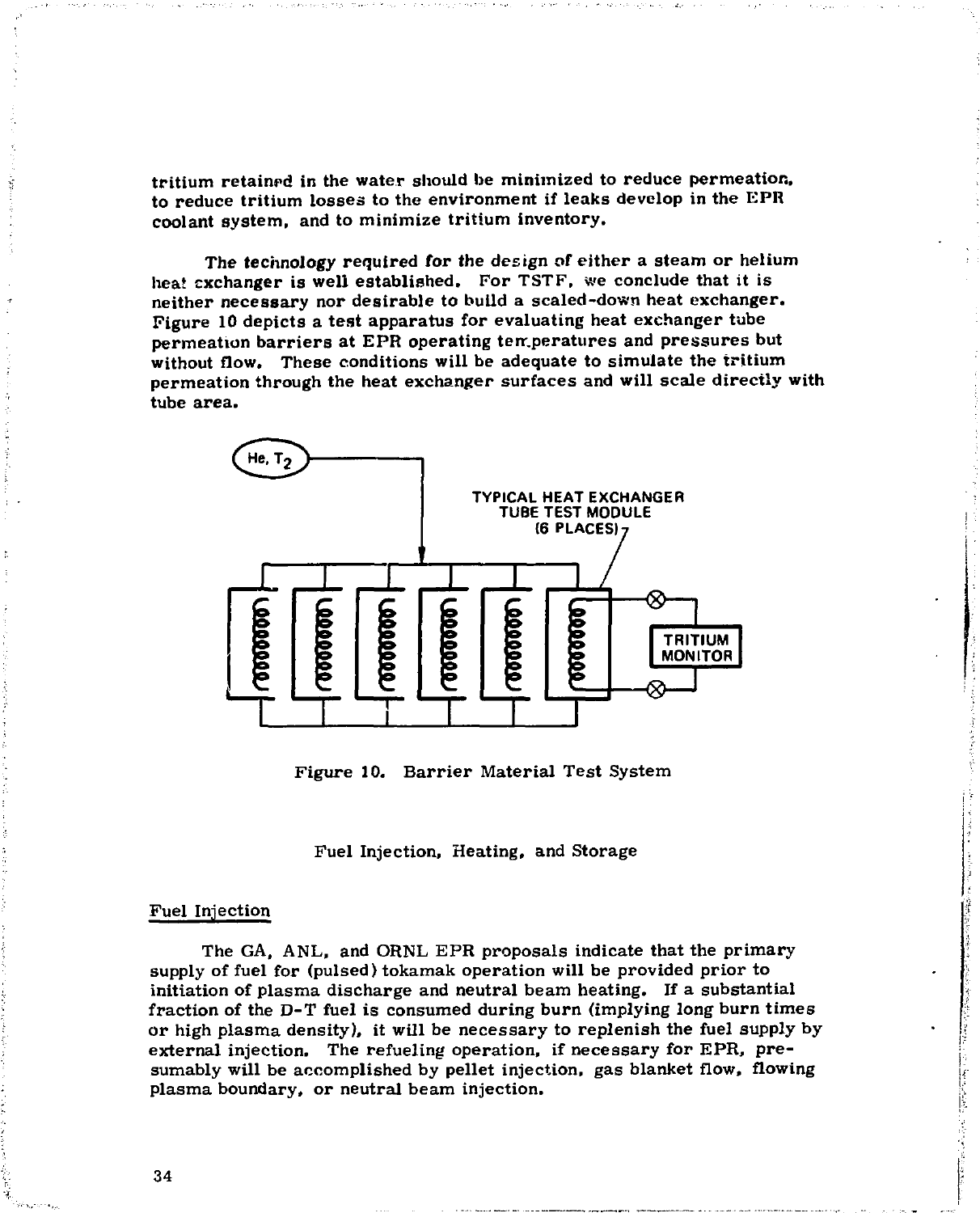The SLL TSTF baseline design assumes that EPR fuel injection takes **place after the plasma exhaust cycle, and is accomplished by the controlled flow of a predetermined gas mixture of deuterium, tritium, and impurities into the reactor in a period of a few (~5) seconds.** 

**If the simulation of midburn fuel replenishment bt omes necessary, an appropriate fuel injection devioe (pellet, blanket, neutral beam injector) will be installed at one of the pre-allocated positions on the reactor. We recognize that pellet fabrication and neutral tritium beam injection may substantially increase the load on the isotopic separation facility. Estimates of these increased demands have been included in the design of the cryogenic still. An upper limit on the magnitude of the increase in gas loading due to neutral beam injection can be estimated by computing the quantity of fuel introduced into the torus during one burn cycle of the ANL EPR. In this device, injection will occur in two stages—ignition and burn. The ignition injection will consist of a 40 megawatt, 3-second-long pulse of 180 keV neutral deuterium (D°) atoms, while during the 50 second burn 23 megawatts of D° will be injected. The corresponding amounts of gas introduced will be**   $\sim$  60 torr- $\ell$  and  $\sim$  500 torr- $\ell$  during each stage of injection. Thus the total amount of fuel injection  $(-0.6 \times 10^3 \text{ torr-}t)$  is only  $\sim$ 25 percent of the gas **load to be pumped at the end of burn in the absence of injection.** 

**Although neutral beam injection into the torus would not significantly increase the reactor gas load, the quantity of gas to be pumped in the neutral beam devices themselves is large, primarily because of ionization and neutralization inefficiencies. For example, assuming 15 percent efficiencies in both the ionizer and neutralizer of the injector, the neutral gas input**  to the injector is a factor of  $(0, 15)^{-2} \approx 40$  times greater than the effective **neutral gas load injected into the torus. However, assuming that the composition of the neutral beam is primarily deuterium, most of the neutral beam injection gas which does not reach the torus can be purified and re turned to storage without isotopic separation; as indicated in Figure 3, a small side stream could be sent for distillation to maintain the required isotopic purity.** 

**Similarly, refueling schemes such as a flowing plasma boundary may**  increase the load on the isotopic separation facility by a factor of  $\sim 20$ . In **this instance, the SLL TSTF may operate at a further reduction in scale, although some spare capacity has been designed into the purification and isotopic separation facilities.** 

### **Fuel Heating**

**Gas dynamic complications arise during the torus injection and pumpdown processes because the flow is unsteady and goes from the transition flow regime to the free-molecular flow regime. To simulate pumping speeds**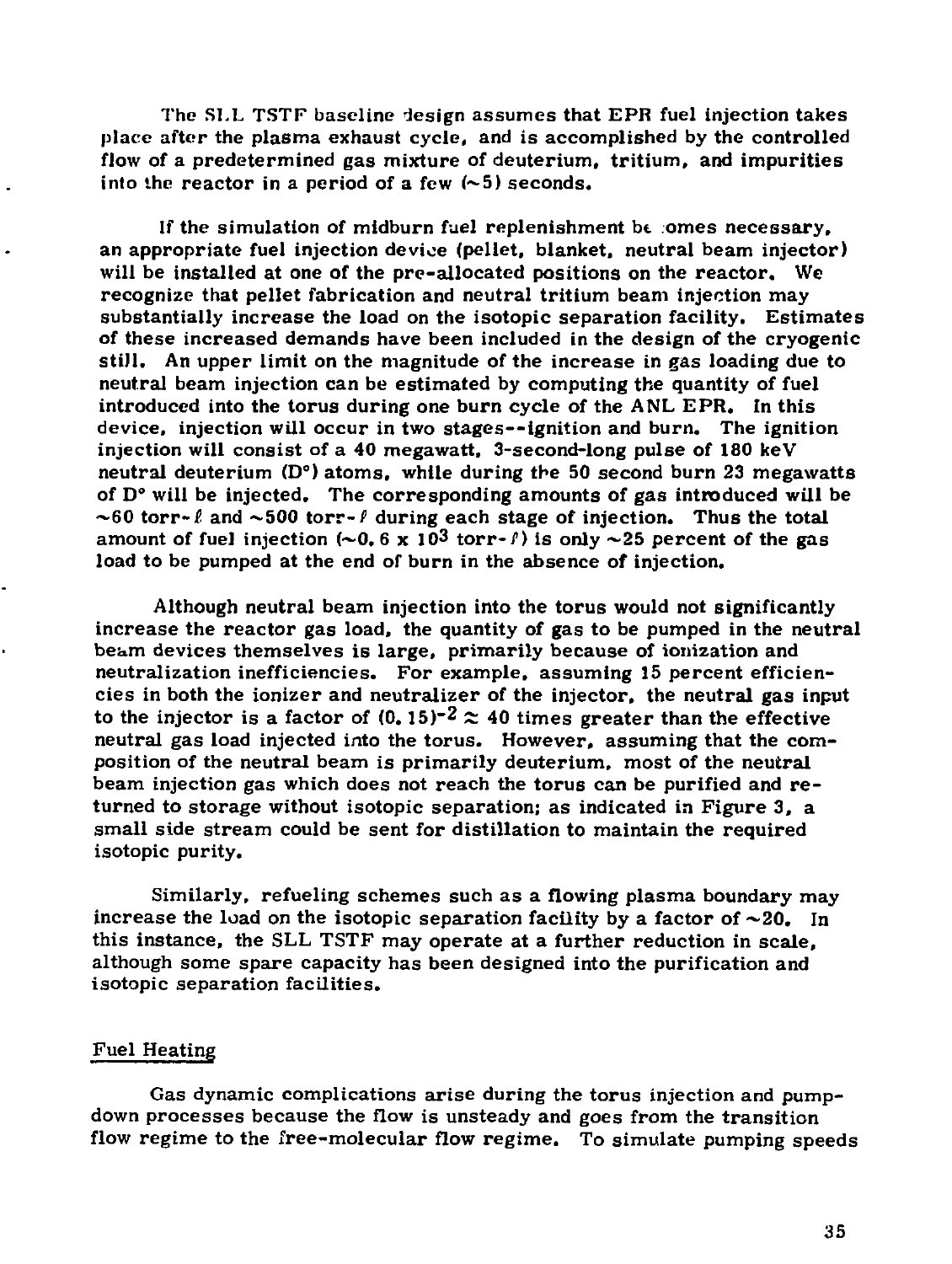**and flow conditions, it is necessary to duplicate both gas pressure anil temperature in the TSTF. Gas pressure will be regulated by the quantity of fuel injected prior to the simulated burn cycle, while the temperature will be attained by thermal heating of the gas. It has been shown (Appendix G) that a one -meter-long heater within th» torus at the pump-out port can raise the gas to the desired temperature during the pump-out process. This technique (as opposed to heating the complete volume of gas for long, 60 second, periods of time) will conserve energy, reduce external heat dissipation, and minimize tritium permeation through the walls of the simulated torus.** 

#### **Fuel Storage**

**Two technologies are sufficiently well developed for storage of large**   $($   $>$  10 g) quantities of tritium. The first, storage in the gas phase at pres**sures near 1 atm, requires no technical innovations, and is appropriate for both TSTF and EPR. However, for kilogram inventories, the required volume [3730 ^(STP) kg"<sup>1</sup> J becomes large. For this reason, storage of D and T as a metal tritide (10**  $\ell$  **kg<sup>-1</sup> T at 25** percent theoretical density UT<sub>3</sub>) **may be more practical. At the SLL TSTF scale of 1:200, an EPR inventory of 8 kg scaled to 40 g would result in 150** *I* **(STP) of gas phase storage, or a 1060 g U-bed occupying 0,4 C volume. Since both methods are practical with current technology, and neither technique requires an excessive amount of glove box space, the SLL TSTF baseline design will incorporate both gas-phase and uranium tritide storage as alternative methods of tritium, deuterium, and mixed isotope storage.** 

### **Environmental Control Systems and the Tritium Research Laboratory**

**The TSTF will occupy approximately 13% of the floor space of the Tritium Research Laboratory, as shown in Figure 11. The TRL incorporates containment and cleanup facilities in which tritium that is released is collected and held for proper disposal rather than vented to the atmosphere. This containment is achieved with hermetically sealed glove boxes that are connected by manifolds to two central decontamination systems, the Gas Purification System (GPS) and the Vacuum Effluent Recovery System (VERS).** 

**Environmental control of the TSTF is provided by use of the identical secondary containment and decontamination approach that has been applied to the Tritium Research Laboratory** 

**36**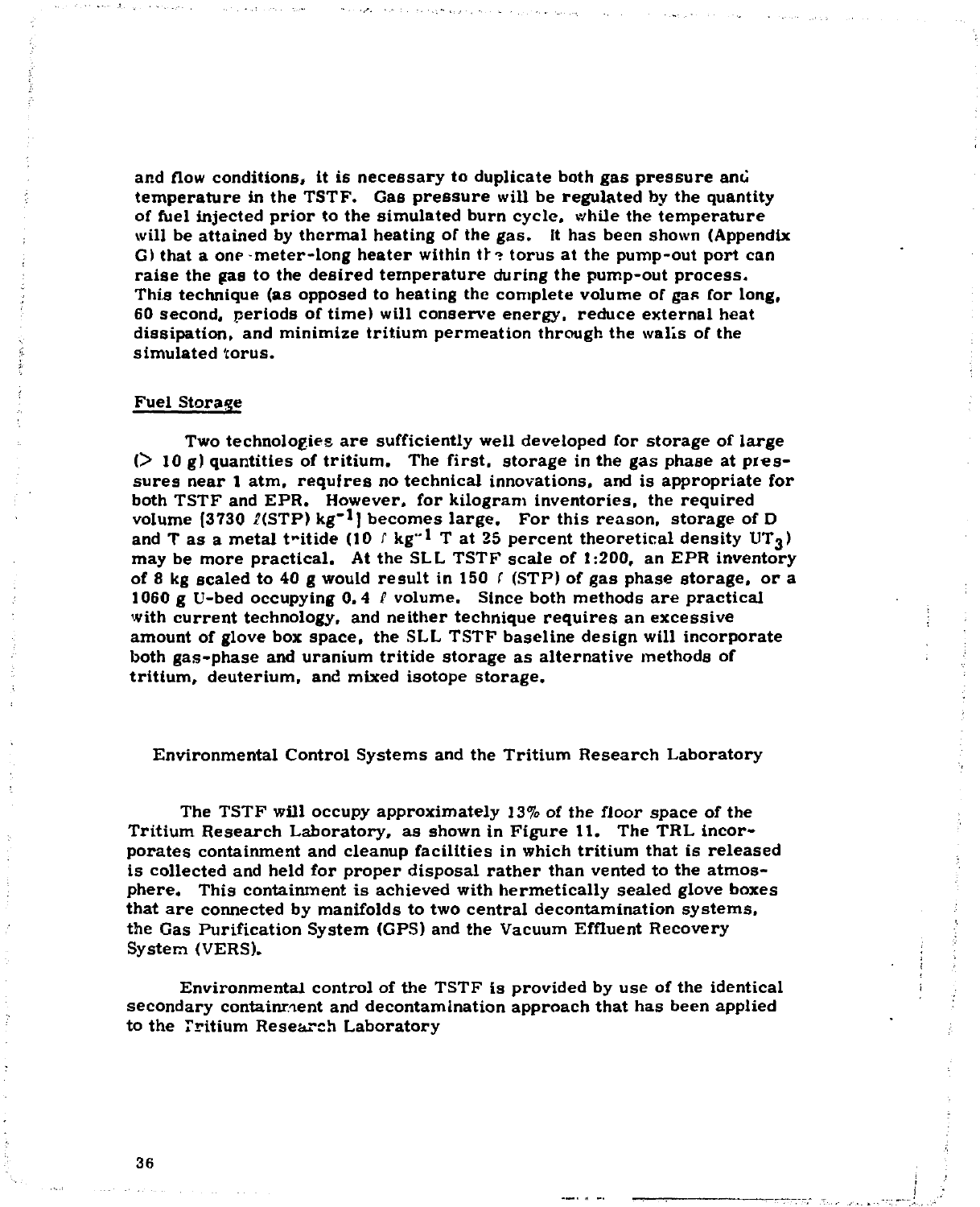

Figure 11. TSTF in Tritium Research Laboratory

### Facility Containment

The TSTF will be secondarily contained in 1. 2-m wide x 3-m high glove boxlines, depicted in Figure 12. The boxlines are compartmented into lengths ranging from 2.7  $m$  to 4.9  $m$ , depending upon the apparatus contained within. One compartment exceeds the 3-m height to accommodate the cryogenic still. The total glove box volume is approximately 100  $m^3$ . The boxlines are compartmented to keep a tritium release from contaminating the entire boxline and to maximize the speed with which the decontamination system can clean up a tritium release.

Boxline Description—The boxlines will be constructed from hydrogen compatible materials, for example, aluminum or austenitic stainless steel. A modular construction of approximately  $0.9-m \times 1.5-m$  gasketed panels attached to a structural framework will be used (see Figure 12). Each box compartment will contain glove ports and viewing windows to provide necessary manual and visual access to the interior. Glove ports will be covered and evacuated when not in use to reduce both tritium buildup inside the gloves and permeation into room air. Viewing windows will be gasketsealed laminated safety glass. An air lock passthrough 0. 5 m in diameter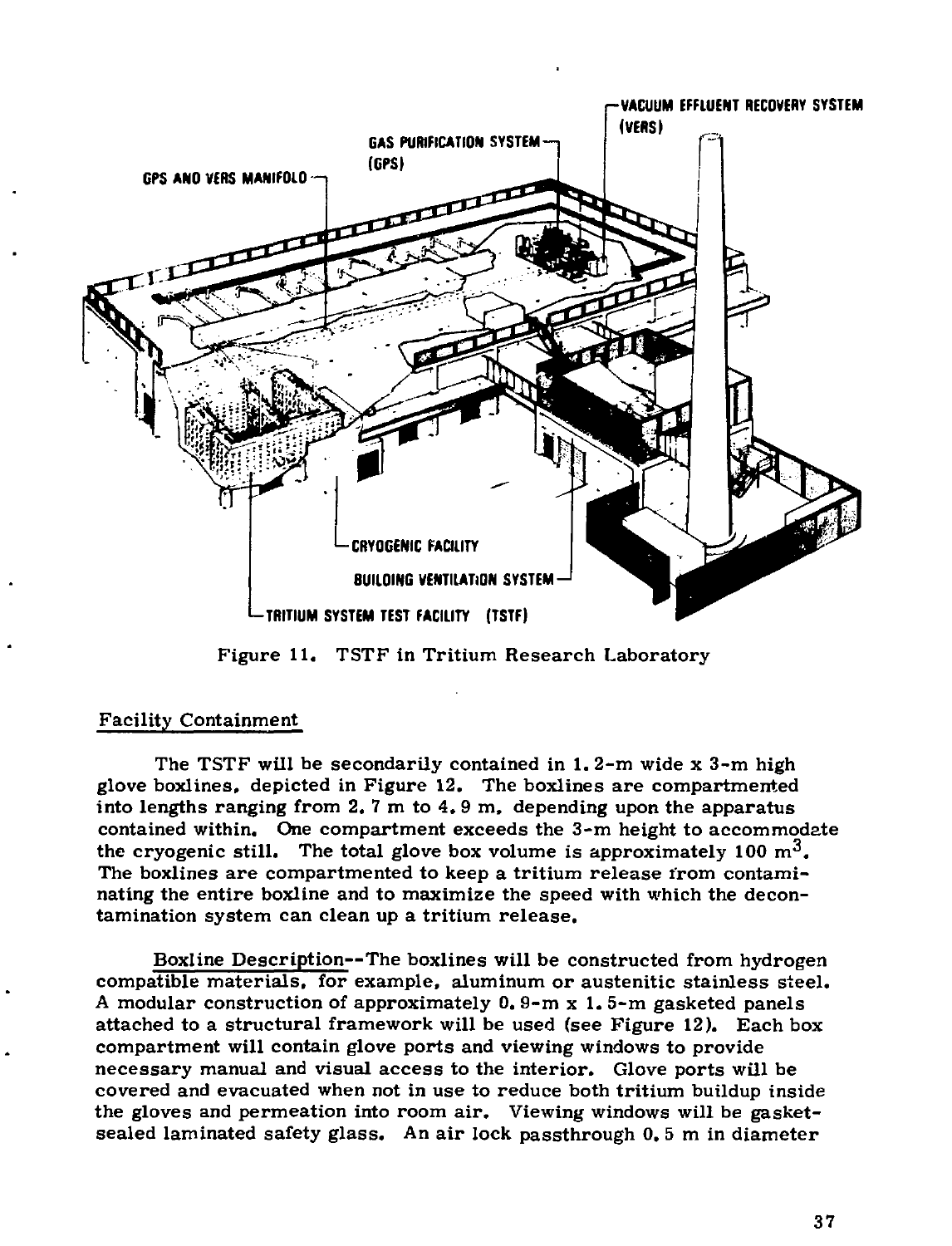

Figure 12. TSTF Glove Box Section

Refined Satisfaculty (November)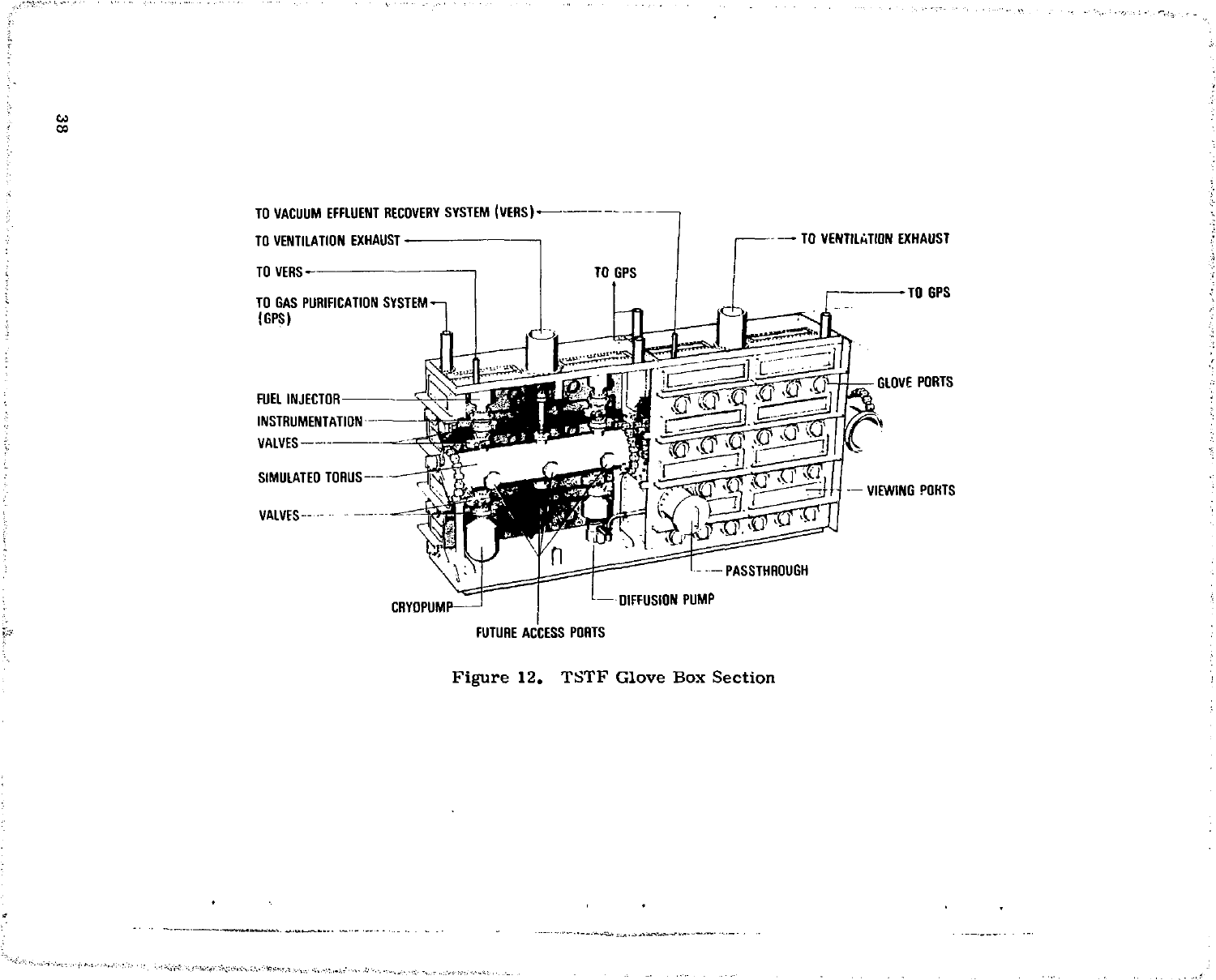by 0. 6 m long will be provided for routine movement of small items into and out of each glove box compartment. Large items can be put into or removed from the boxline through one of the removable modular panels.

Central pressure control and vacuum systems will be used to maintain total boxline pressure and to evacuate glove ports and passthroughs. Tritium monitors will be installed in each box compartment. A purification system will control oxygen, moisture, and nitrogen content of the argon boxline atmosphere. Both regular utility and emergency electrical power will be provided within the boxline. Feedthrough provision will be made for instrumentation, inert gas, and cryogenic services. A cooling system will be provided to remove heat load from each of the box compartments.

Each boxline compartment is connected to the two TRL central decontamination systems, the GPS and VERS. The boxline compartments will also be connected to, but manually valved off from, the stack exhaust system. Individual boxline compartments will be connected to the stack exhaust system when high velocity air hood operation is required for movement of large items into or out of the box.

Gas Purification System (GPS)--The GPS will decontaminate the boxline atmosphere in the event of an accidental release, an expected release resulting from maintenance, or a slow buildup of background contamination. The GPS, illustrated in Figure 13, consists of blowers for gas circulation, catalyst beds for conversion of hydrogen isotopes to water, dryers to collect oxidized hydrogen isotopes, and control and diagnostics systems to provide remote and manual control and assessment of operational status.

The GPS tritium collection capacity is limited by individual dryer holding capacity. The capacity of each dryer, while maintaining 1 ppm or less water effluent, is 37 gm moles of water, or 222 gm of tritium if all water is  $T_2O$ . Major system performance criteria are summarized in Appendix  $\overline{D}$ . Acceptance testing at the manufacturer's plant and preoperational testing in progress at Sandia Laboratories have verified the capability of the GPS to meet all criteria so far evaluated with hydrogen. Catalyst performance tests using a prototype reactor were run with tritium, and concentration reduction factors of approximately  $10^5$  from an inlet concentration of 1 ppm were measured.

Two modes of operation, recirculating and stacking, are possible. The recirculation mode is the normal method of operation of the GPS. In this mode the glove box gases are pumped from the box through the GPS and returned to the box. The glove box atmosphere is recirculated until the tritium concentration has been reduced to an acceptable level, at which time the laboratory control computer sends a shut-down command to the GPS. Operation in the stacking mode is similar to the recirculation mode with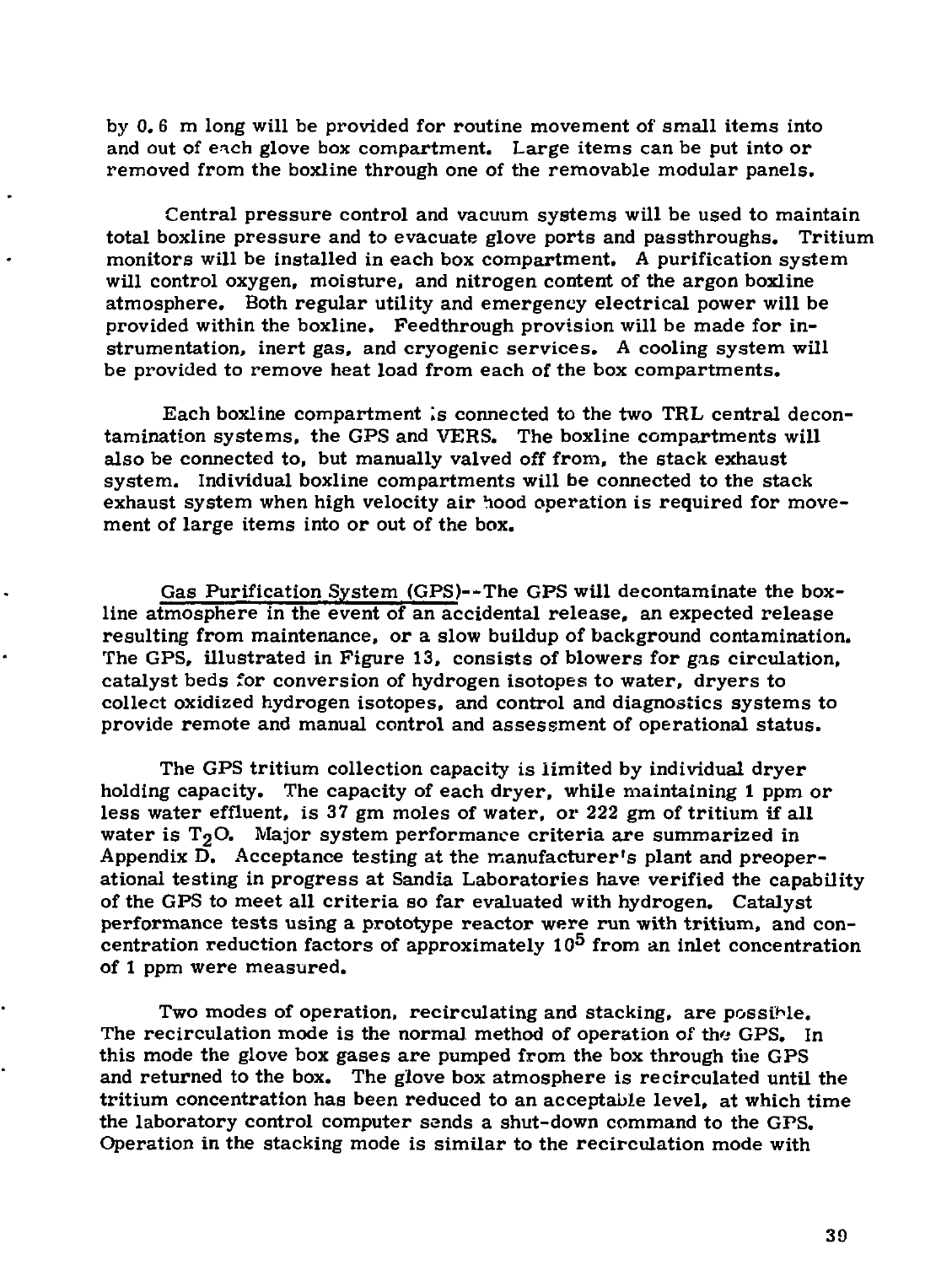

Figure 13. Gas Purification System (GPS) Schematic

the exception that the glove box atmosphere is not recirculated but stacked after passing through the GPS. This is accomplished by drawing clean box atmosphere gas into the manifold ahead of the glove box and venting the GPS effluent to the ventilation exhaust.

Vacuum Effluent Recovery System (VERS)--The VERS is used to decontaminate exhaust gases from the laboratory vacuum systems before venting these gases to the stack. The VERS is a system very similar to the GPS but with a much smaller throughput. All TSTF effluent, other than box compartment atmospheres, will be processed through the VERS. The GPS dryers are used for collection of the VERS water effluent. VERS processing capacity is limited by the holding tank volume of 11.4  $\text{m}^3$  at 93 kPa.

The VERS, illustrated in Figure 14, consists of an effluent monitoring section for dividing effluent into two contamination levels, a storage section for collecting effluent, a decontamination section for oxidation and collection of the oxidized hydrogen isotopes, and control and diagnostics systems to provide automatic and manual operation and assessment of operational status. The catalytic reactor is maintained at an elevated temperature standby condition to assure combustion of tritiated hydrocarbons and to be ready to begin processing upon receipt of a start signal.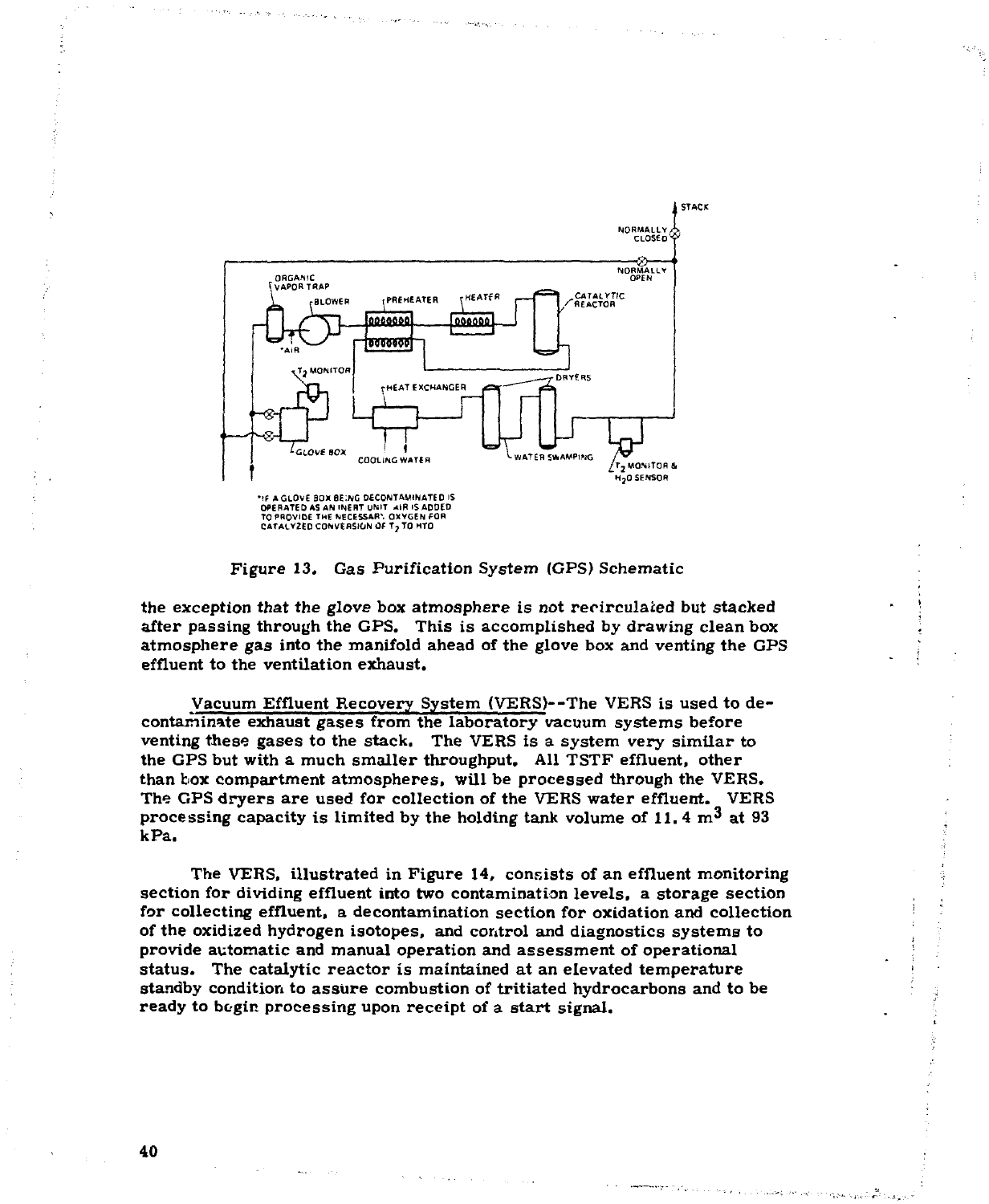

**Figure 14. Vacuum Effluent Recovery System (VERS) Schematic** 

### **Expected TSTF Tritium Release**

**Expected tritium releases from the TSTF may occur as a result of maintenance operations such as component removal or replacement, ana as a result of permeation. In all such events, released tritium is secondarily contained by the sealed boxline and subsequently removed from the boxline atmosphere by the TRL decontamination systems. The only tritium escaping to the laboratory room air and being vented to the stack is that small quantity permeating through window and glove port gaskets and through gloves in uncovered glove ports. Personnel and environmental protection is provided by a combination of the use of proven health physics techniques and the TRL decontamination systems as follows:** 

**Permeation and Leakage—Permeation and leakage from apparatus result in a slow buildup of background tritium concentration in the boxline compartments. When the concentration reaches a predetermined level, the GPS is used to reduce the concentration to a lower level. This activity is performed as routine maintenance on a schedule which results in keeping boxline compartments below Maximum Permissible Concentration (MPC) levels associated with working full time in the gloves.** 

**Planned Maintenance—Component removal or replacement which requires breaking a tritium containment boundary of the apparatus will result in the release of tritium and tritiated water vapor into the boxline compartment. Before a component is removed from a tritium contaminated system, it is isolated by valves from the rest of the apparatus, exposed to deuterium several times to reduce adsorbed tritium by exchange, then purged with an inert gas. When the residual contamination as measured by a tritium monitor is sufficiently low, the component is removed or replaced. If the component is too large for the passthrough, the boxline compartment is**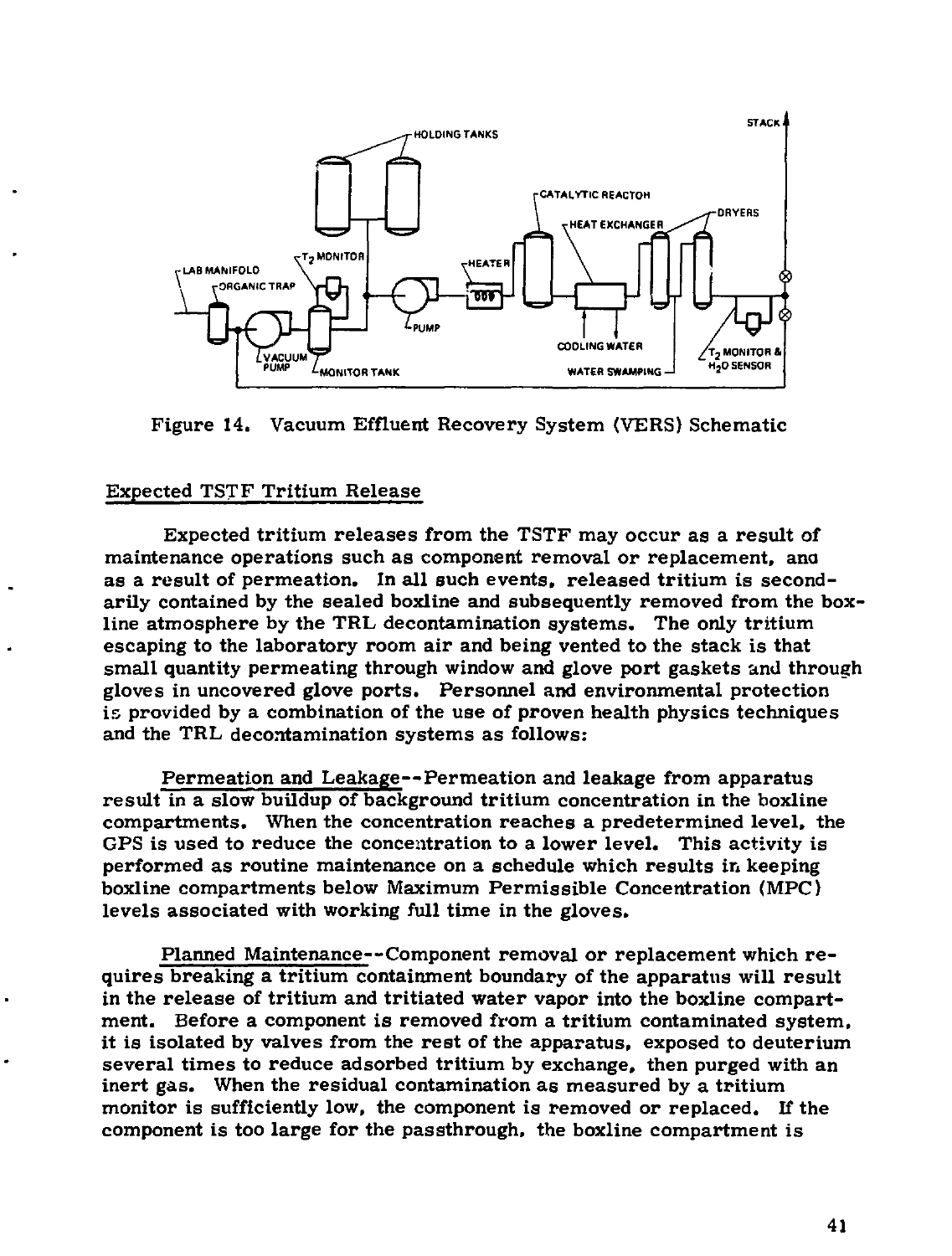cleaned up using the GPS in both recirculation and stacking modes. The boxline compartment is manually connected to the building ventilation exhaust, and one of the modular panels removed from the box. With the compartment being used as a high velocity air hood, the component is removed through the panel opening.

### Accidental TSTF Tritium Release

Accidental tritium releases may result from human error or equipment malfunction. In all accidental releases, the tritium is contained within the boxline and subsequently removed from the boxline atmosphere by the TRL decontamination systems.

### EPR Containment/Cleanup Simulation

The TRL decontamination systems, in conjunction with the TSTF boxline and simulated torus, will be used to demonstrate all aspects of EPR routine and accidental tritium containment/cleanup systems. Use of these systems allows flexibility in volvme selection and cleanup mode.

Simulation of EPR Room Volumes—The TSTF compartmented boxline can be arranged to provide a range of volumes from approximately 2. 7  $\rm m^3$  to 100  $\rm m^3$  by opening panels in the walls separating the compartments. Proper selection of boxline compartments can result in volumes which scale appropriately for the various room sizes of EPR. Similarly, combinations of rooms with various flow restrictions can be generated by appropriate selection of boxline compartments and adjustment of interconnecting opening sizes.

Simulation of Cleanup Systems—The TRL decontamination systems, the VERS and GPS, have been designed to provide a range of processing capacity (though not continuous) for the two systems from 2.5 to 430  $\mathrm{m}^3/\mathrm{hr}$ ; catalyst operating temperatures from nearly room temperature to 800 K {room temperature cannot be achieved because of the PV work added to the gas stream by the blowers); recirculation, once-through and (for limited volumes) evacuate-and-backfill modes of operation; the use of argon, nitrogen or air as the process gas; and the ability to remove and replace catalyst and sieve material safely while using built-in redundancies to maintain an operational system. These design features provide flexibility not only to detritiate simulated room volumes using two operational modes, but also to generate flow rate scaling, catalyst efficiency, and other data to provide the basis for extrapolation to larger reactor-size future systems.

Reactor Room Cleanup Simulation—The GPS will be used for simulation of reactor room cleanup by connecting it to the total volume  $(\sim 100 \text{ m}^3)$  of the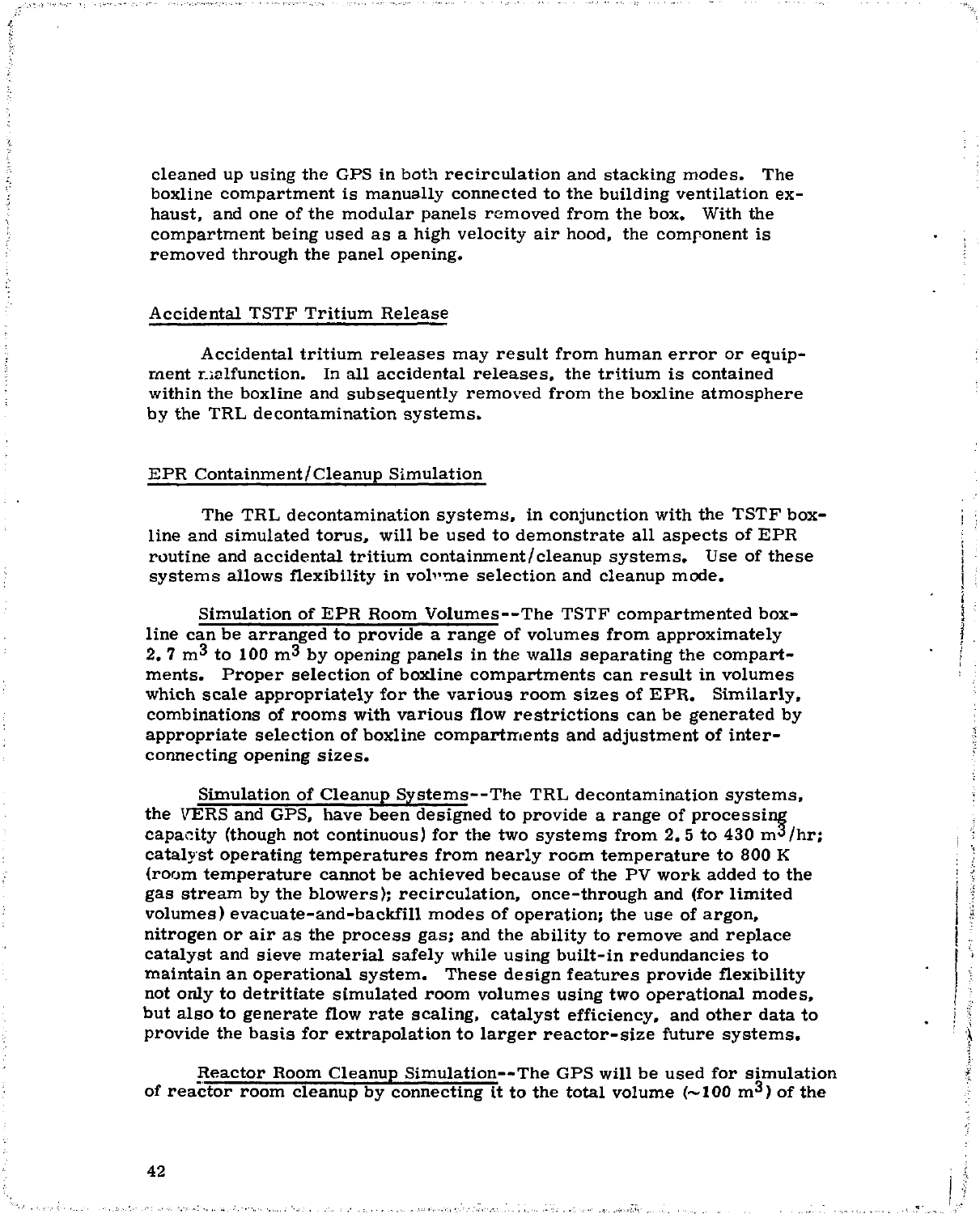TSTF glove boxline. The boxline atmosphere may be decontaminated by operating the GPS in either the recirculation or stacking mode. The processing time required depends upon the amount of tritium released and by its form. If we assume<sup> $(6)$ </sup> that the reactor room volume is 18, 000 m<sup>3</sup> and that 1 kg of tritium is released, the resulting tritium concentration is 560 Ci/m<sup>3</sup>. The desired concentration after cleanup will depend upon the HTO/HT ratio in the reactor room atmosphere and whether or not reentry will be made using protective clothing and self-contained breathing apparatus. Assuming that the reactor room tritium concentration will be reduced to Maximum Permissible Concentration levels for reentry without protective clothing, and assuming exponential dilution, the maximum and minimum GPS cleanup times for the simulated reactor room can be estimated.

If all of the tritium is in HT molecules, so that a Maximum Permissible Concentration of  $2 \text{ mCi/m}^3$  is applicable, and if the maximum GPS flow rate of  $430 \text{ m}^3/\text{hr}$  is used, the cleanup time would be 3 hours. At the other extreme, using an MPC of  $5 \mu$ Ci/m<sup>3</sup> applicable to 100 percent HTO conversion, and a flow rate of 215 m<sup>3</sup>/hr, the cleanup time would be 9 hours. These times are similar to those required for cleanup of a full scale reactor hall.

Tritiated Water Recycle/Disposal—Tritiated water at an EPR or TSTF will be created during gas purification system operations and within a helium coolant loop as the permeated tritium is oxidized on the catalyst. Small additional amounts may be generated within the torus and pumping system. In any case, the water will eventually be accumulated on molecular sieves at some stage in the tritium handling. In an EPR, this batch of water on the molecular sieves will be isolated by valves, driven off, and captured on a trap for subsequent recovery of the tritium.

We propose to send the small amounts of tritiated water generated at the TSTF to Monsanto Research Corp., Mound Laboratory for tritium extraction. This will provide an adequate simulation of waste water processing and avoid duplication of an expensive facility. TSTF operations will not be compromised, since the water is collected in a batch during sieve regeneration; subsequent isolation for shipment to Mound will not affect the continuous functioning of the TSTF.

### Tritium Control, Monitoring, and Assay

The baseline SLL TSTF design requires extensive instrumentation for safe control, maintenance, and operation of the simulated fuel processing loop. The TSTF will be tested in several phases of H-D operation prior to actual tritium operation. Initially, most flow control will be carried out manually. However, it is clear that fully automatic control of the entire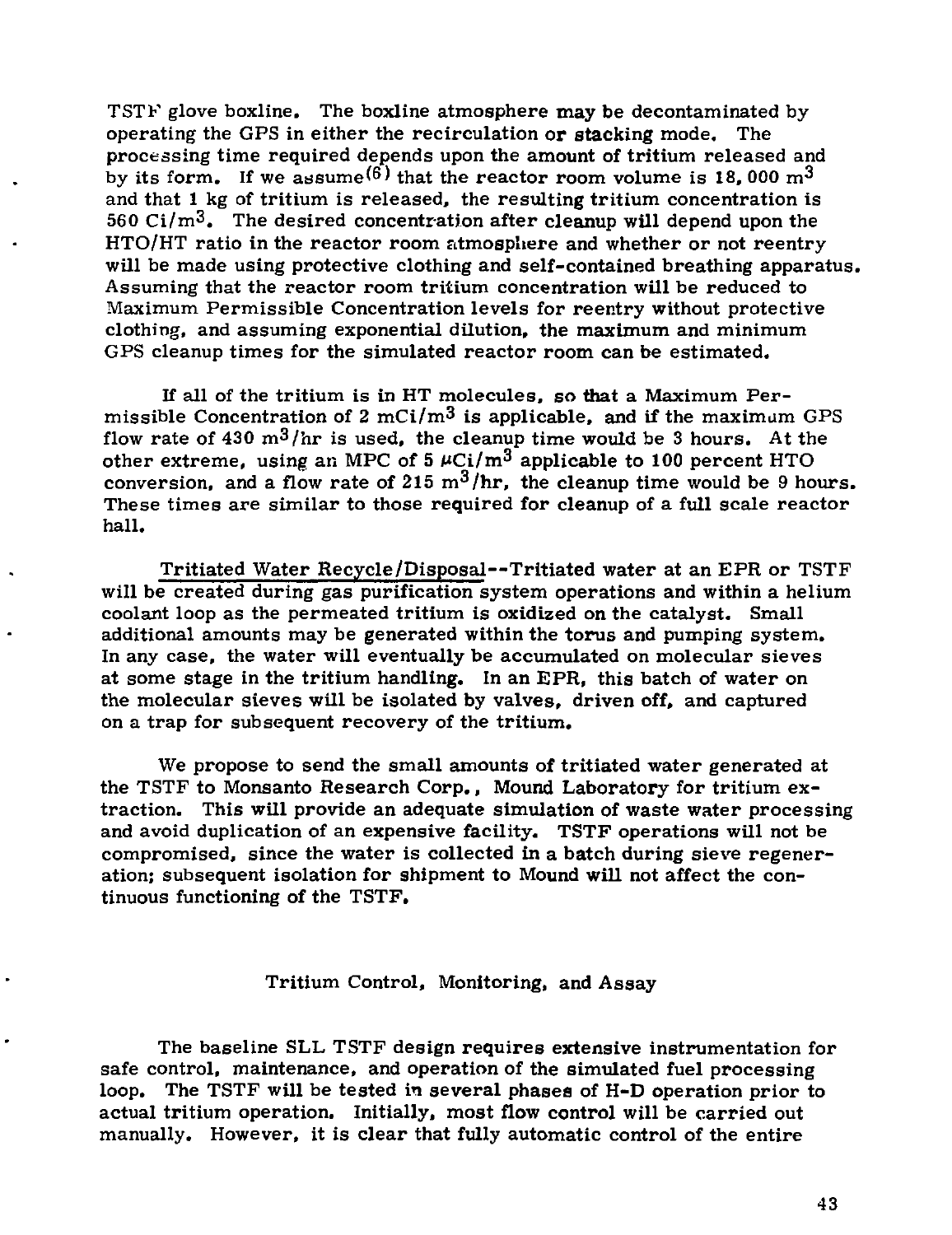fuel stream will be necessary for a meaningful scale demonstration of an EPR. As H-D phase operations continue, data from the simulated fuel cycle will be coupled with analytical calculations to parameterize loop behavior. In the final phases of operation, models of loop behavior will be coupled with a computer-controlled data acquisition system for fully computerized control of the flow loop.

At the critical points in the process stream (see Appendix F for detailed description),  $_{\text{mass}}$  spectrometers (both quadrupole for in-process and magnetic for be ch sampling), ion chambers, and calorimeters will be used to monitor H, D, and T and impurity content of the fuel. These data, along with pressure, temperature, flow rate, and other information will be used to evaluate performance of individual components, and to provide input for analytical models of loop behavior.

#### Loop Analysis and Modeling

An analysis of the TSTF fuel loop begins with a design of the flow paths and time sequence for mass flow through the system during startup, shutdown, and steady-state operation. Flow paths for the TSTF are depicted in Figure 15, along with the measurements that are necessary for adequate management and control of the system during all phases of its operation. A time sequence for startup and the resulting buildup of tritium within various components of the loop is given in Figure 16.

Separate U-bed storage of  $D_2$ ,  $T_2$ , and D-T allows preservation of any accomplished isotopic separation in the event of a shutdown. Surge tanks are required to couple the cyclic operation of the pumps with the continuous operation of the traps, the  $Pd/Ag$  diffuser, and the cryogenic still. They also provide damping for perturbations in process conditions.

Since Pd/Ag diffusers require an appreciable pressure drop for efficient operation, the feed pressure to the diffuser is controlled to a pre determined design value and flow through the diffuser is controlled by the diffuser temperature. The distillation column is sensitive to mass flow and is a low pressure drop device. Therefore, flow controllers maintain the feed and product flow rates at design conditions, while the quality of isotopic separation is determined with analytical instrumentation. Startup and shutdown procedures are outlined in Appendix H.

Using component characteristics of the design described above, a detailed mass flow loop analysis will be done to allow eventual computer control of the process and to facilitate scaling to an EPR design. A computer model will be constructed which will proceed from a simple loop.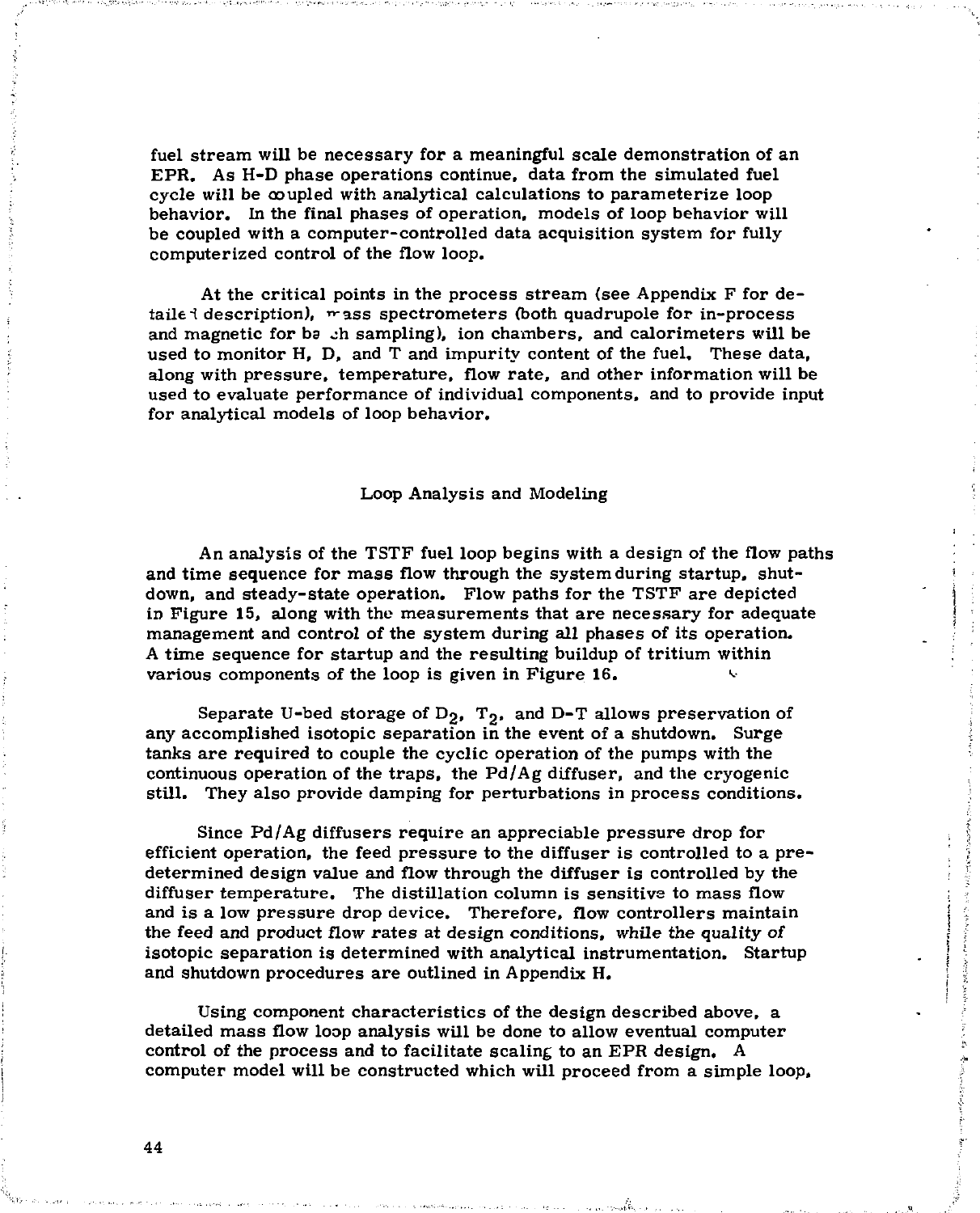

 $\bullet$ 

 $\alpha$ 

 $\bullet$ 

 $\bullet$ 

 $\bullet$ 

 $\bullet$ 

Figure 15. Flow Schematic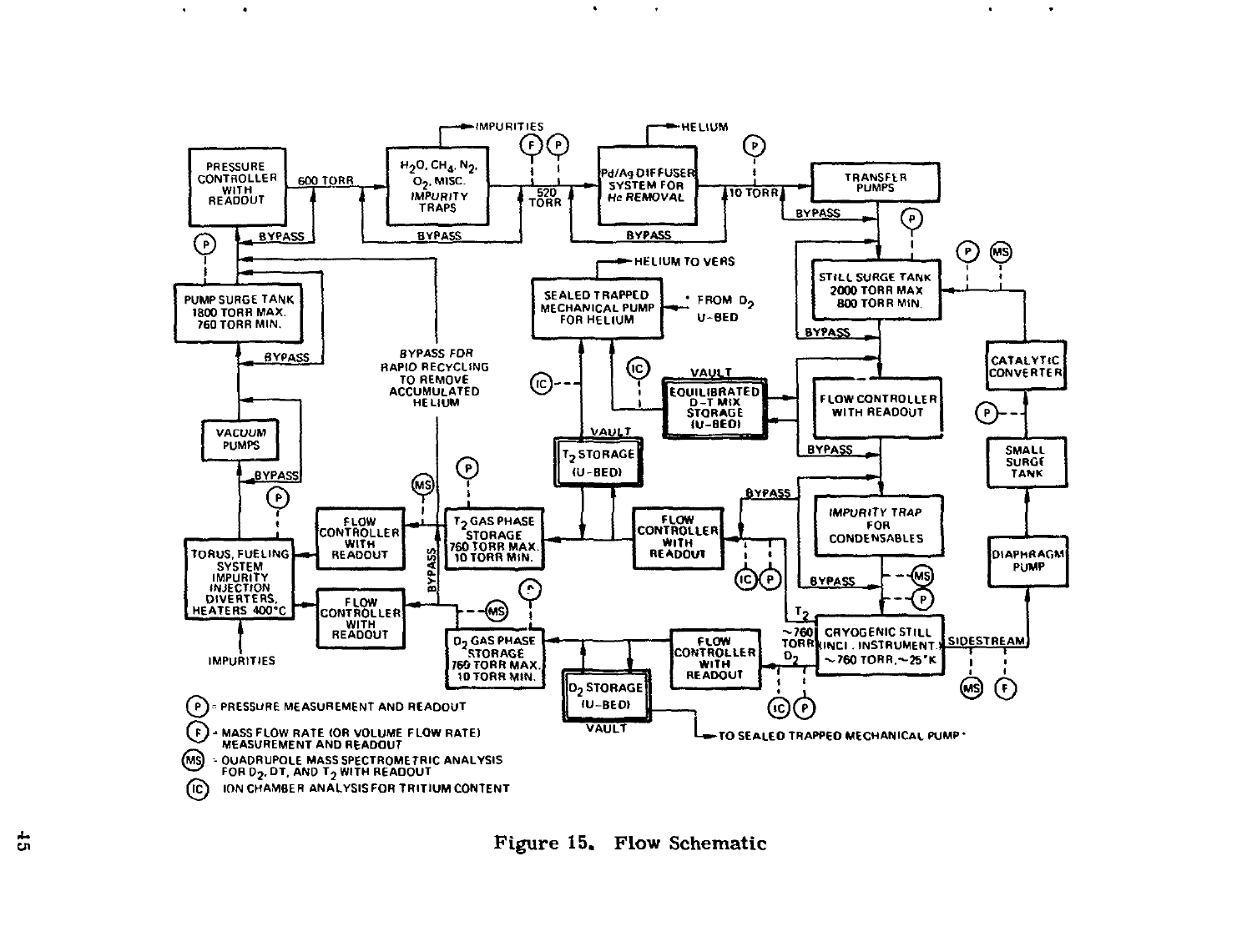| Time (hours after initial startup)                                                                                                                                     |                                                                               | 24                                                                                                                             |                                                              | 48                                                                                                                                                                                                                               |  |
|------------------------------------------------------------------------------------------------------------------------------------------------------------------------|-------------------------------------------------------------------------------|--------------------------------------------------------------------------------------------------------------------------------|--------------------------------------------------------------|----------------------------------------------------------------------------------------------------------------------------------------------------------------------------------------------------------------------------------|--|
| T <sub>2</sub> Storage Vessel<br>Vacuum Pumps (18-hour cycle)*<br>Pamp Surge Tank<br>Тгарь<br>Purification System<br>Transfer Pumps (6-hour cycle)<br>Still Surge Tank | 3.0<br>0.0<br>2.28<br>0.6<br>0. G<br>0.0<br>0.76                              | - 0.0                                                                                                                          | $0.38$ $0.76$ $0.38$ $0.76$ $\ldots$                         | $0.38$ 0.76 1.14 1.52 1.90 2.28 2.66 0.76 1.14 1.52 1.90 2.28 2.66 0.76 1.14 1.52 1.90 2.28 2.66 0.76<br>$+$ - 2, 28 4, 56 4, 18 3, 80 3, 42 3, 04 2, 66 4, 56 4, 18 3, 80 3, 42 3, 04 2, 66 4, 56<br>$0.75$ 1.52 1.14 1.52 1.14 |  |
| Cryogenic Still                                                                                                                                                        | 35.0                                                                          |                                                                                                                                |                                                              |                                                                                                                                                                                                                                  |  |
| Total grams of tritium inventory                                                                                                                                       | 42.2<br>43.4                                                                  | 45.7<br>44.5                                                                                                                   | 46.4                                                         |                                                                                                                                                                                                                                  |  |
|                                                                                                                                                                        | ē<br>Prefill system and start flow into<br>begin total reflux still operation | Begin flow through gas purification syst<br>first<br><b>Start</b><br>Ĕ<br>m pumpe<br>cycle<br>vacuum<br>regeneration<br>Switch | reached<br>Begin flow to still which has now<br>steady state | and:<br>state<br>pumps<br>steady<br>ä<br>Switch vacuu<br>Syatem now a                                                                                                                                                            |  |

\*The ultimate source of the tritium that accumulates in the pumps on startup is the U-bed in the vault which keeps the storage vessel at constant pressure.

Figure 16. Startup and Steady-State Flow Conditions for TSTF  $(T_q \text{ flow rate: } 2.3 \text{ g}/18 \text{ hr} = 0.13 \text{ g/hr})$ 

 $\mathcal{L}(\mathcal{L}(\mathcal{L}(\mathcal{L}(\mathcal{L}(\mathcal{L}(\mathcal{L}(\mathcal{L}(\mathcal{L}(\mathcal{L}(\mathcal{L}(\mathcal{L}(\mathcal{L}(\mathcal{L}(\mathcal{L}(\mathcal{L}(\mathcal{L}(\mathcal{L}(\mathcal{L}(\mathcal{L}(\mathcal{L}(\mathcal{L}(\mathcal{L}(\mathcal{L}(\mathcal{L}(\mathcal{L}(\mathcal{L}(\mathcal{L}(\mathcal{L}(\mathcal{L}(\mathcal{L}(\mathcal{L}(\mathcal{L}(\mathcal{L}(\mathcal{L}(\mathcal{L}(\mathcal{$ 

 $\mathbf{w} = \mathbf{w} \times \mathbf{w}$  .

Ĥ.

**All Contract Contract**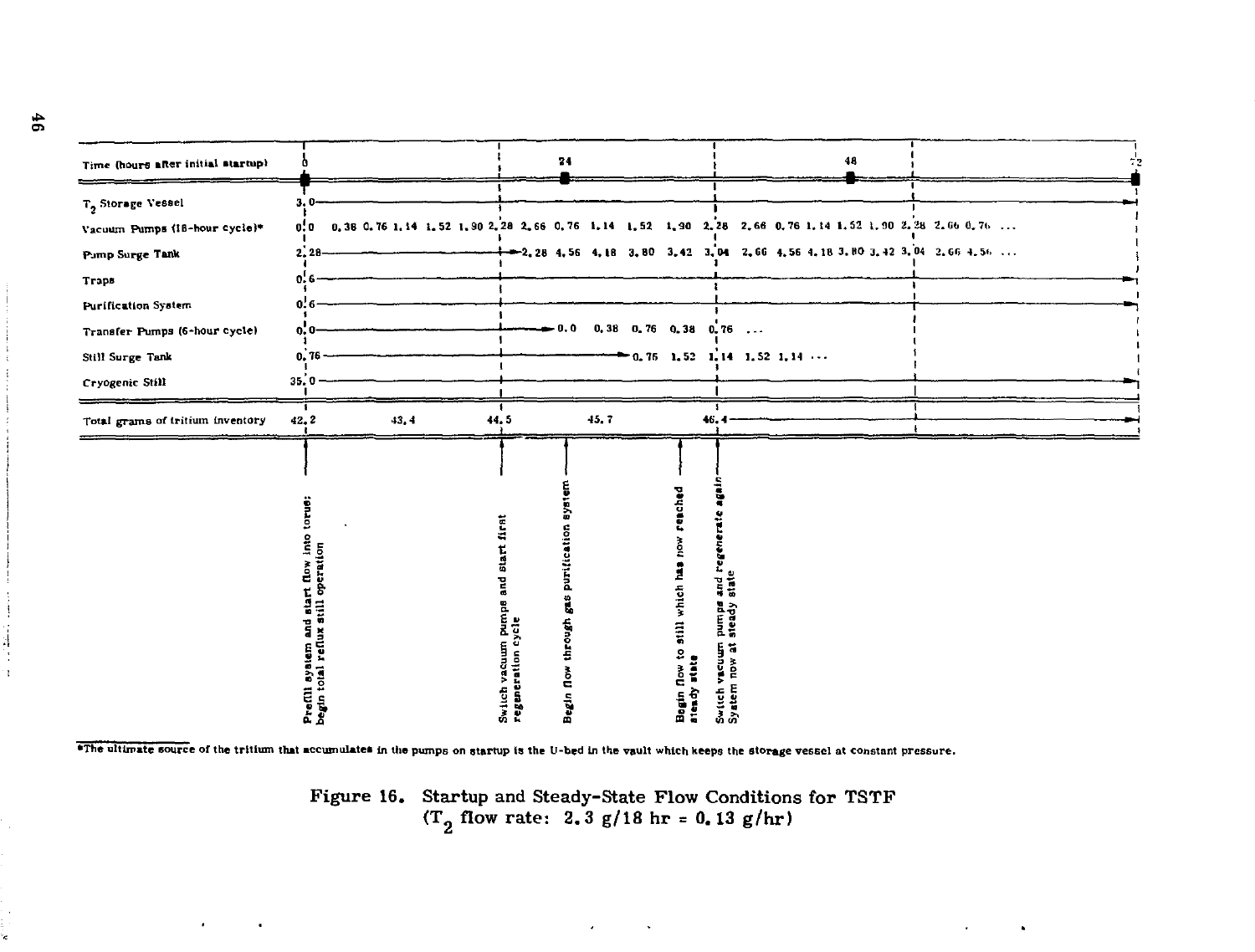useful for component definition and specifications, to an appropriately sophisticated set of loops capable of optimizing operating parameters.

Loop analysis can be broken into three phases. Phase 1 is a simple loop model which consists of a set of differential equations that represent gross flow patterns in the main fuel loop. Simple conductances will be used, temperature stability assumed, and pressure determinations made. Even this simple model will aid in generating initial component definition and specifications. Temperature and coolant requirements will be calculated and conductance limitations examined. Phase 2 is an advanced loop model adding detailed flow patterns of side loops. Complex conductances will be considered, temperature instabilities allowed, and transient analysis will be possible. A preliminary optimization mode will be included. The system designer will be able to employ this model to determine detailed component capabilities and possible inventory analysis techniques. The transient analysis will yield vital information on startup and shutdown in addition to propagation of temperature deviations and their system consequences. Phase 3 combines a sophisticated flow model with computer access to system diagnostics to yield computer control and dynamic feedback stabilization for the TSTF. The detailed component capabilities generated by Phase 2 and confirmed experimentally will be incorporated into a full optimization and computer control mode. The result will be complete computer control of the tritium handling processes and the detailed engineering data necessary for scale-up to EPR.

### Research and Development

As a normal outgrowth of the study required to define the TSTF proposed in this report, a number of development activities have been identified. The principal areas requiring effort are vacuum pumping, isotopic separation, decontamination systems, and assay instrumentation. The specific tasks identified have been divided into three categories: those required for TSTF operations, those required for EPR operation, and studies with potential long term payoff.

### Activities Required for TSTF

- •Develop a reactor to supply an equilibrium isotopic mixture of  $D_2$ ,  $DT$ , and  $T<sub>2</sub>$  at the appropriate feed rate to the distillation column.
- •Develop a suitable control system to allow continuous operation of the cryogenic still.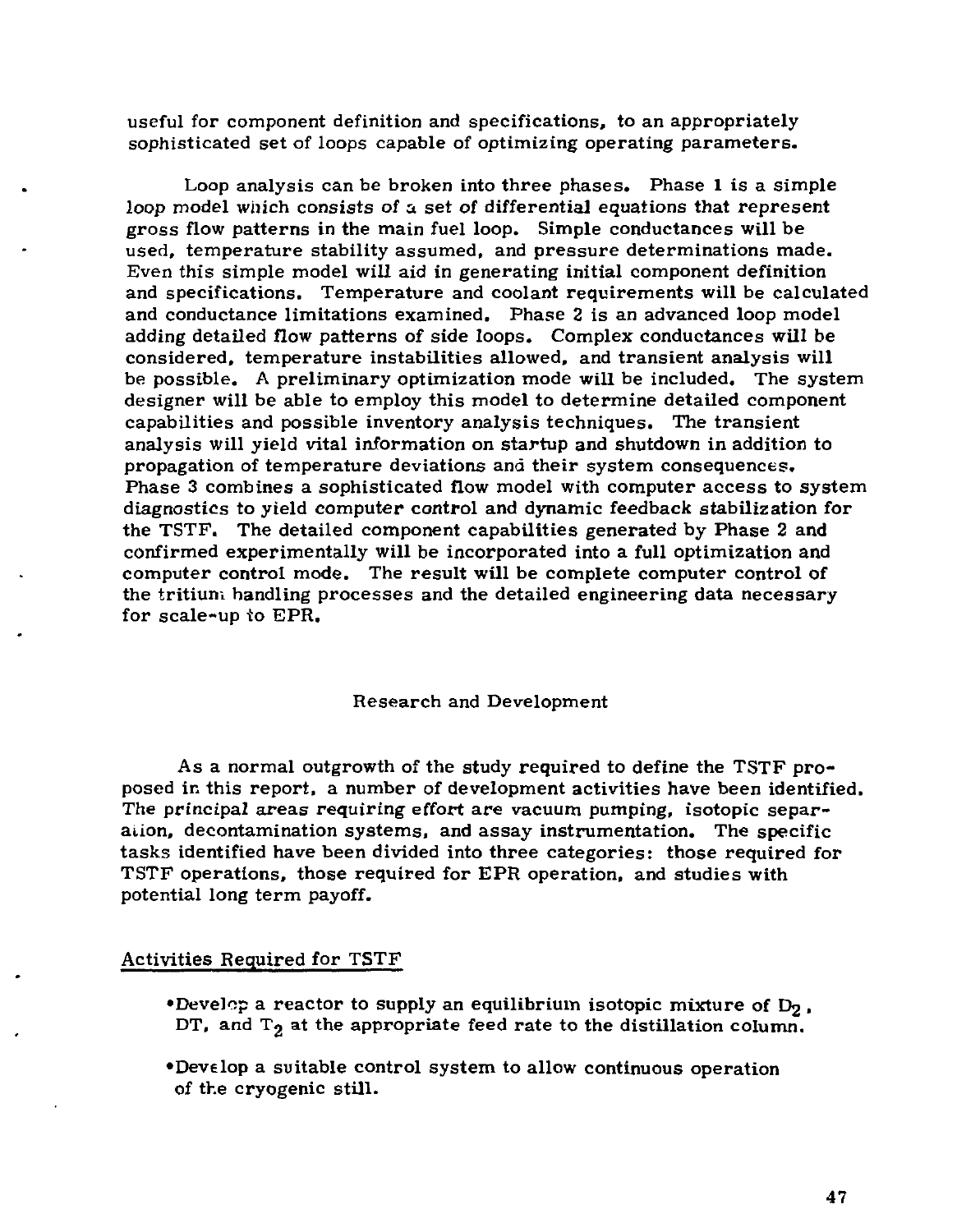**• Evaluate the effects of repeated thermal cycling, decay-produced 3 He, and impurity gas pumping on the mechanical stability of the active material of getter pumps.** 

### **Activities Required for EPR**

- **Develop high conductance water cooled baffles for torus pumps.**
- **Develop optimum cryopump shield geometry and placement for high throughputs in the mtorr pressure range.**
- **Study sieve/pump optimization and sieve icing by high gas throughputs.**
- **Investigate alternative methods of removing tritium from a helium stream. Would include evaluation of oxygen-containing catalysts and hydride-forming metals at low inlet concentrations.**
- **Demonstrate validity of isotopic swamping concepts under expected EPR conditions.**
- **Investigate the sensitivity of candidate catalysts to poisons.**
- **Study water radiolysis processes in closed systems with tritium**  concentrations in the range of 1-50 Ci/ $\ell$ .
- **Develop instrumentation for discriminating radioactive sources**  such as  $41Ar$  from T.

### **Activities With Potential Long-Term Payoff**

- **Investigate aerodynamics as an alternate isotope separation scheme.**
- **Develop new gas pumping concepts for mtorr pressures.**
- **Investigate the feasibility of producing large tritium compatible pumps from existing designs.**
- $\bullet$  Develop more accurate  $\left(\leq \pm 0.5\% \right)$  calorimetry techniques.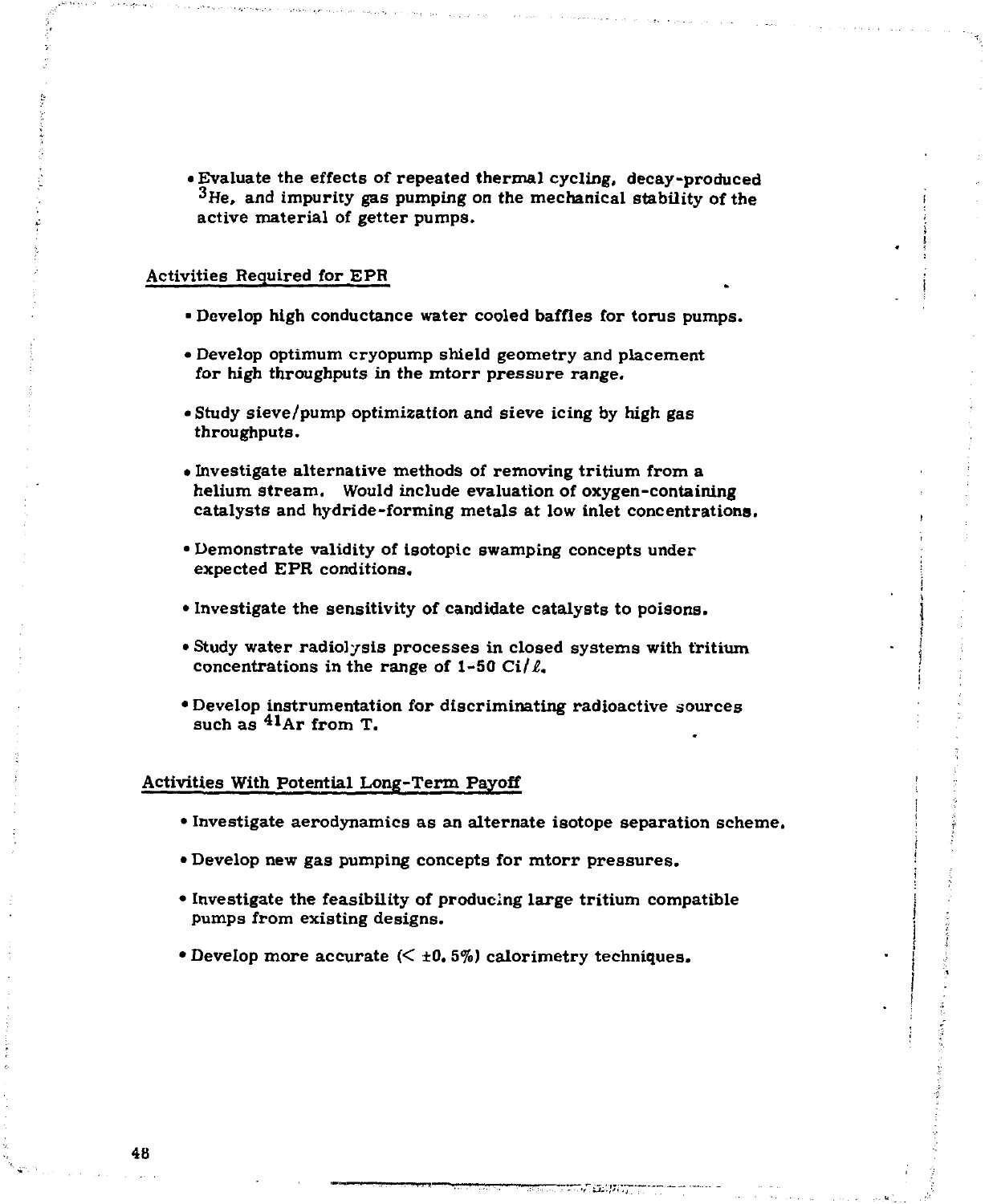### REFERENCES

- $1.$ Summary of the Proceedings of the Workshop on Conceptual Design Studies of Experimental Power Reactor-1, Michael Murphy and Jefferson Neff, editors, ERDA-89, November 1975.
- Tokamak Experimental Power Reactor Studies, ANL/CTR-75-2,  $2.$ June 1975, and private communication with W, M. Stacey and V. A. Maroni.
- Experimental Power Reactor Conceptual Design Study. 12-Month 3. Progress Report for the Period July 1, 1974 through June 30, 1975, GAC Fusion Engineering Staff, GA-A13534, July 1975, and private communication with M. Mintz.
- $4.$ Oak Ridge Tokamak Experimental Power Reactor Study Reference Design. ORNL-TM-5042, November 1975, and private communication with D. G. McAlees.
- MX Major Project Proposal. F. H. Coensgen, Project Leader, LLL-5. Prop-142. March 15, 1976.
- $6.$ Evaluation Study of the Tritium-Handling Requirements of a Tokamak Experimental Power Reactor, L. J. Wittenberg, J. C. Bixel, J. D. Braun, D. L. Hobrock, C. J. Kershner, J. C. Mies, T. B. Rhinehammer, R. A. Watkins, and W. R. Wilkes, MLM-2259. TID-4500, November 1975.
- 7. Conceptual Design of a Mirror Reactor for a Fusion Engineering Research Facility (FERF). T. H. Batzer, R. C. Burleigh, G. A. Carlson. W. L. Dexter, G. W. Hamilton, A, R. Harvey, R. G. Hickman, M. A. Hoffman, E. B. Hooper, R. W. Moir, R. L. Nelson, L. C. Pittenger, W. J. Silver, B. H. Smith. C. E. Taylor, R. W. Werner, and T. P. Wilcox, UCRL-51617. August 28, 1974.